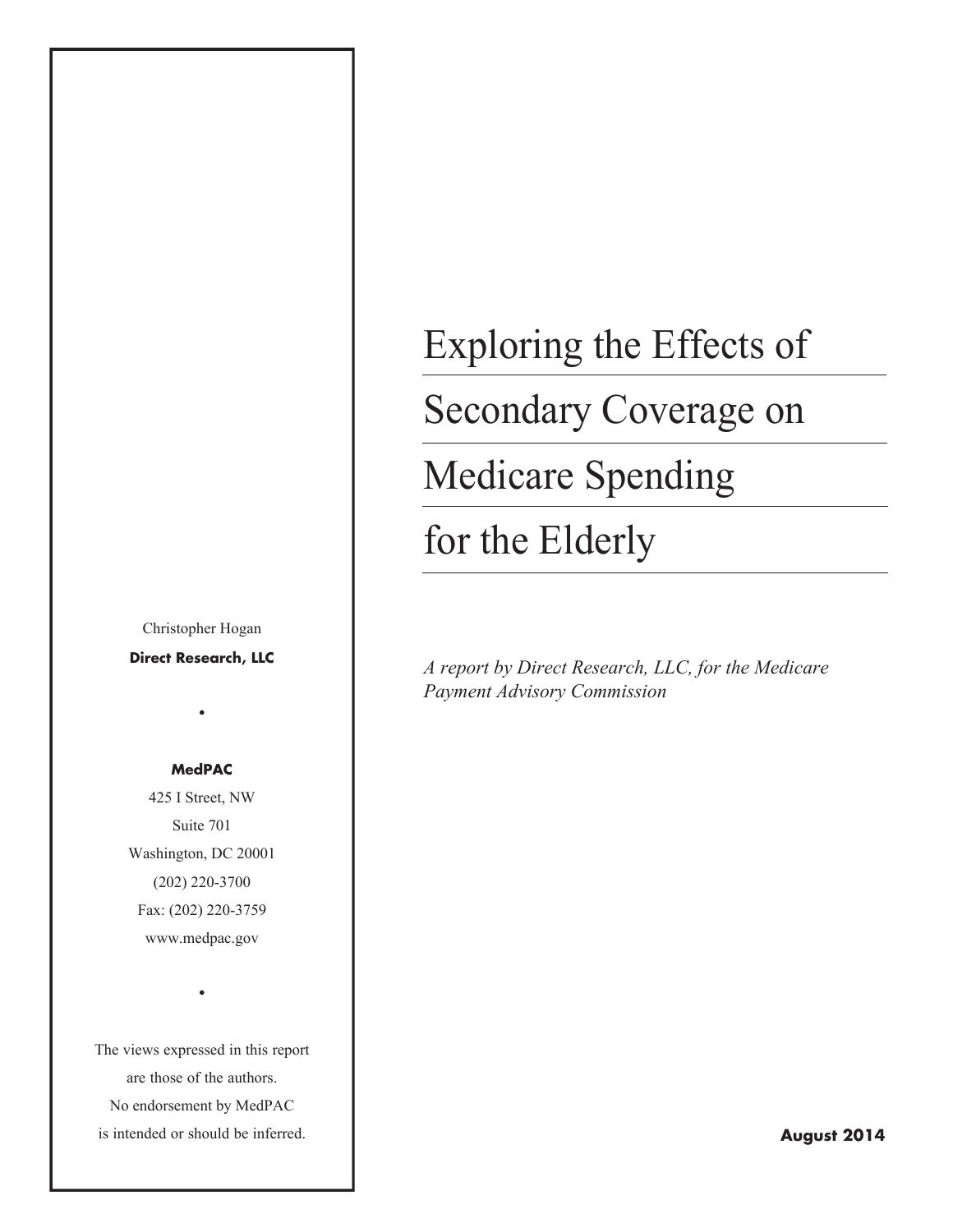**Exploring the Effects of Secondary Coverage on Medicare Spending for the Elderly** 

**Update of a June 2009 Report to MedPAC** 

Submitted: June 20, 2012 Appendix added: August 22, 2014

Submitted to: Joan Sokolovsky, Ph.D. Medicare Payment Advisory Commission 601 New Jersey Avenue, NW Suite 9000 Washington, DC 20001

Submitted by: Christopher Hogan, Ph.D. Direct Research, LLC 226 Glen Ave., SW Vienna, VA 22180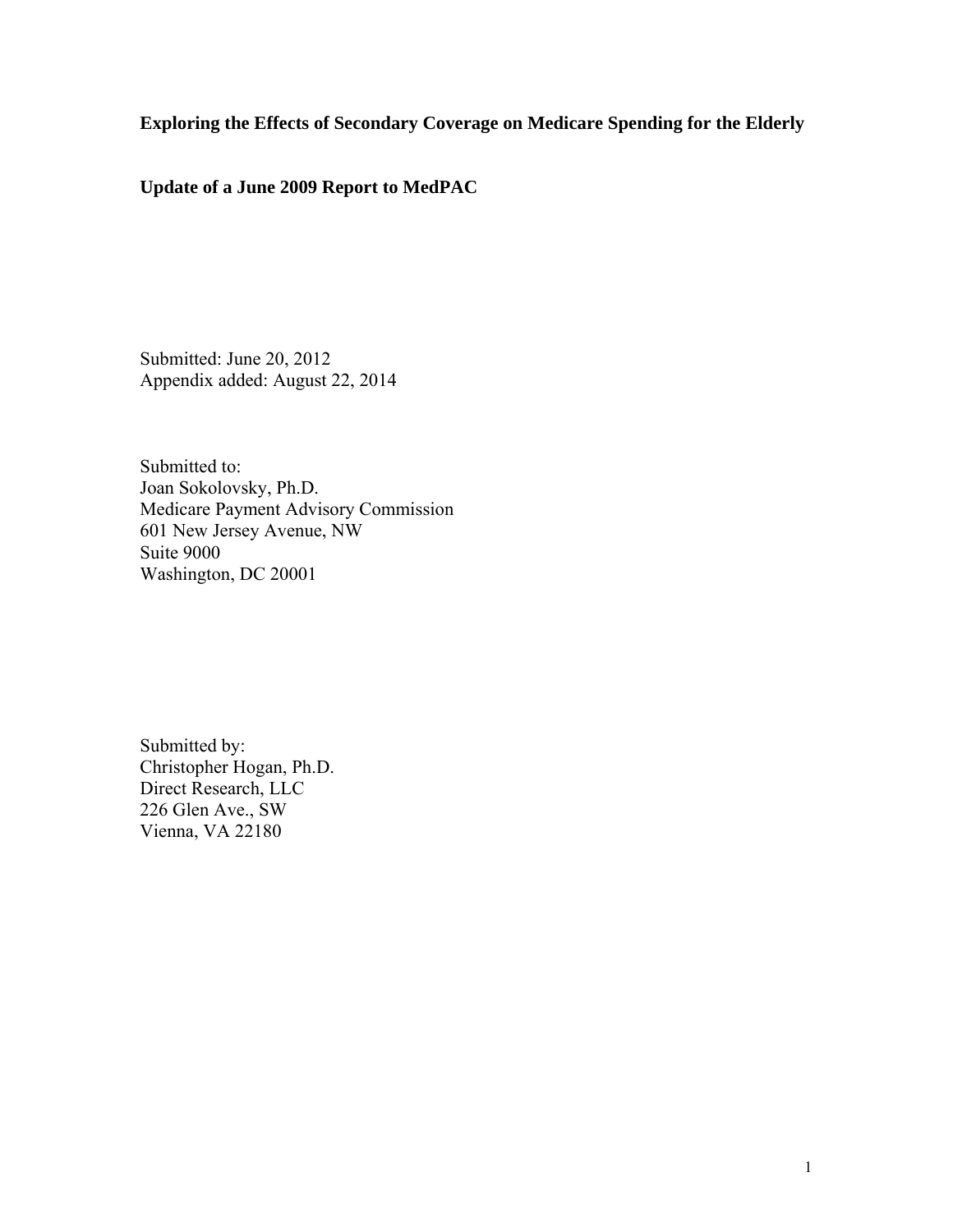# **EXECUTIVE SUMMARY**

This research examines the effects of Medicare beneficiaries' secondary insurance on their use of Part A and Part B services. It is an update and extension of a June 2009 MedPAC Contractor's Report (Hogan 2009).

We adopt the same methods as the earlier report, pooling multiple years of Medicare Current Beneficiary Survey (MCBS) data on elderly community-resident beneficiaries. We then compare service use and spending of fee-for-service beneficiaries with and without private secondary coverage, adjusting for sociodemographics and health status. The main extensions of the prior report are in refinements and tests of the methods, and in looking at mortality and changes in health status.

#### **Part I: Update of Prior Analysis of Coverage and Spending**

The first section replicates the three key findings of the 2009 report. Results using newer information (2006 to 2008 data) parallel those in the original report (2002 to 2005 data).

- Secondary coverage is associated with significantly higher service use (after adjustment for sociodemographic factors and health status).
- This is primarily due to beneficiaries with first-dollar or near-first-dollar coverage (defined here as paying under 5% of Part B costs in excess of \$1000, for individuals with at least \$1000 in Part B spending).
- This varies by type and place of service. Secondary coverage has little effect on emergency care (urgent or emergent hospital admissions, emergency visits, ambulance services). By contrast, secondary coverage was associated with much higher use of preventive care, elective hospital admissions, medical specialists, endoscopies, and (new in this analysis) joint replacements.

Several modest variations in methods had no material effect on results. These include the elimination of individuals with possibly questionable survey data (decedents, MCBS "ghosts", persons with proxy interviews); inclusion of measures of possibly confounding factors (drug coverage, health behaviors including smoking and obesity); and alternative approaches for identifying those with near-first-dollar coverage.

The only tested variation in methods that mattered materially was choice of risk adjuster. As noted in the 2009 report, a standard CMS risk adjuster (based on diagnoses from claims data) misinterprets lower service use of the Medicare-only population as low risk (good health). Substituting self-reported disease prevalence for the claims-based risk adjuster increased the estimated impact of secondary coverage on spending.

Finally, we drilled down by type of service, comparing three populations: First-dollar coverage, less-than-first-dollar coverage, and no coverage (Medicare only). The latter two populations had similar, low, aggregate spending, but a different mix of services. Compared to the Medicare-only group, the less-than-first-dollar group did not stint on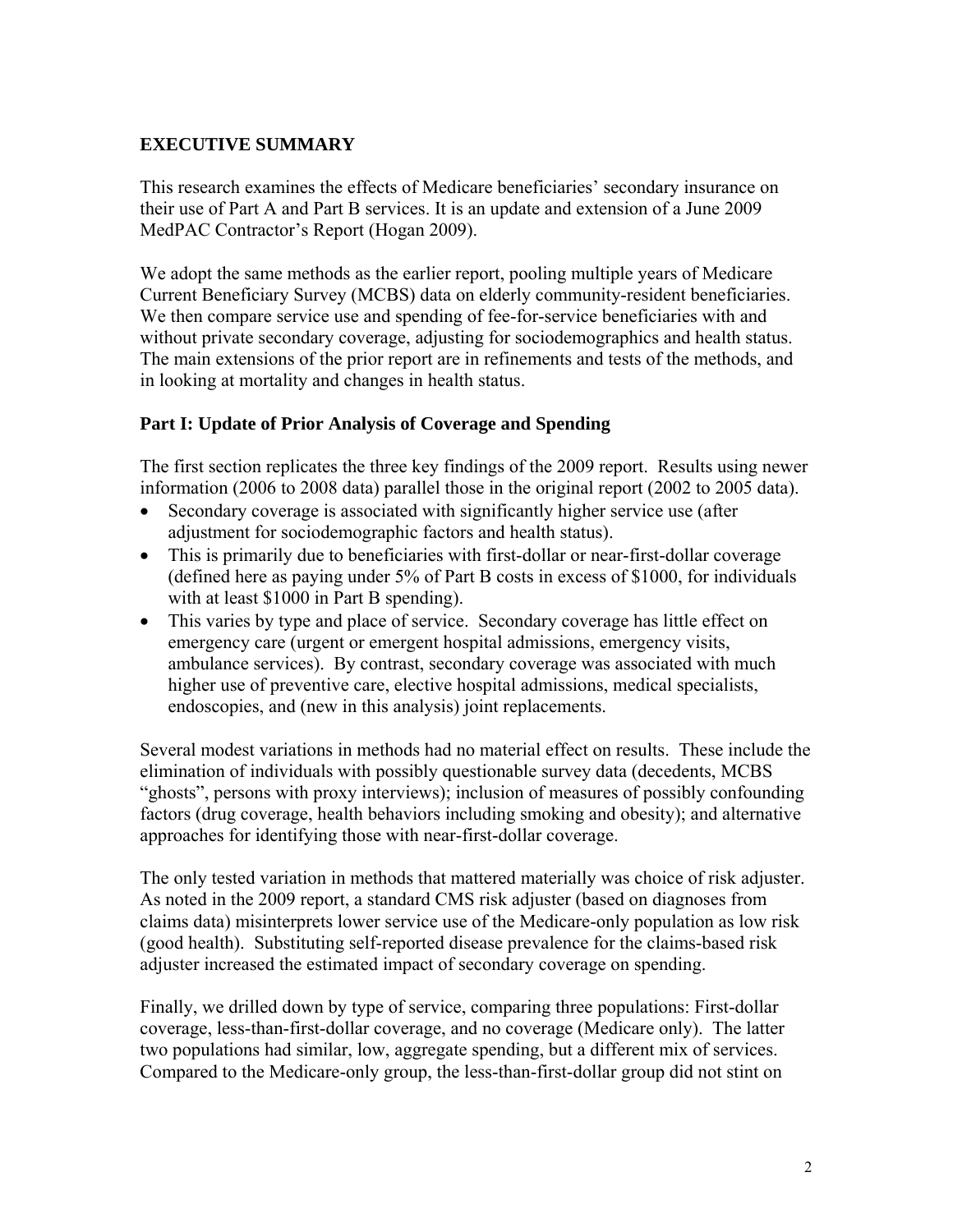screening and preventive services, office visits, and certain types of specialist visits, such as eye exams.

#### **Part II: Analysis of Changes in Health Status and Changes in Coverage**

The second part of this research addresses impact on health status. When coinsurance reduces service use, does that result in more rapid deterioration of health status? If so, for whom, and by how much?

The 2009 report was a study of spending, and did not address impacts on health status. We noted a substantially higher annual mortality rate in the Medicare-only (nosecondary-coverage) population, ruled out some purely technical explanations, and suggested that a larger sample was needed to investigate the issue.

Here, we find that the Medicare-only population has a higher one-year risk of mortality, institutionalization, and (for the non-institutionalized) movement to Medicaid coverage. We do not, however, find statistically significant differences in deterioration of selfreported health status or limits on activities of daily living (ADLs).

By contrast, for beneficiaries with private secondary insurance, we find no difference in outcomes between those with near-first-dollar coverage and others. Lower spending appears associated with higher health risk for the Medicare-only population, but not for the population with partial (not-first-dollar) secondary coverage.

We hypothesized two plausible explanations for this, based on potentially observable factors. (A third choice – that some unobserved characteristic of the Medicare-only population results in earlier death – is possible, but not useful from a research perspective).

One hypothesis is dynamic, relating to changes in coverage: Perhaps some individuals pass through Medicare-only coverage as part of a pre-existing downward trajectory. If so, that would be interpreted in the cross-section as showing that Medicare-only status causes more rapid deterioration of health.

One piece of evidence suggesting this is the rapid turnover of the Medicare-only population. Looking back one year, 13 percent of the Medicare-only population had some secondary coverage in the prior year. (By contrast, 2 percent of those with private coverage had anything else in the prior year.) Looking back ten years (via the Health and Retirement Study), *over 70 percent had some secondary coverage in the tenth year prior*. More than half had private secondary coverage. Loss of private coverage was moderately correlated with low 2010 income. This shows a population in flux, and suggests that some individuals may arrive at Medicare-only status through some type of adverse life event.

A second hypothesis takes the use and outcomes findings at face value, and assumes that poor outcomes are the consequence of inappropriately low service use in the Medicare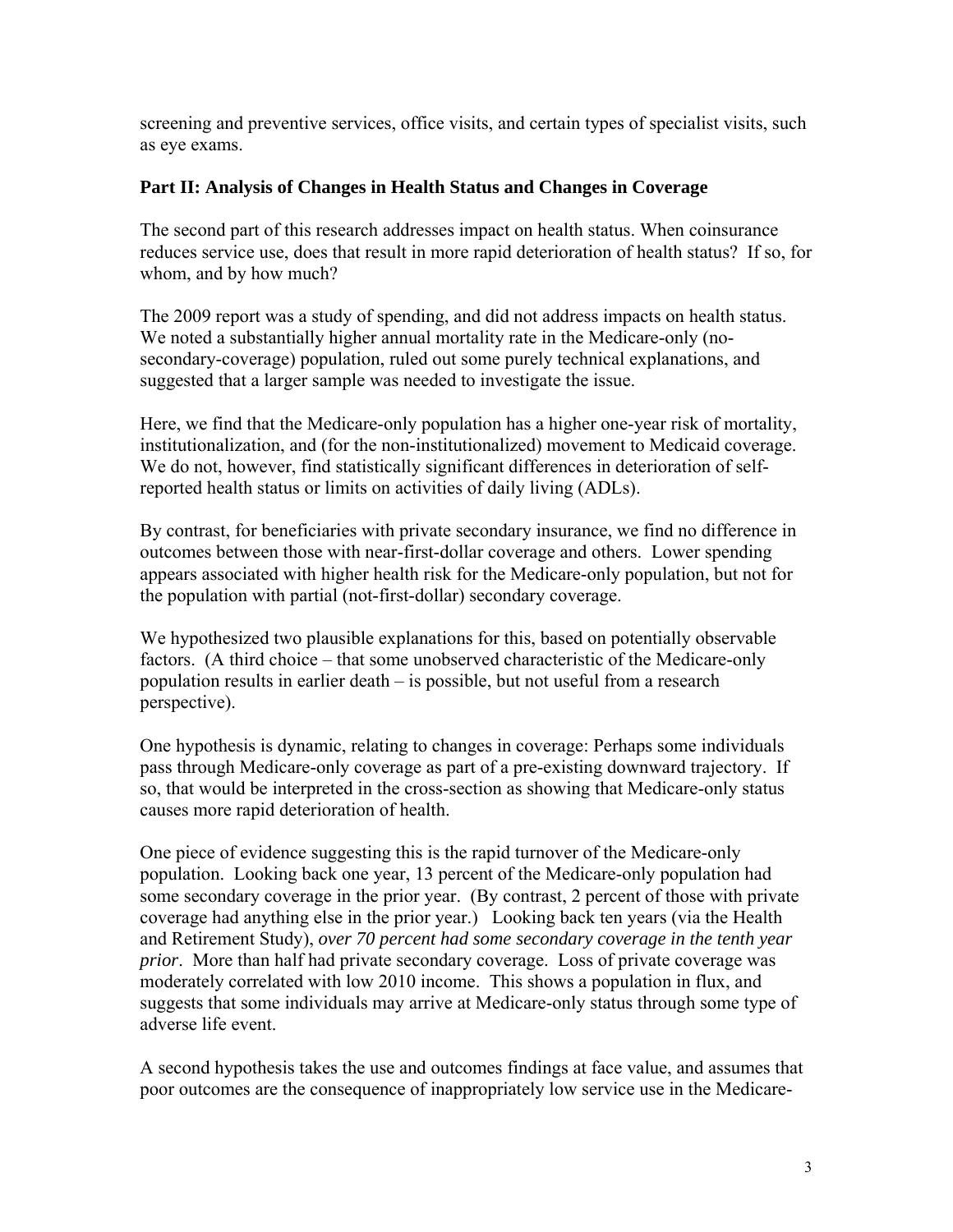only population. If true, this broadly suggests a "sweet spot" in Medicare benefits design. Under this interpretation, the Medicare-only population has low cost and low quality, the first-dollar-coverage population has high cost and high quality, and the population with some (but not first-dollar) secondary coverage has both low cost and high quality. Coincidentally or not, despite low spending, that population did not stint on screening and preventive services or office visits. If validated by further research, this suggests that modest coinsurance or copayment may be a reasonable model for Medicare benefit design.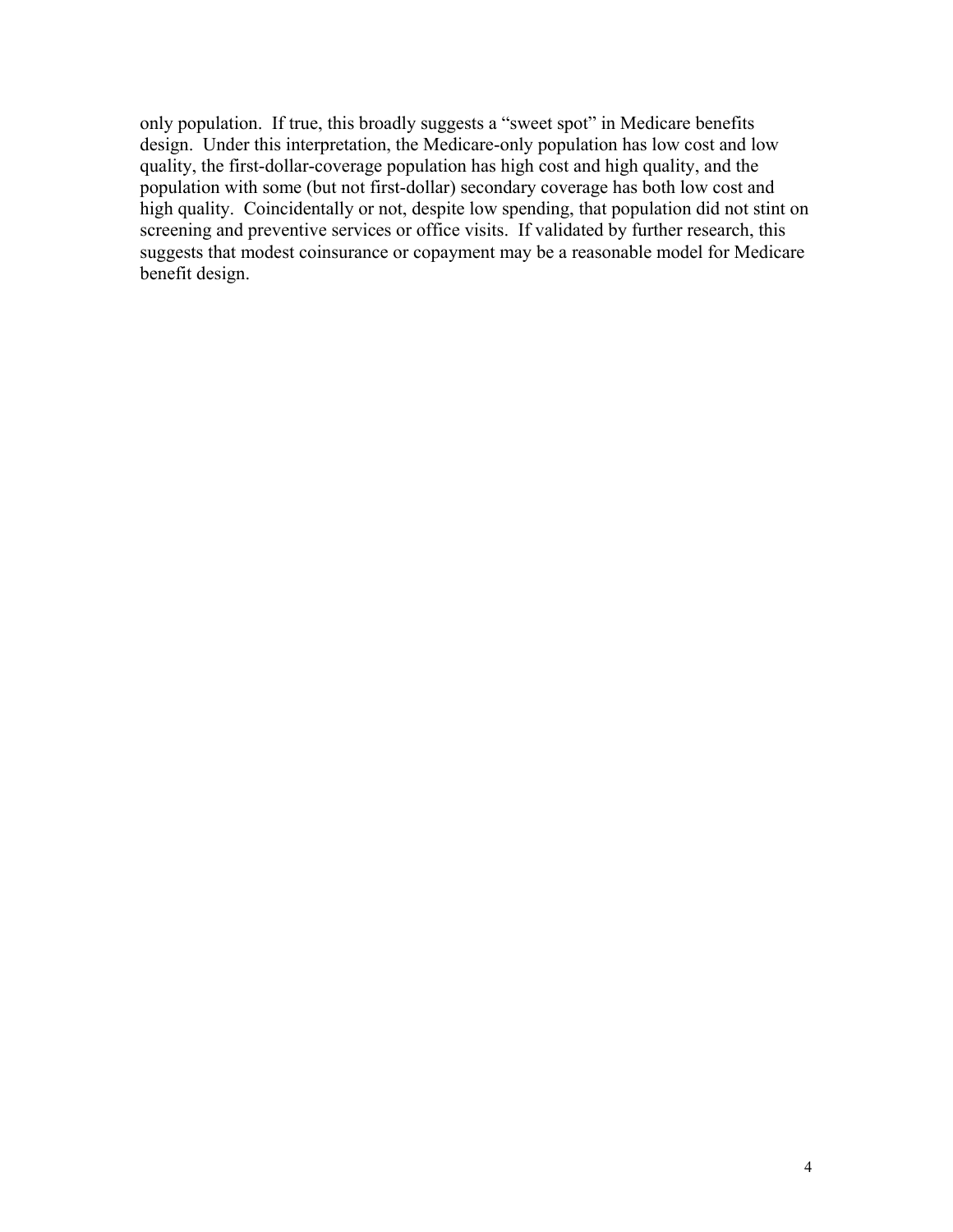# **1 INTRODUCTION AND BACKGROUND**

## **1.1 Background of this report**

Most Medicare beneficiaries have some form of secondary insurance that pays part or all of the deductible and coinsurance liabilities incurred on Medicare-covered services. Excluding Medicare Advantage beneficiaries, about 90 percent of non-institutionalized Medicare fee-for-service population had some form of secondary coverage in 2007 (calculated from MedPAC 2011a).

Research and practice have long suggested that deductibles and coinsurance under Medicare Parts A and B reduce the use of services. This was the conclusion of separate analyses by the Physician Payment Review Commission (PPRC) and Congressional Budget Office (CBO) staffs (PPRC 1997; Christensen and Shinogle, 1997). Using different data sources and adjusting for health status and sociodemographic factors, these studies found substantially higher use of services for beneficiaries with secondary coverage. Both analyses suggested that most of the difference in spending was for Part B services, not for hospitalizations.

In 2008, MedPAC commissioned a re-analysis of this issue (Hogan 2009). A (then) recently published work attributed much of the estimated secondary insurance effect to the improper analysis of individuals with Veterans' Administration (VA) coverage (Lemieux and Chovan, 2008). The MedPAC-sponsored analysis studied the VA issue in depth, and continued to find large effects on spending after excluding VA-covered enrollees.

The MedPAC-sponsored research uncovered two new pieces of information. The study showed that:

- Essentially the entire secondary insurance effect occurred for individuals with nearfirst-dollar coverage ("free care"). Those paying 5 percent or more of total Part B costs showed no increase in spending relative to the population without secondary coverage.
- The impact of secondary coverage varied widely by type of service. There was no effect on emergency care, but large impacts on preventive care, scheduled hospital admissions, medical specialists, and minor procedures.

In early 2012, MedPAC commissioned this follow-up study with two goals in mind. First, this study should validate and update the prior findings on coverage and spending. Do the prior findings change materially when more recent data or modestly different analytical methods are used?

Second, this study should look for any effects on health status. Does the population without secondary coverage show signs of more rapid deterioration in health? We know they use substantially fewer services, including services that physicians judge to be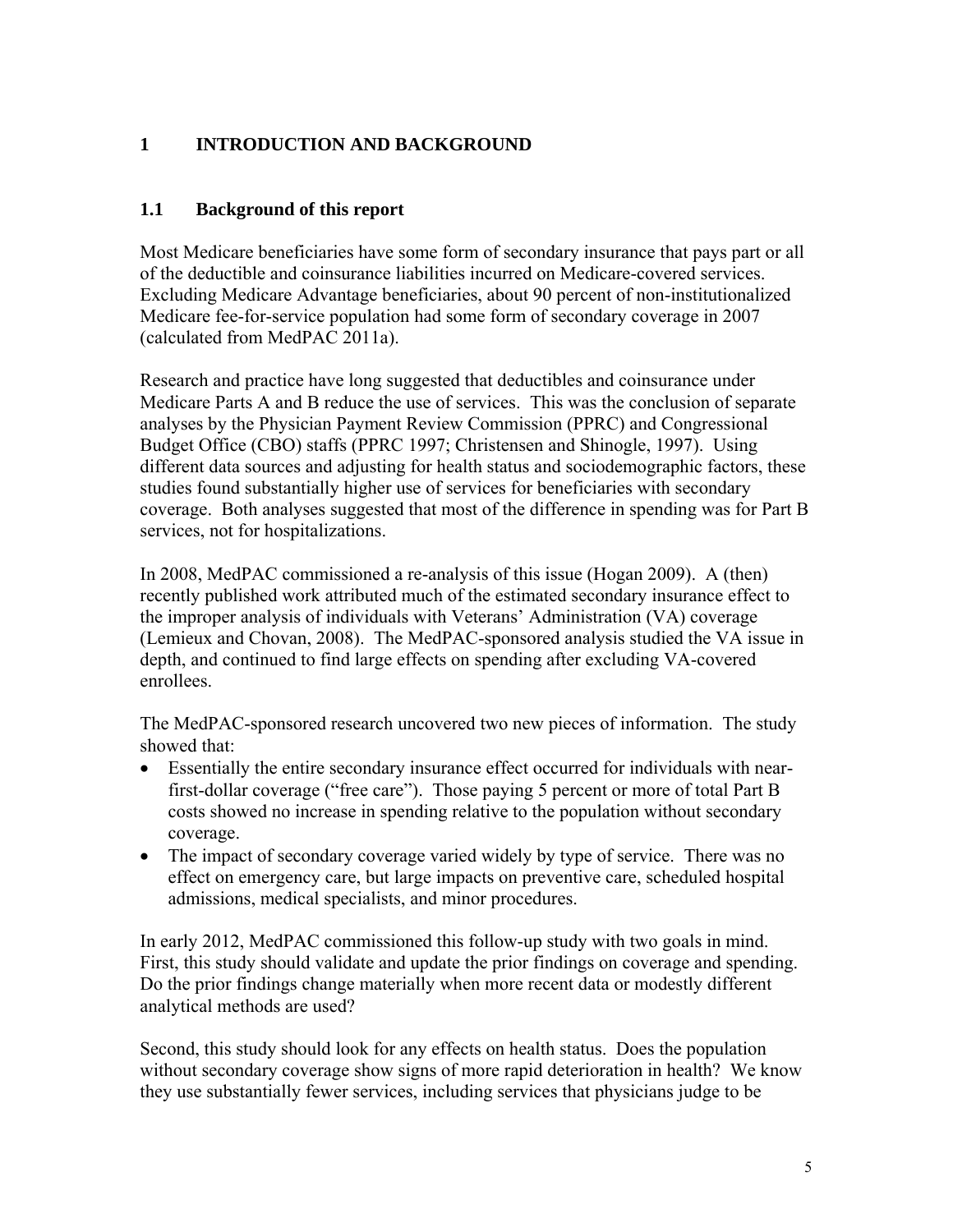necessary care (MedPAC 2003). But does this result in a measurably more rapid deterioration of health?

# **1.2 Outline of the analysis**

Section 2 of the paper replicates the three main findings of the original report. Except where noted, the methods used are identical to the preceding 2009 study. Accordingly, the methods are presented in abbreviated form, and the reader is referred back to the 2009 report if more detail is required.

Section 3 of the paper looks at the issue of the deterioration of health status. Realistically, with the MCBS, we can only look at an individual for two years at a time, using the overlaps across the annual MCBS panels. Accordingly, we supplement the MCBS analysis with analysis from the Health and Retirement Survey, which now has a nearly-20-year follow-up of one cohort of individuals as they neared and entered retirement.

Section 4 of the paper provides a high-level summary of the results. Rather than repeat the detailed findings of the executive summary, it is more of a retrospective summary of what appears to have been learned with this analysis.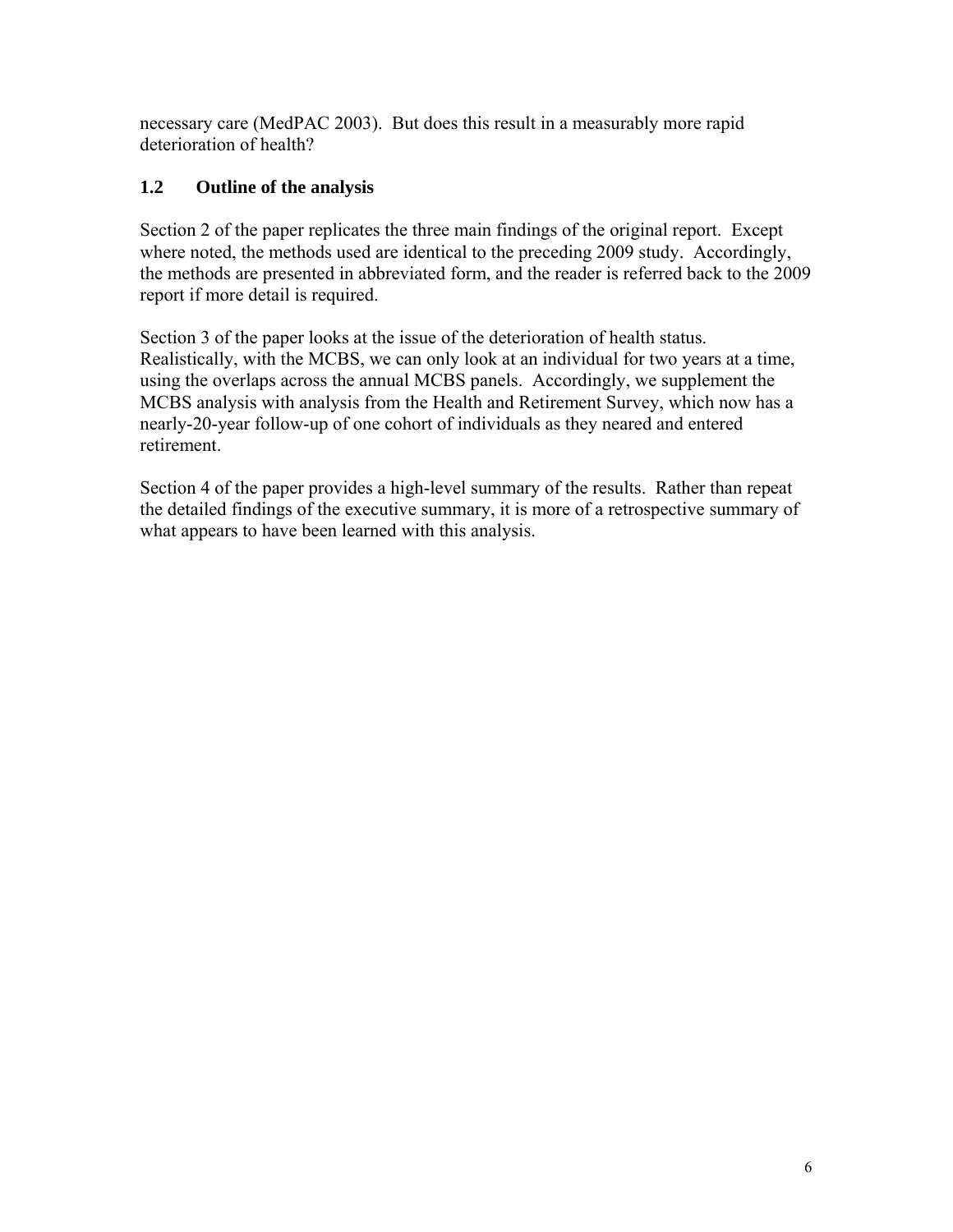# **2 UPDATE OF PRIOR ANALYSIS OF COVERAGE AND SPENDING**

In this section we replicate the three key results of the prior report (Hogan 2009). These include the following:

- Regression-adjusted estimate of secondary insurance effect (prior report table 4).
- First-dollar effect (prior report tables 7 and 8).
- Type of service breakouts (Tables 9 and 10).

The previous report summarized the important demographic differences between the Medicare-only population and those with secondary coverage. They tend to be poorer, less educated, less likely to be married, more likely to be working aged. That background information will not be repeated here.

We begin with a condensed summary of methods. Readers should refer to the 2009 report if more detail on methods is required. We then address the three main findings in turn.

## **2.1 Methods for this analysis**

In broad outline, we compare beneficiaries who do and do not have secondary insurance coverage, using regression analysis to account for confounding factors such as health status, income, education, and disability. The only change in methods for this analysis is the addition of three more years of MCBS Cost and Use files (2003 to 2008). The additional data will allow us to see how volatile the findings are as we move across separate MCBS samples, and will let us calculate one set of more stable (and precise) estimates pooling all the available data.

# **2.1.1 Population**

This analysis is restricted to Medicare beneficiaries on the MCBS who meet the following criteria.

- Elderly (age 65 or older).
- Not institutionalized.
- Enrolled in both Part A and Part B for every month enrolled.
- Not enrolled in Medicare Advantage at any time during the year.
- Answering the MCBS questions on secondary insurance status.
- Without evidence of VA-paid services during the year.

We also exclude Medicaid from most analysis because Medicaid coverage may occur through spend-down. In general, we pool Medicaid beneficiaries in the analyses, separately identify them by insurance status, but do not report the Medicaid results.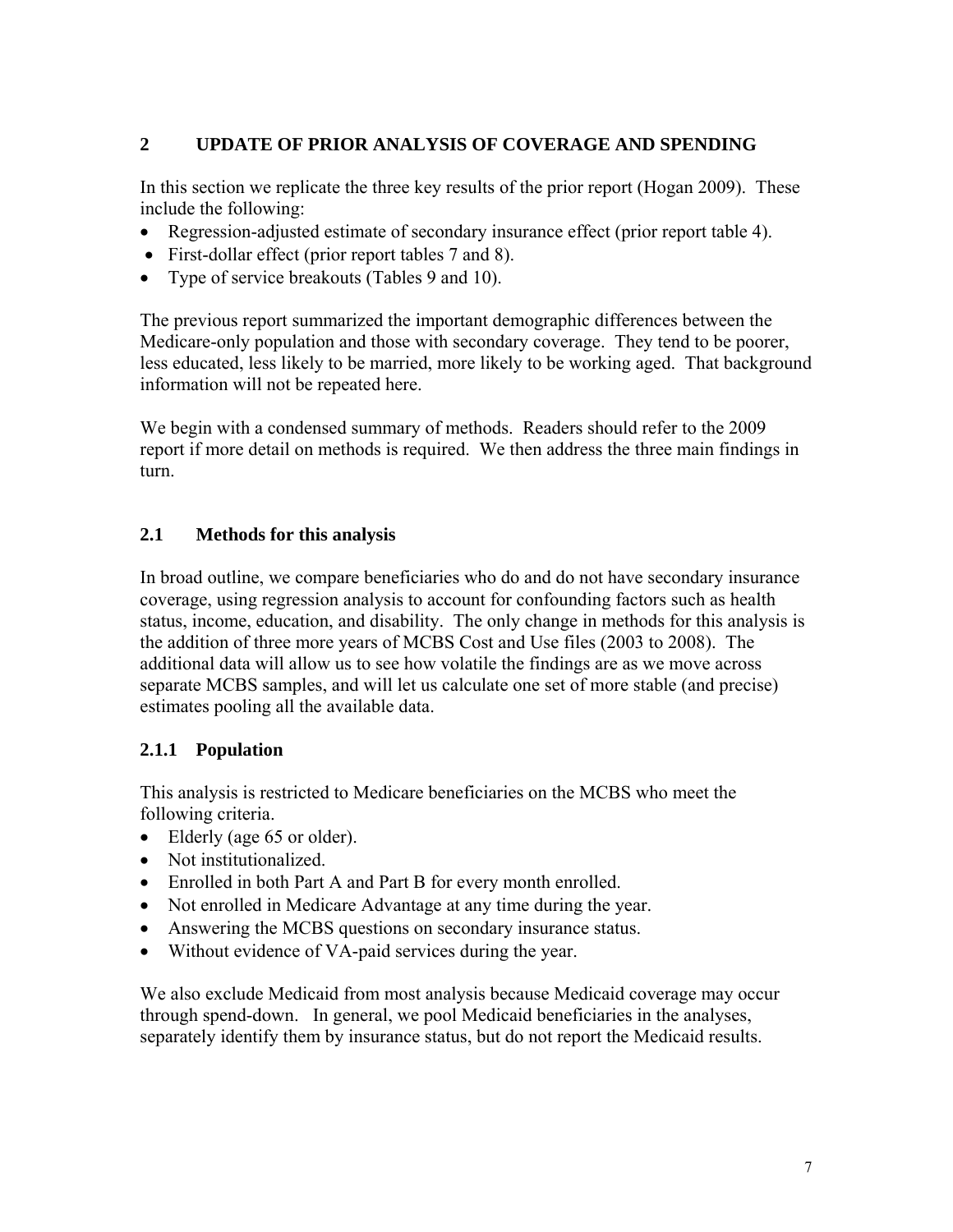## **2.1.3 Secondary insurance status**

We adopted MedPAC's approach to defining secondary insurance categories. This assigns a person to whichever secondary coverage state accounted for the largest fraction of the months observed for that person. For example, the "Medicare-only" (no secondary coverage) category will include beneficiaries who had no listed secondary coverage for the plurality of months of Medicare enrollment. In every analysis, the Medicare-only population is the smallest population studied, and sets the limit on the statistical precision of the analysis.

# **2.1.4 Measures of spending**

In the 2009 initial analysis, we used both Medicare's claims-reported spending, and an enhanced measure on the MCBS that included events reported by beneficiaries, but not shown in claims data. This avoided criticism regarding services used with other payers (e.g., VA) potentially substituting for Medicare. Results from the prior study did not differ materially based on source of spending data. For this analysis, we rely on spending data as reported by Medicare. We use beneficiary-reported spending only for the out-ofpocket cost measures.

## **2.1.5 Health status and other covariates**

**Health status.** We use several survey-reported measures of health status. These are more-or-less standard among MCBS users and are not controversial. These include selfreported health status (from excellent to poor) and counts of limitations of activities of daily living (ADLs). We also include a flag for working aged (as CMS does in its Medicare Advantage risk adjustment), and in some cases, a flag to identify decedents (due to their much higher costs in the year of death, all other things held equal).

We also use a claims-based health status measure based on CMS's Hierarchical Condition Category (HCC) model. Two factors make the use of an HCC model a more controversial choice.

First, reliance on diagnoses from claims means that the risk measure is censored for the Medicare-only population. No claims means no diagnosis information, and reduced claims volume may mean reduced information. And, in fact, the Medicare-only population appears much "healthier" than others on this claims-based measure *only.* The large discrepancy between the claims-based HCC measure and other measures of health status suggests that the bias is material.

The decision to include or exclude the HCCs as risk adjusters is a judgment call. The greater accuracy of claims-based adjusters is desirable, but the bias should lead to a conservative (small) estimate of the impact of insurance on use. Regression analysis will likely attribute some portion of the lower spending to "better health", as measured from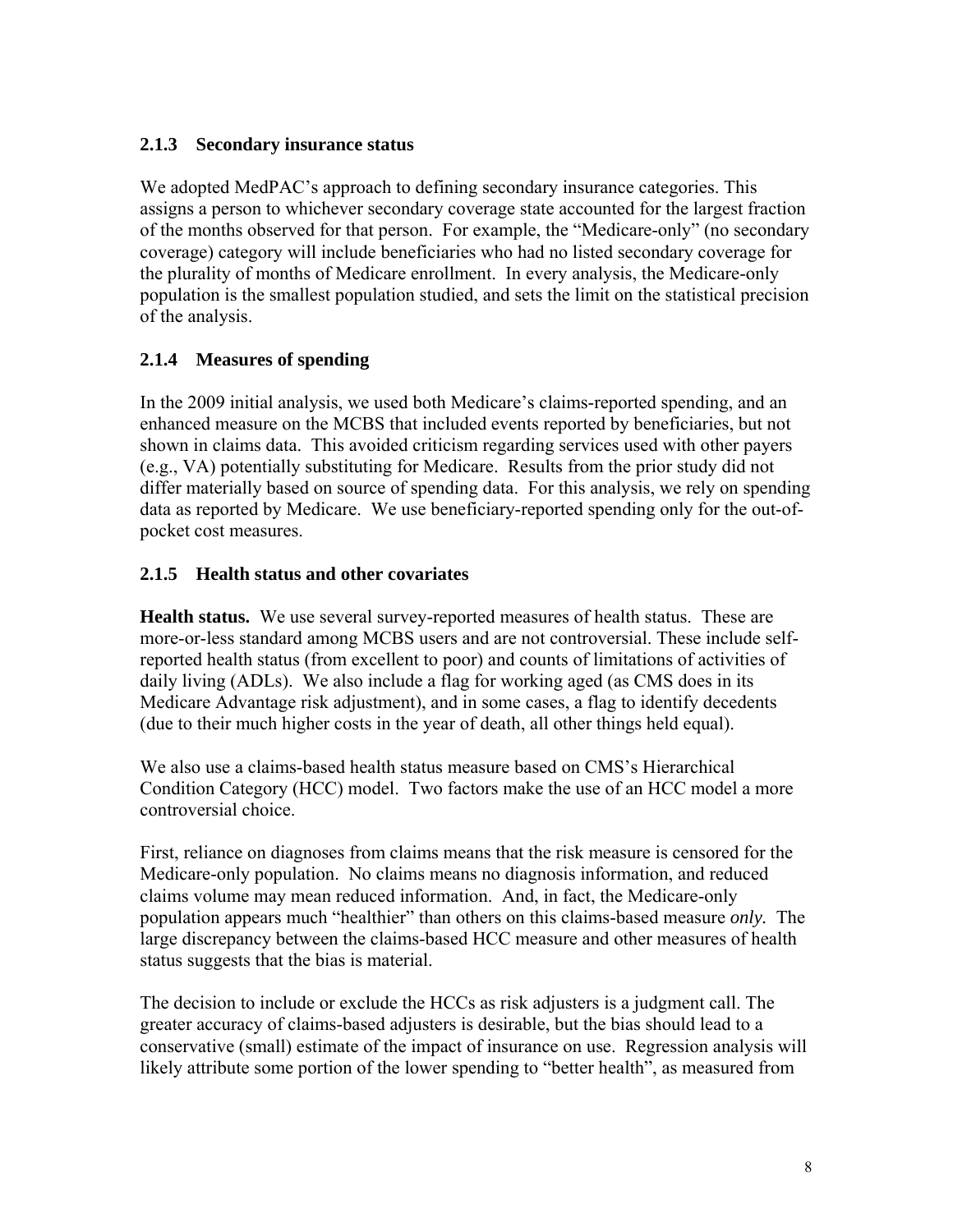the HCCs based on claims. For this analysis, we will discuss one set of results without the HCC measures, to demonstrate a range of estimates.

Second, there is a minor technical issue in the use of the stock CMS HCC model. The HCC model should be run "prospectively", using current-year diagnoses to predict nextyear costs. But the MCBS forces us to use it "concurrently" – we risk adjust current-year spending with current-year diagnoses. This means that the HCCs will capture a very large portion of spending variation, but that the actual HCC categories will not have been optimized for use in a concurrent fashion.

**Other factors:** We also include sociodemographic factors. These are generally uncontroversial, and include, age, sex, race, urban/rural location, marital status, educational attainment, and family income (calculated per person for married couples). In the 2009 analysis, we found that inclusion of dummies for the state of residence (fixed effects for states) had no material effect on the results, and that is not repeated here.

## **2.2 Regression-adjusted estimate of secondary insurance effect**

**Background**: The 2009 report showed that beneficiaries with secondary coverage had substantially higher Medicare spending than those without such coverage. However, those with and without secondary coverage also had different levels of health status, income, education, and other factors. Spending remained higher, for the populations with secondary coverage, even after adjusting for those factors via regression analysis.

**Results:** Table 1 shows that Medicare continues to spend substantially more per person for beneficiaries who have secondary coverage. The columns at the right show spending relative to the population with no secondary coverage ("Medicare Only"). Comparing the more recent data (2006-2008) to the earlier findings (2003-2005), the qualitative differences remain the same (highest for Part B, highest for Medigap), while the magnitudes are somewhat smaller.

None of the changes in the ratios shown in Table 1 is statistically significant. This does not mean that there was no trend, merely that any underlying trend was indistinguishable from random variation, given the precision of the estimates calculated from the MCBS.

Indirectly, Table 1 illustrated the value and limitations of pooling additional years of MCBS data. Three additional years of data should result in generally more stable (lower variance) estimates. Findings arising by chance in the prior analysis may well disappear in the current analysis. However, subtle trends will remain undetectable, given the variation in the data and the statistical power available from the MCBS sample. Here, the drop from (e.g.) 59 percent to 50 percent higher spending does not even approach statistical significance. Given the limits on the statistical precision of the MCBS estimates, the best we can say is that the more recent era looks roughly the same as the original 2003-2005 data.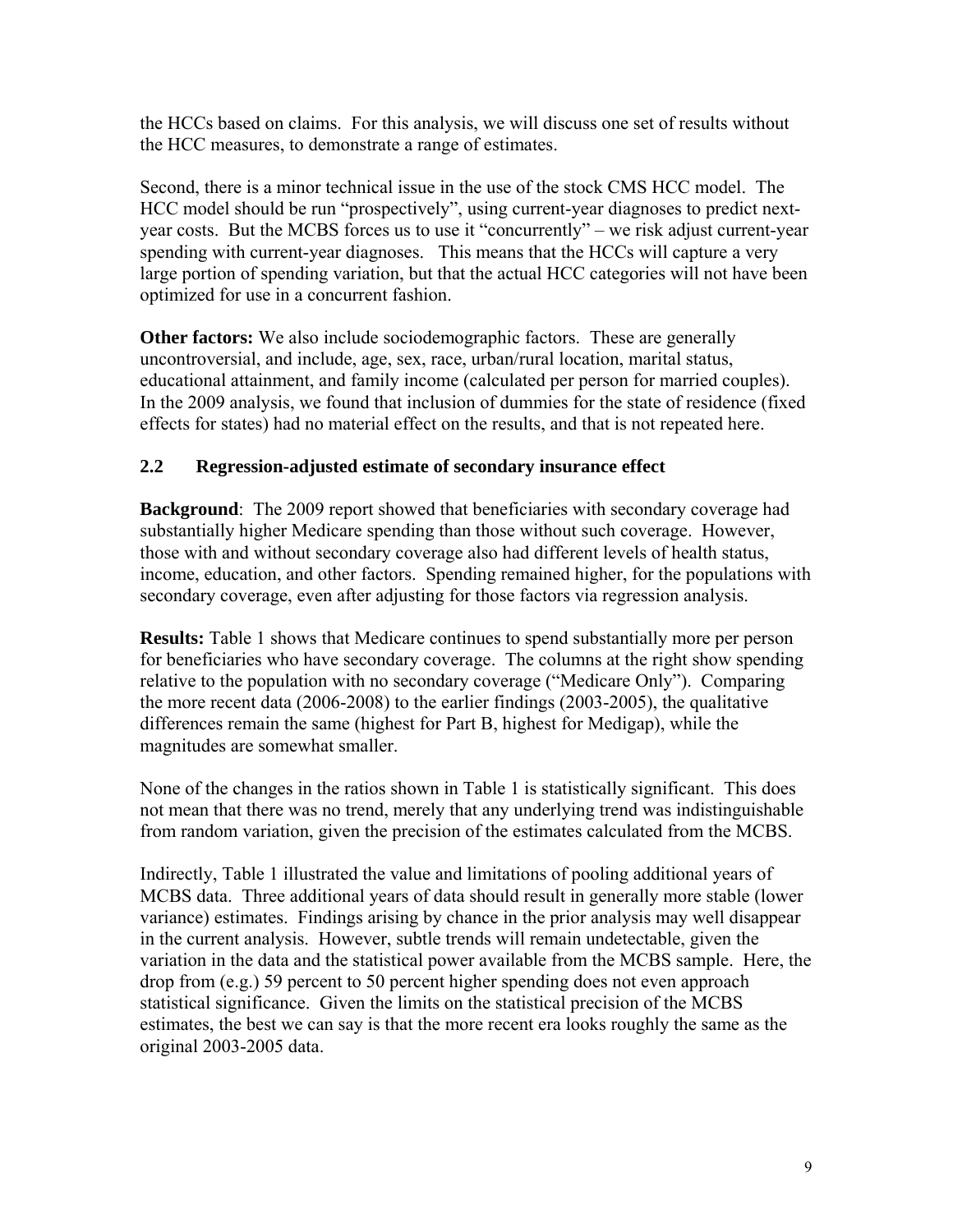| Table 1:  Unadjusted Differences in Medicare Outlays by Beneficiaries' Secondary Coverage |                |       |                                  |        |       |        |       |       |                                 |               |
|-------------------------------------------------------------------------------------------|----------------|-------|----------------------------------|--------|-------|--------|-------|-------|---------------------------------|---------------|
| <b>Secondary Coverage</b>                                                                 | <b>Persons</b> |       | <b>Medicare Program Payments</b> |        |       |        |       |       | <b>Ratio to "Medicare Only"</b> |               |
|                                                                                           | in.            |       |                                  |        |       |        |       |       | (No Secondary Coverage)         |               |
|                                                                                           | <b>Sample</b>  |       |                                  |        |       |        |       |       |                                 |               |
|                                                                                           |                | Total |                                  | Part A |       | Part B |       | Total | Part A                          | <b>Part B</b> |
|                                                                                           |                |       |                                  |        |       |        |       |       |                                 |               |
| 2003-2005                                                                                 |                |       |                                  |        |       |        |       |       |                                 |               |
| 1:Medicare Only                                                                           | 1,493          | \$    | 4,015                            | \$     | 2,335 | \$     | 1,680 | 1.00  | 1.00                            | 1.00          |
| 2:Employer Sponsored                                                                      | 8,519          | \$    | 5,935                            | \$     | 2,976 | \$     | 2,959 | 1.48  | 1.27                            | 1.76          |
| 3:Employer + Individual                                                                   | 1,374          | \$    | 5,515                            | \$     | 2,495 | \$     | 3,019 | 1.37  | 1.07                            | 1.80          |
| 4:Individual purchase                                                                     | 6,475          | \$    | 6,368                            | \$     | 3,149 | \$     | 3,220 | 1.59  | 1.35                            | 1.92          |
| 2006-2008                                                                                 |                |       |                                  |        |       |        |       |       |                                 |               |
| 1:Medicare Only                                                                           | 1,192          | \$    | 5,126                            | \$     | 2,846 | \$     | 2,280 | 1.00  | 1.00                            | 1.00          |
| 2:Employer Sponsored                                                                      | 8,058          | \$    | 6,774                            | \$     | 3,190 | \$     | 3,585 | 1.32  | 1.12                            | 1.57          |
| 3:Employer + Individual                                                                   | 1,426          | \$    | 6,765                            | \$     | 3,044 | \$     | 3,722 | 1.32  | 1.07                            | 1.63          |
| 4:Individual purchase                                                                     | 5,189          | \$    | 7,692                            | \$     | 3,823 | \$     | 3,869 | 1.50  | 1.34                            | 1.70          |
| All years pooled                                                                          |                |       |                                  |        |       |        |       |       |                                 |               |
| 1:Medicare Only                                                                           | 2,685          | \$    | 4,535                            | \$     | 2,574 | \$     | 1,961 | 1.00  | 1.00                            | 1.00          |
| 2: Employer Sponsored                                                                     | 16,577         | \$    | 6,354                            | \$     | 3,083 | \$     | 3,271 | 1.40  | 1.20                            | 1.67          |
| 3:Employer + Individual                                                                   | 2,800          | \$    | 6,155                            | \$     | 2,776 | \$     | 3,379 | 1.36  | 1.08                            | 1.72          |
| 4:Individual purchase                                                                     | 11,664         | \$.   | 6,977                            | \$.    | 3,459 | \$     | 3,519 | 1.54  | 1.34                            | 1.79          |
|                                                                                           |                |       |                                  |        |       |        |       |       |                                 |               |
| Source: Analysis of MCBS Cost and Use files, 2003-2008                                    |                |       |                                  |        |       |        |       |       |                                 |               |

**Table 1: Unadjusted Differences in Medicare Outlays by Beneficiaries' Secondary Coverage** 

Table 2 shows the regression-adjusted estimate of the effect of secondary insurance on Medicare spending. Behind this analysis is an ordinary least squares regression predicting spending based on secondary insurance and a large number of covariates capturing sociodemographic and heath status information, including:

- Secondary insurance coverage.
- Age, race, sex, marital status
- Income and education
- Self-reported health status and total activities of daily living (ADL) limitations.
- Whether currently working or has a military-service-related disability.
- Decedent during the current year.
- Presence of roughly 70 diseases (HCC categories).

Paralleling Table 1, the regression-adjusted results from the most recent period (2005- 2008) are similar to the earlier period, but smaller in magnitude. As before, secondary insurance has no statistically significant effect on Part A spending, but a large and statistically significant effect on Part B. And, as with Table 1, changes in the coefficients between the earlier and later periods are not statistically significantly different from zero. For example, for total spending, the estimated effect of individual purchase insurance dropped from 33 percent to 23 percent. While this *looks* large, the corresponding t-value is 1.1. For Part B spending, the drop from 54 percent to 39 percent has a t-value of 1.6. We do not have enough statistical power to be able to distinguish any true downward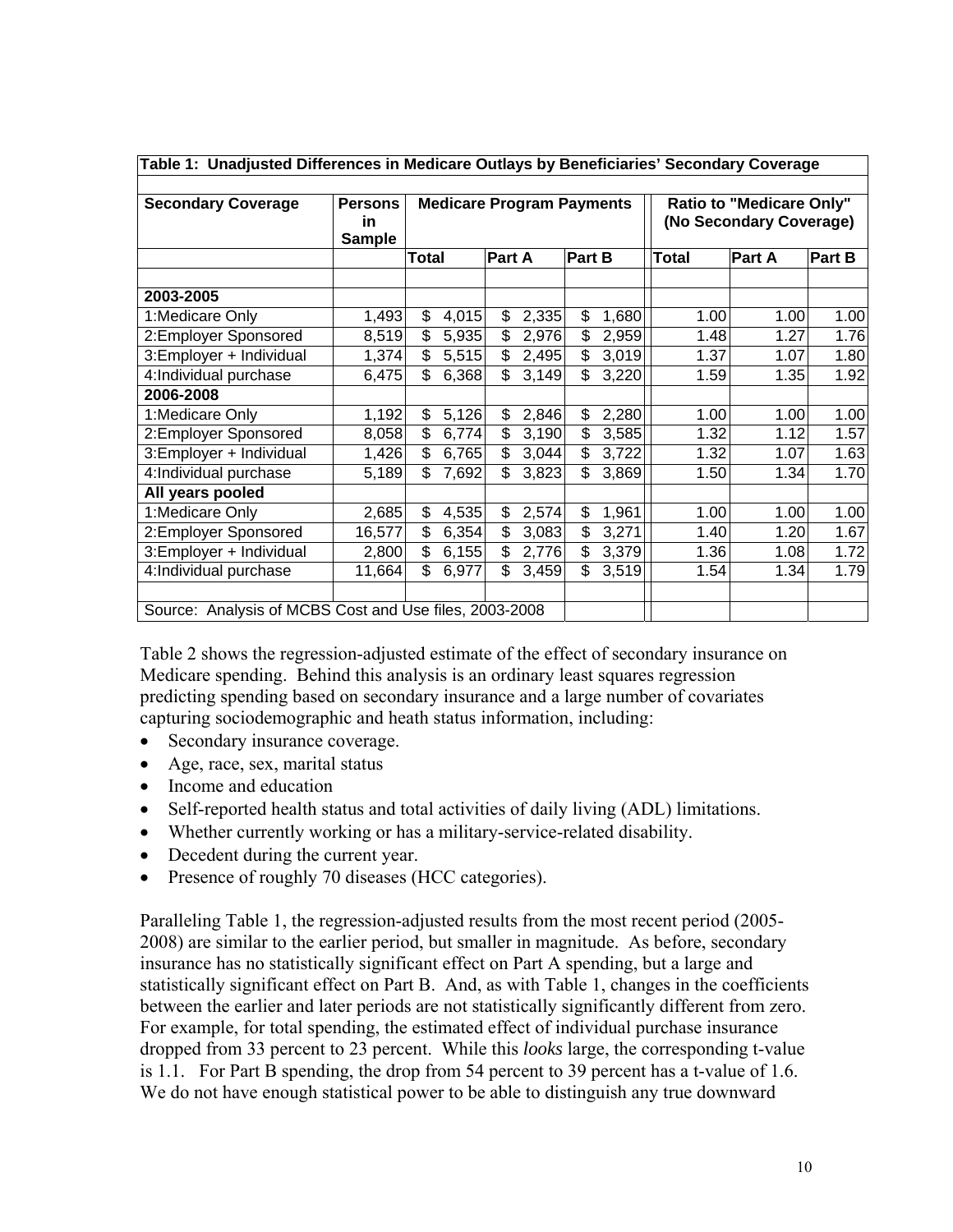trend from chance variation. As with Table 1, the best we can say is that the later period (2006-2008) appears qualitatively similar to the earlier period (2003-2005).

| Table 2: Regression-Adjusted Increase in Medicare Spending Associated With                                                      |               |       |             |     |             |       |
|---------------------------------------------------------------------------------------------------------------------------------|---------------|-------|-------------|-----|-------------|-------|
| Secondary Insurance, Total and Parts A and B<br>Elderly Medicare Fee-for-Service Beneficiaries With No VA Use, 2003-2008 Pooled |               |       |             |     |             |       |
| Update of 2009 report, Table 5.                                                                                                 |               |       |             |     |             |       |
|                                                                                                                                 | <b>Total</b>  |       | Part A      |     | Part B      |       |
|                                                                                                                                 | Spending      | P-    | Spending    | P-  | Spending P- |       |
|                                                                                                                                 |               | valu  |             | val |             | valu  |
|                                                                                                                                 |               | е     |             | ue  |             | e     |
| 2003-2005 Pooled (1503 Medicare-only observations)                                                                              |               |       |             |     |             |       |
| Memo: Spending, Medicare Only                                                                                                   | \$4,015       |       | \$2,335     |     | \$1,680     |       |
| Percent increase associated with:                                                                                               |               |       |             |     |             |       |
| <b>Employer sponsored</b>                                                                                                       | $17\sqrt{^*}$ |       | 9%          |     | $30\%$ ***  |       |
| Employer + Individual                                                                                                           | $25\sqrt{*}$  |       | 9%          |     | 48%         |       |
| <b>Individual Purchase</b>                                                                                                      | 33% ***       |       | 18%         |     | 54% ***     |       |
|                                                                                                                                 |               |       |             |     |             |       |
| 2005-2008 pooled (1182 Medicare-only observations)                                                                              |               |       |             |     |             |       |
| Memo: Spending, Medicare Only                                                                                                   | 5,126<br>\$   |       | \$<br>2,846 |     | \$2,280     |       |
| Percent increase associated with:                                                                                               |               |       |             |     |             |       |
| Employer sponsored                                                                                                              | 12%           |       | $-2%$       |     | 28% ***     |       |
| Employer + Individual                                                                                                           | $19\sqrt{^*}$ |       | 6%          |     | 36%         | $***$ |
| <b>Individual Purchase</b>                                                                                                      | $23\%$ ***    |       | 9%          |     | 39%         | $***$ |
| 2003-2008 pooled (2685 Medicare-only observations)                                                                              |               |       |             |     |             |       |
| Memo: Spending, Medicare Only                                                                                                   | 4,535<br>\$   |       | \$<br>2,574 |     | \$1,961     |       |
| Percent increase associated with:                                                                                               |               |       |             |     |             |       |
| Employer sponsored                                                                                                              | $14\%$ **     |       | 4%          |     | 28% ***     |       |
| Employer + Individual                                                                                                           | 22%           | $***$ | 9%          |     | 40%         | $***$ |
| Individual Purchase                                                                                                             | 27%           | $***$ | 13%         |     | 45%         | $***$ |
| Source: Analysis of 2003-2008 MCBS Cost and Use files.                                                                          |               |       |             |     |             |       |
| Notes: $* = p < 0.05$ , $* = p < 0.01$ , $** = p < 0.001$                                                                       |               |       |             |     |             |       |
|                                                                                                                                 |               |       |             |     |             |       |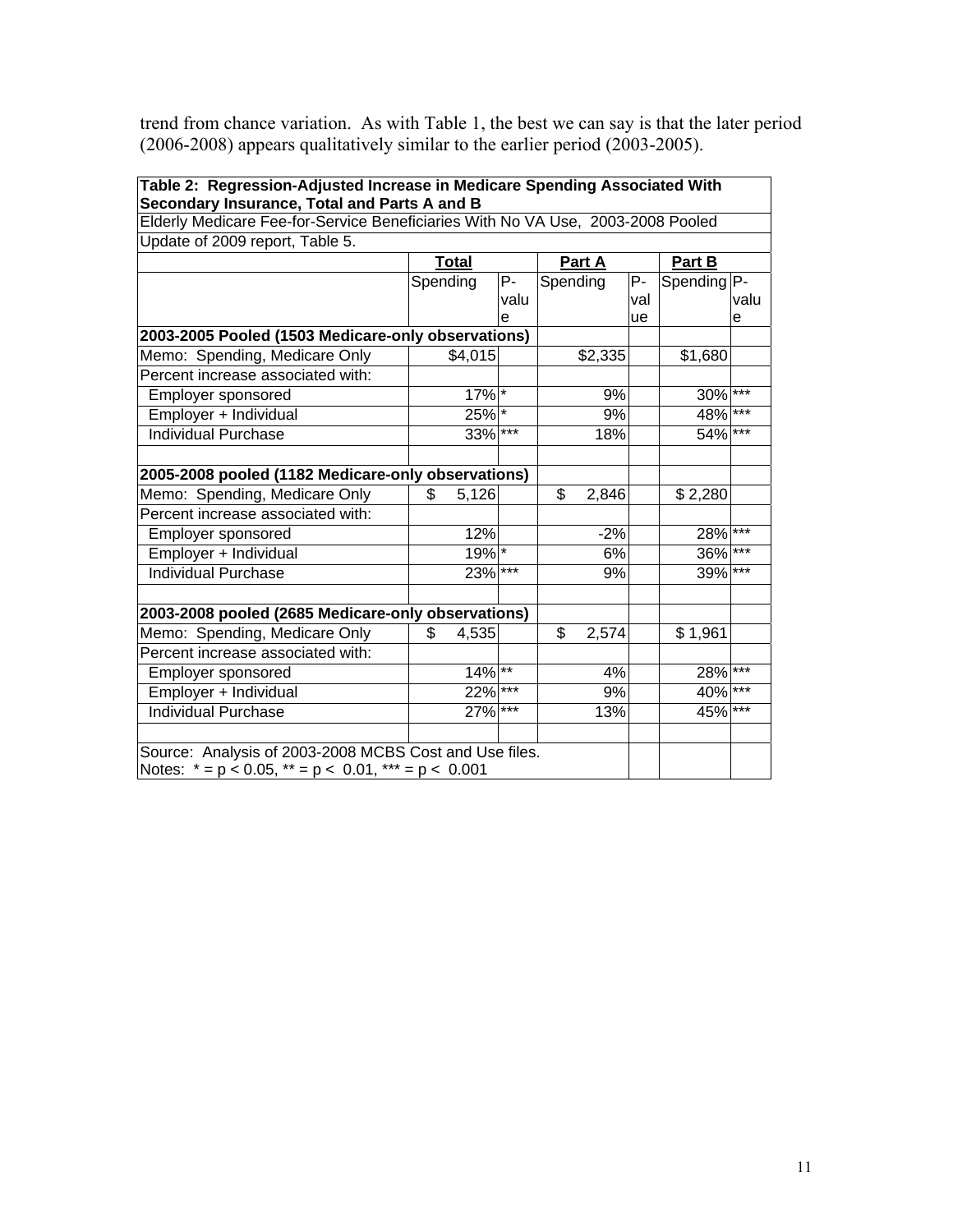Table 3 shows the same type of regression-adjusted figures for seven different claim types as summarized on the MCBS. The most consistent effect of secondary coverage is on the use of physicians' services, where spending is elevated for all three types of secondary coverage. $\frac{1}{1}$ 

| Elderly Medicare Fee-for-Service Beneficiaries With No VA Use, 2003-2008 Pooled |                         |       |                                 |         |
|---------------------------------------------------------------------------------|-------------------------|-------|---------------------------------|---------|
|                                                                                 |                         |       | Mean for Medicare \% difference | P-value |
|                                                                                 | <b>Only Population</b>  |       | associated with                 |         |
|                                                                                 |                         |       | secondary                       |         |
|                                                                                 |                         |       | insurance                       |         |
|                                                                                 |                         |       |                                 |         |
| <b>Inpatient reimbursement</b>                                                  | \$                      | 2,111 |                                 |         |
| Employer sponsored                                                              |                         |       | 4%                              |         |
| Employer + Individual                                                           |                         |       | 9%                              |         |
| <b>Individual Purchase</b>                                                      |                         |       | 15%                             |         |
| <b>Skilled Nursing Facility</b>                                                 | \$                      | 152   |                                 |         |
| Employer sponsored                                                              |                         |       | 28%                             |         |
| Employer + Individual                                                           |                         |       | $55\%$ *                        |         |
| <b>Individual Purchase</b>                                                      |                         |       | 60%                             | $***$   |
| <b>Hospital outpatient</b>                                                      | $\overline{\mathbf{S}}$ | 483   |                                 |         |
| Employer sponsored                                                              |                         |       | $21\%$ *                        |         |
| Employer + Individual                                                           |                         |       | 17%                             |         |
| <b>Individual Purchase</b>                                                      |                         |       | 39% ***                         |         |
| <b>Physician/supplier</b>                                                       | \$                      | 1,118 |                                 |         |
| Employer sponsored                                                              |                         |       | 41%                             | $***$   |
| Employer + Individual                                                           |                         |       | 65%                             | $***$   |
| <b>Individual Purchase</b>                                                      |                         |       | 60%                             | $***$   |
| <b>Durable Medical Equipment</b>                                                | \$                      | 170   |                                 |         |
| Employer sponsored                                                              |                         |       | 11%                             |         |
| Employer + Individual                                                           |                         |       | 31%                             |         |
| <b>Individual Purchase</b>                                                      |                         |       | 38%                             | $***$   |
| <b>Hospice</b>                                                                  | \$                      | 181   |                                 |         |
| Employer sponsored                                                              |                         |       | $-22%$                          |         |
| Employer + Individual                                                           |                         |       | $-21%$                          |         |
| <b>Individual Purchase</b>                                                      |                         |       | $-35%$                          |         |
| <b>Home Health</b>                                                              | \$                      | 321   |                                 |         |
| Employer sponsored                                                              |                         |       | $-6%$                           |         |
| Employer + Individual                                                           |                         |       | $-25%$                          |         |
| <b>Individual Purchase</b>                                                      |                         |       | $-14%$                          |         |
|                                                                                 |                         |       |                                 |         |
| Source: Analysis of 2003-2008 MCBS Cost and Use files.                          |                         |       |                                 |         |
| Notes: $* = p < 0.05$ , $* = p < 0.01$ , $* = p < 0.001$                        |                         |       |                                 |         |

#### **Table 3: Regression-Adjusted Increase in Medicare Spending Associated With Secondary Insurance, by Type of Claim**

<sup>&</sup>lt;sup>1</sup> Possibly worth noting, differences are consistently negative for home health and hospice. These services have no beneficiary cost-sharing requirements. (Note that decedent status is included as a regressor, so the regression should adjust for differences in mortality rates and their effect on hospice use.)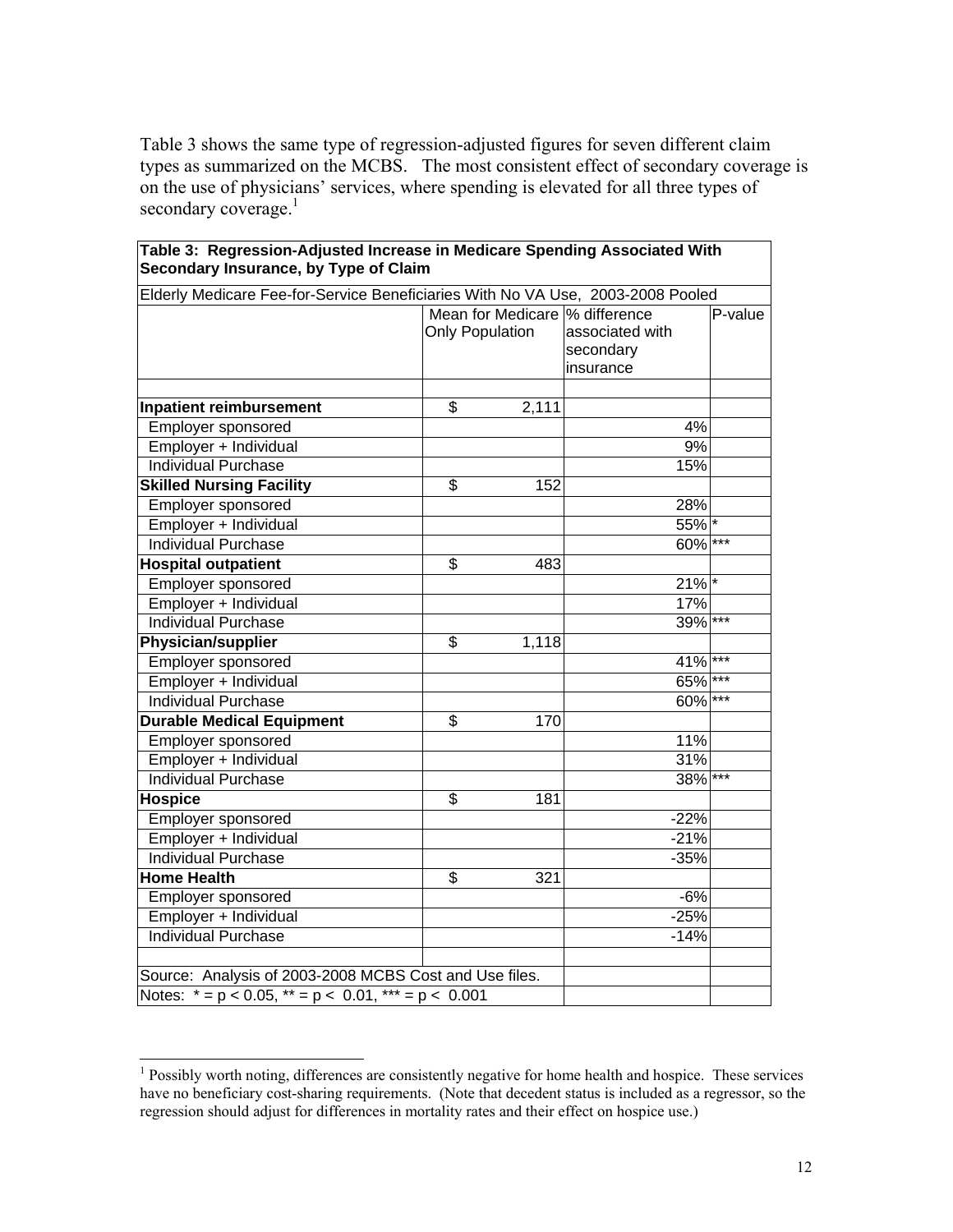**Variations in methods.** As discussed in the 2009 report, the inclusion of the HCC-based risk adjusters is questionable. The use of disease prevalence information gathered from diagnoses on claims is a generally accepted method of risk adjustment. Here, however, the low service use of the Medicare-only population (particularly the large fraction with no claims during the year) appears to bias the HCC-based risk adjuster downward. Table 4 contrasts the HCC community model risk score to self-reported health status measures. Based on self-reported data, the other populations appear somewhat healthier than the Medicare-only population (Table 4, bottom line, positive values). But based on the HCC model (only), those populations appear substantially less healthy. The censoring from lack of claims pushes the HCC score down for the Medicare-only population, making it appear healthier.

| Table 4: Comparison of Several Risk Adjusters, 2003-2008 Data Pooled |        |             |                 |                |             |
|----------------------------------------------------------------------|--------|-------------|-----------------|----------------|-------------|
|                                                                      |        |             |                 |                |             |
| <b>Secondary Coverage</b>                                            | Cases  | <b>HCC</b>  | % with self-    | % with self    | Mean        |
|                                                                      |        | community   | reported health | reported       | number of   |
|                                                                      |        | model score | excellent or    | health fair or | <b>ADL</b>  |
|                                                                      |        |             | very good       | poor           | limitations |
| <b>Risk Scores</b>                                                   |        |             |                 |                |             |
| 1:Medicare Only                                                      | 2,685  | 0.90        | 48%             | 22%            | 0.534       |
| 2:Employer Sponsored                                                 | 16,577 | 1.08        | 48%             | 18%            | 0.503       |
| 3: Employer + Individual                                             | 2,800  | 1.01        | 58%             | 12%            | 0.401       |
| 4:Individual purchase                                                | 11,664 | 1.09        | 48%             | 19%            | 0.563       |
| Percent "Healthier" than Medicare<br>Only                            |        |             |                 |                |             |
| 1:Medicare Only                                                      |        |             |                 |                |             |
| 2: Employer Sponsored                                                |        | $-19%$      | 1%              | 16%            | 6%          |
| 3: Employer + Individual                                             |        | $-12%$      | 21%             | 44%            | 33%         |
| 4:Individual purchase                                                |        | $-21%$      | 1%              | 14%            | $-5%$       |
| <b>Simple Average</b>                                                |        | $-17%$      | 8%              | 25%            | 11%         |
| Source: Analysis of MCBS Cost and Use Files, 2003-2008 pooled.       |        |             |                 |                |             |

Table 4B compares the claims-based prevalence measure to the corresponding selfreported data from the MCBS. For some (but not all) diseases captured by HCCs, we can match some collection of HCC categories to an MCBS question on the same disease. Note, however, that the MCSB question is typically lifetime prevalence ("ever had"), while the HCCs capture one-year prevalence (essentially, treatment). We do not expect to see the same levels of prevalence for the HCC and survey-reported data.

The first interesting finding from Table 4B is the right-hand column. That column shows the extent to which claims and survey data differ in characterizing the relative prevalence of disease. Positive values in that column show that claims data exaggerate the good health of the Medicare-only population, while negative values show the reverse. Claims data appear to exaggerate differences in disease prevalence across these populations, for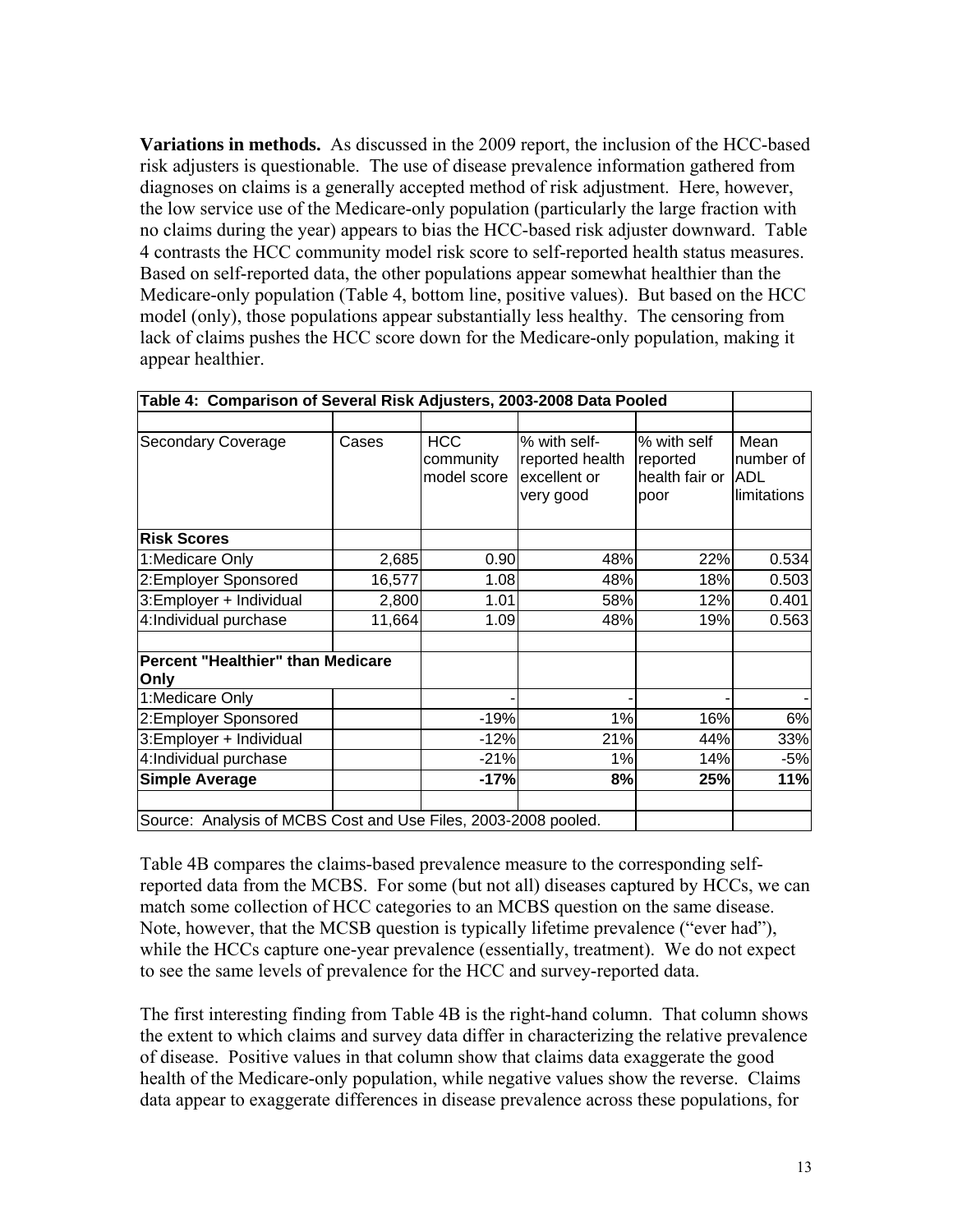many common diseases. On average, the HCCs appear to provide a biased measure of prevalence in this case. Compared to self-reported data, the HCCs show a lower burden of disease in the Medicare-only population, compare to the population with secondary coverage. Plausibly, that is an artifact of having fewer claims from the Medicare-only population.

The second interesting finding is on the bottom line of Table 4B: Both claims and selfreported data show *lower* disease prevalence in the Medicare-only population. This runs contrary to the other health status indicators. Based on self-reported health and functional status, the Medicare-only population appears to have below-average health. But based on the burden of disease, as measured by the count of conditions present) is lower, the reverse is true.

A third interesting finding is in the sort order of Table 4B, from smallest to largest discrepancy between the self-reports and the claims data. Because the HCCs are typically triggered by physician claims for treatment of the condition, the sorted table is a guide to the types of conditions for which the Medicare-only population is less likely to receive treatment in a year (relative to the population with secondary coverage). Unsurprisingly, heart attack, stroke, hip fracture are near the top of the table, with minimal discrepancies between the self-reported and claims-based data. These are conditions requiring immediate, emergency attention. Rheumatoid arthritis, coronary artery disease (excluding heart attack), and cancer appear at the bottom.2 These are conditions for which lack of follow-up care may have no immediate consequences, or where effective treatments involve relatively expensive therapies. These are the conditions for which the Medicare-only population is less likely to receive any treatment during the year, relative to the survey-based prevalence.

<sup>&</sup>lt;sup>2</sup> To understand this interpretation, the reader needs to know that follow-up checkups for cancer, or long post-cancer treatments (such as hormone-suppression therapy), may appear on claims with a cancer diagnosis. Thus the claims-based cancer prevalence in the HCCs is a mix of acute treatment and long-term followup. For some cancers (e.g., prostate), in any year, the follow-up cases may outnumber the incident (acute-care) cases.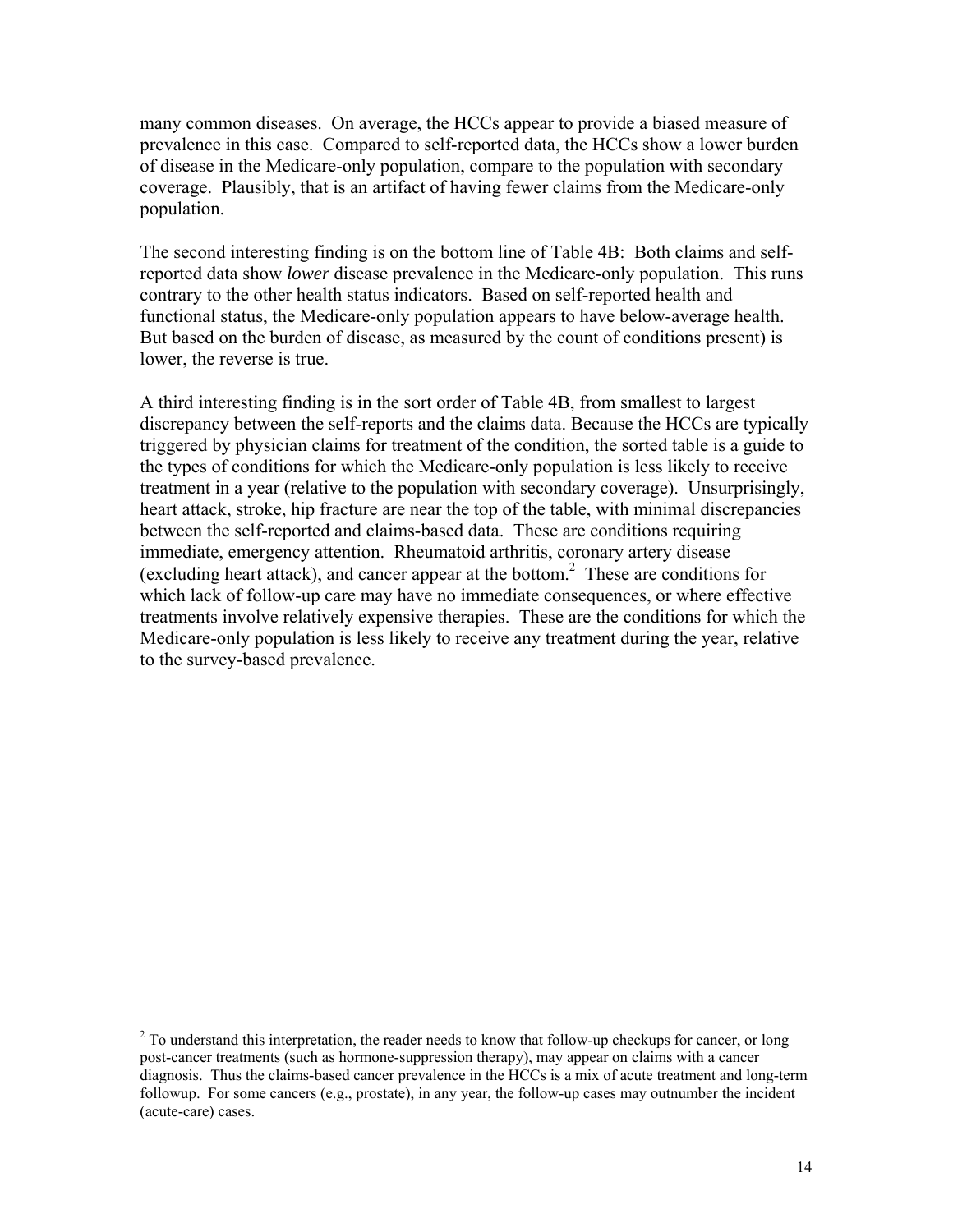| <b>Appears on Claims)</b>                                                                                    |               |                      |          |              |                    |          |                                                  |
|--------------------------------------------------------------------------------------------------------------|---------------|----------------------|----------|--------------|--------------------|----------|--------------------------------------------------|
|                                                                                                              |               |                      |          |              |                    |          |                                                  |
|                                                                                                              |               |                      |          |              |                    |          |                                                  |
|                                                                                                              |               | Self-Report (Survey) |          |              | Claims Data (HCCs) |          | Self-Report Diff.<br>Less Claims<br>Data Diff.** |
|                                                                                                              | Medicare Some |                      | % Diff*  | Medicar Some |                    | % Diff*  |                                                  |
|                                                                                                              | only          | Secondar             |          | e only       | Seconda            |          |                                                  |
|                                                                                                              |               |                      |          |              | <b>rv</b>          |          |                                                  |
| Hip fracture/dislocation this year                                                                           | 0.005         | 0.007                | $-43%$   | 0.008        | 0.011              | $-39%$   | $-4%$                                            |
| <b>COPD</b>                                                                                                  | 0.128         | 0.147                | $-15%$   | 0.108        | 0.121              | $-11%$   | -3%                                              |
| <b>Stroke</b>                                                                                                | 0.103         | 0.108                | $-5%$    | 0.033        | 0.034              | $-3%$    | $-2%$                                            |
| Cardiac rhythm disorders                                                                                     | 0.148         | 0.217                | $-47%$   | 0.084        | 0.124              | $-47%$   | 0%                                               |
| Heart attack this year                                                                                       | 0.018         | 0.020                | $-8%$    | 0.011        | 0.012              | $-11%$   | 3%                                               |
| Psychiatric condition                                                                                        | 0.121         | 0.130                | $-7%$    | 0.019        | 0.023              | $-21%$   | 14%                                              |
| <b>Diabetes</b>                                                                                              | 0.192         | 0.193                | $-1%$    | 0.181        | 0.208              | $-15%$   | 14%                                              |
| Congestive heart failure                                                                                     | 0.058         | 0.070                | $-20%$   | 0.083        | 0.112              | $-36%$   | 16%                                              |
| Cancer excluding skin cancer                                                                                 | 0.135         | 0.199                | $-47%$   | 0.074        | 0.129              | $-74%$   | 27%                                              |
| Coronary artery disease                                                                                      | 0.164         | 0.199                | $-21%$   | 0.054        | 0.083              | $-54%$   | 33%                                              |
| <b>Rheumatoid arthritis</b>                                                                                  | 0.098         | 0.110                | $-12%$   | 0.023        | 0.044              | $-89%$   | 77%                                              |
|                                                                                                              |               |                      |          |              |                    |          |                                                  |
| Median of the column of data                                                                                 | 0.121         | 0.130                | $-14.7%$ | 0.054        | 0.083              | $-36.0%$ | 13.8%                                            |
| Mean of the column of data                                                                                   | 0.106         | 0.127                | $-20.5%$ | 0.062        | 0.082              | $-36.3%$ | 15.8%                                            |
|                                                                                                              |               |                      |          |              |                    |          |                                                  |
| Source: Analysis of MCBS cost and use files, 2003-2008 pooled                                                |               |                      |          |              |                    |          |                                                  |
| Notes: *Negative values indicate that the Medicare-only population appears healthier than those with         |               |                      |          |              |                    |          |                                                  |
| secondary coverage. ** Positive values indicate that claims data exaggerate the good health of the Medicare- |               |                      |          |              |                    |          |                                                  |

**Table 4B: Comparison of Disease Prevalence, Survey-Reported ("Ever Had") Versus HCC (Diagnosis** 

secondary coverage. \*\* Positive values indicate that claims data exaggerate the good health of the Medicareonly population compared to self-reported disease prevalence.

We re-ran the regression analysis to show the effect of the HCCs on our estimates (Table 4C). With HCCs – which may exaggerate differences in health status – the estimated insurance impact on spending is 20 percent. Using the self-reported disease flags, by contrast, the estimated impact is 37 percent. Ignoring prevalence of disease entirely results in an estimated impact of 49 percent. Arguably, the plausible range of estimates lies in the interval bounded by the HCC and self-reported prevalence estimates. The inclusion of the HCCs likely results in a somewhat conservative estimate of the impact of insurance.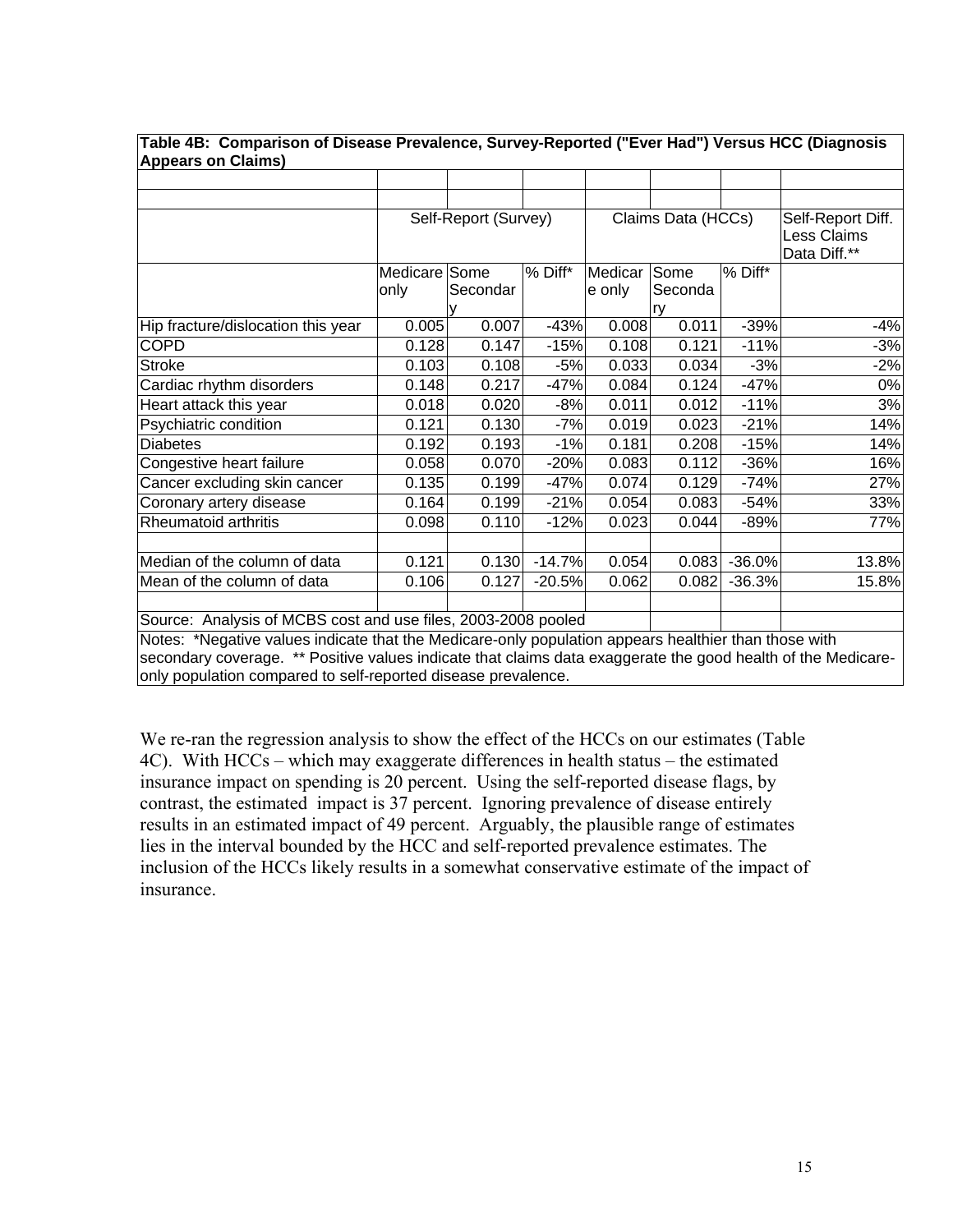| Regression-Adjusted Increase in Medicare Spending Associated With Secondary Insurance,<br>Total Spending (A plus B) |                      |            |    |                                      |    |            |  |
|---------------------------------------------------------------------------------------------------------------------|----------------------|------------|----|--------------------------------------|----|------------|--|
|                                                                                                                     | Using<br><b>HCCs</b> |            |    | <b>Using Survey</b><br>Self-Reported |    | Using None |  |
| Memo: Spending, Medicare Only                                                                                       | \$                   | 4,535      | \$ | 4,535                                | \$ | 4,535      |  |
| Percent increase associated with:                                                                                   |                      |            |    |                                      |    |            |  |
| Employer sponsored                                                                                                  |                      | $14\%$ **  |    | $31\%$ ***                           |    | 44% ***    |  |
| Employer + Individual                                                                                               |                      | 22% ***    |    | 41% ***                              |    | 54% ***    |  |
| <b>Individual Purchase</b>                                                                                          |                      | $27\%$ *** |    | 45% ***                              |    | $56\%$ *** |  |
| All secondary insurance combined                                                                                    |                      | $20\%$ *** |    | $37\%$ ***                           |    | 49% ***    |  |
| Source: Analysis of MCBS 2003-2005 cost and use files, pooled.                                                      |                      |            |    |                                      |    |            |  |
| Notes: $x = p < .05$ , $x^* = p < .001$ , $x^* = p < .001$                                                          |                      |            |    |                                      |    |            |  |

#### **Table 4C: Effect of Different Measures of Prevalence of Diseases**

Finally, we performed two other sets of robustness checks on the analysis. We included or excluded persons and measures whose use or exclusion might plausibly confound the analysis. None of these had any material effect on the results. First, we re-ran the estimates eliminating individuals with potentially questionable survey data. These include MCBS "ghosts" (new enrollees who were not actually surveyed, but receive proxy data from other surveyed individuals), and persons with proxy interviews (typically, individuals not mentally competent or interviews on behalf of beneficiaries who have died). Inclusion or exclusion had no material effect on the results.

Second, we added variables for factors that might plausibly confound the results. These included drug coverage (which may affect Part A and B spending, and is highly correlated with other secondary coverage). This had a negligible impact on the estimated effects of coverage for A and B services.<sup>3</sup> This also included measures of health

<sup>&</sup>lt;sup>3</sup> We were concerned with the omitted variables bias, in the sense that failure to measure drug coverage might have affected the estimated impacts of Part A/Part B secondary coverage. The coverage variables are highly correlated, and spillovers from drug to acute care spending have been reported in the literature. We found no significant issue. Inclusion of a separate measure for drug coverage had essentially no effect on the estimated effect of A/B secondary coverage, and drug coverage was associated with a small and insignificant reduction in total A and B spending. By contrast, when we predicted *prescription drug spending* as a function of coverage, the reverse was not true. Secondary insurance for A/B services had a strong, positive impact on drug spending, and omission of the A/B secondary coverage variable resulted in a near-doubling of the estimated impact of drug coverage in isolation. The upshot is that, in this crosssection at least, drug coverage appeared a minor factor in determining A/B spending (conditional on health, sociodemographics, and other coverage), but secondary coverage for A and B services appeared to be a major driver of drug costs (conditional on those other factors). Plausibly, beneficiaries who are deterred from seeing their physicians for reasons of cost simply do not obtain (or do not continue to fill) as many prescriptions as others, regardless of drug coverage. This relationship (between out-of-pocket costs for visits and drug spending) was observed empirically in at least one setting (Cecil et al, 2006).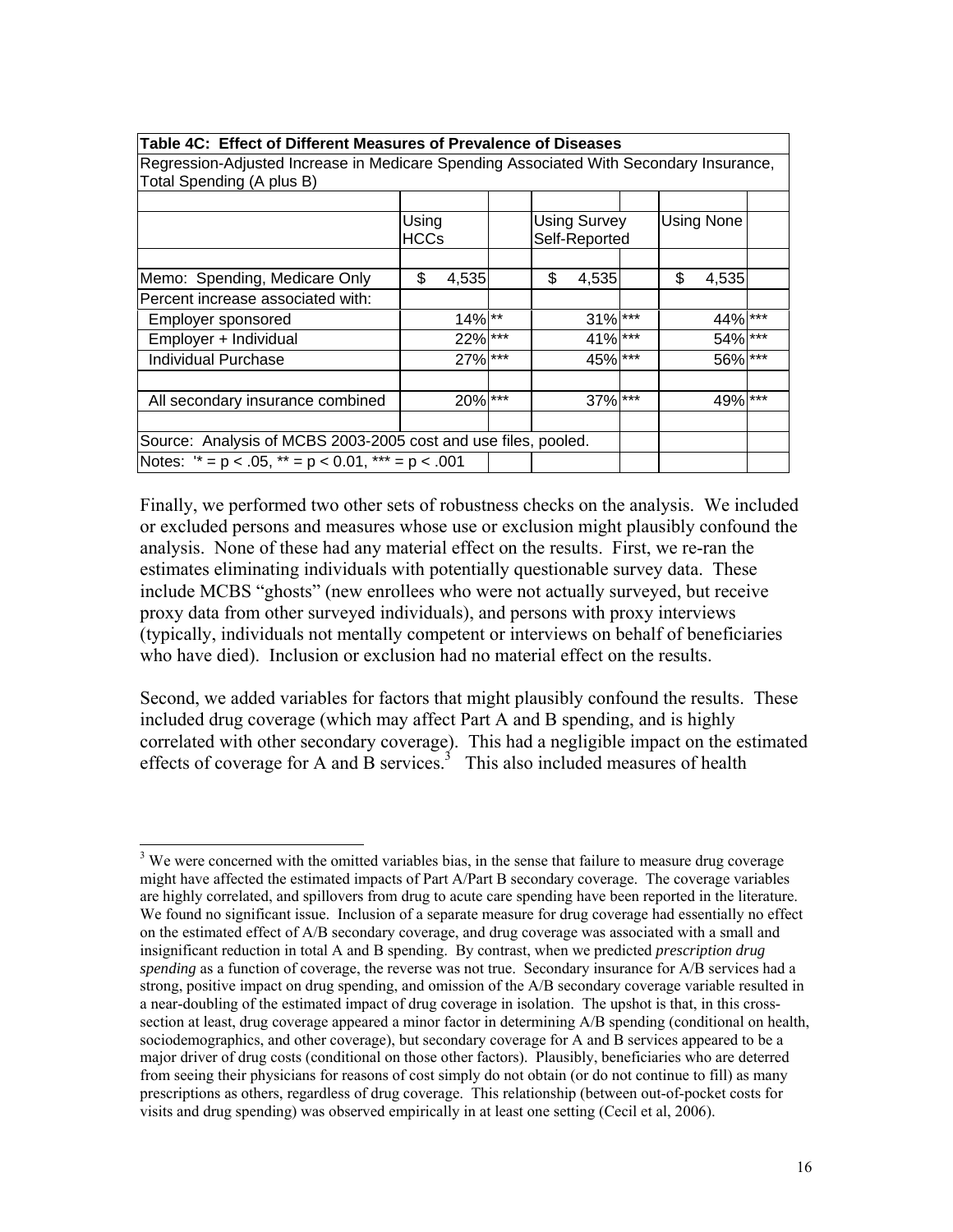behaviors: current and former smoking status, and overweight and obesity. Again, these had little material impact on the estimated effects of insurance on spending.<sup>4</sup>

## **2.3 Effect of Near-First-Dollar Coverage (2009 report tables 7 and 8)**

**Background.** The 2009 report showed that nearly all the impact of secondary insurance occurred for individuals who appeared to have essentially first-dollar coverage. For practical purposes, this was defined as beneficiaries who reported paying less than 5 percent of total cost of Part-B-covered spending. In aggregate, those who reported paying more than 5 percent of Part B costs had spending that was not significantly different from the Medicare-only (no secondary coverage) population.

This analysis has one major caveat. The MCBS does not explicitly gather information on the depth of insurance coverage. Instead, the only information we have is the *observed* depth of coverage, that is, the fraction of spending reported as paid out-of-pocket. This information is "censored" in the statistical sense. It is reliably available only for beneficiaries with significant Part B spending. For a variety of reasons, restricting the analysis to individuals with spending above some level will understate the true impact of depth of coverage on spending. For example, differences in average spending that result from the higher fraction of Medicare-only with very low spending will be eliminated once we restrict the analysis solely to individuals with significant spending. The regression coefficients are biased toward showing minimal differences across populations.

Second, even for non-zero spending, we are concerned that persons with total spending below the Part B deductible might have high apparent out-of-pocket costs (even if fully covered above the deductible), leading to a spurious correlation between observed depth of coverage and spending. For this reason, we have to limit the analysis to individuals with spending substantially above the Part B deductible.<sup>5</sup>

The upshot is that we first select individuals with substantial Part B spending, then identify those that appear to have first-dollar or nearly first-dollar coverage. For example, seeing no reported out-of-pocket cost for \$1000 in Part B spending is a reasonable indication of complete coverage. The main caveat is that, by taking only those individuals above some spending level, we underestimate the effect of secondary

<sup>&</sup>lt;sup>4</sup> Smoking and obesity affected costs and outcomes in quite different ways. Obesity in isolation is strongly predictive of higher costs, but obesity in a regression that includes self-reported health status had no predictive power. Apparently, obese individuals who report themselves in poor health have no higher cost than others in poor health. Second, current smoker status behaved counter-intuitively. It was associated with lower current spending, conditional on self-reported health and other factors in the regression. Apparently, it flags individuals who remain healthy enough to continue smoking. Smoking was, however, always associated with substantially higher likelihood of death during the year. So, while it was not important (or counterintuitive) for analysis of costs, it may be significant for analysis of mortality rates. 5 <sup>5</sup> We did not identify any standard statistical approach that had been applied to this situation. Models for left-censored data (e.g., Tobit) deal with the censoring of the dependent variable (in this case, the fact that spending is never below zero). In this case, by contrast, not only is the dependent variable left-censored, the main predictive variable (depth of coverage) is both censored (for zero spending), biased (for low levels of spending), and biased in a way that is strongly correlated with level of spending.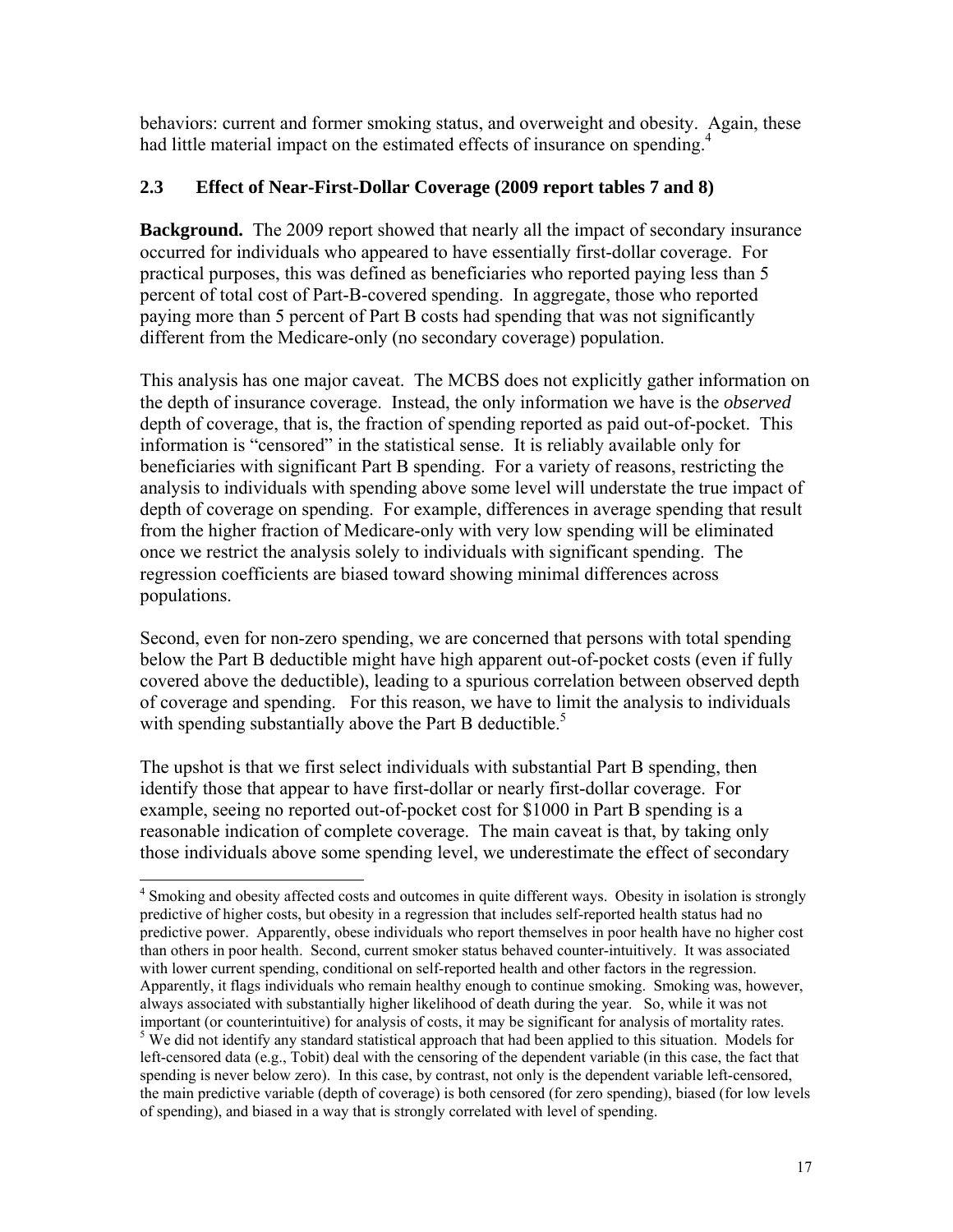coverage on spending. For this reason, we are primarily looking to see whether there is some dose-response relationship (that those with first-dollar coverage have higher spending), and will not make much out of the magnitude of the difference.

**Results.** Table 5 shows that, within each secondary coverage category, beneficiaries with apparent near-first-dollar coverage have much higher spending than others. In each case, there is no statistically significant difference between those who have secondary insurance but paid at least 5 percent of Part B spending, and the Medicare-only population. This is after risk adjustment (as done above), and holds true both for all beneficiaries, and for beneficiaries with more than \$1000 in total Part B spending.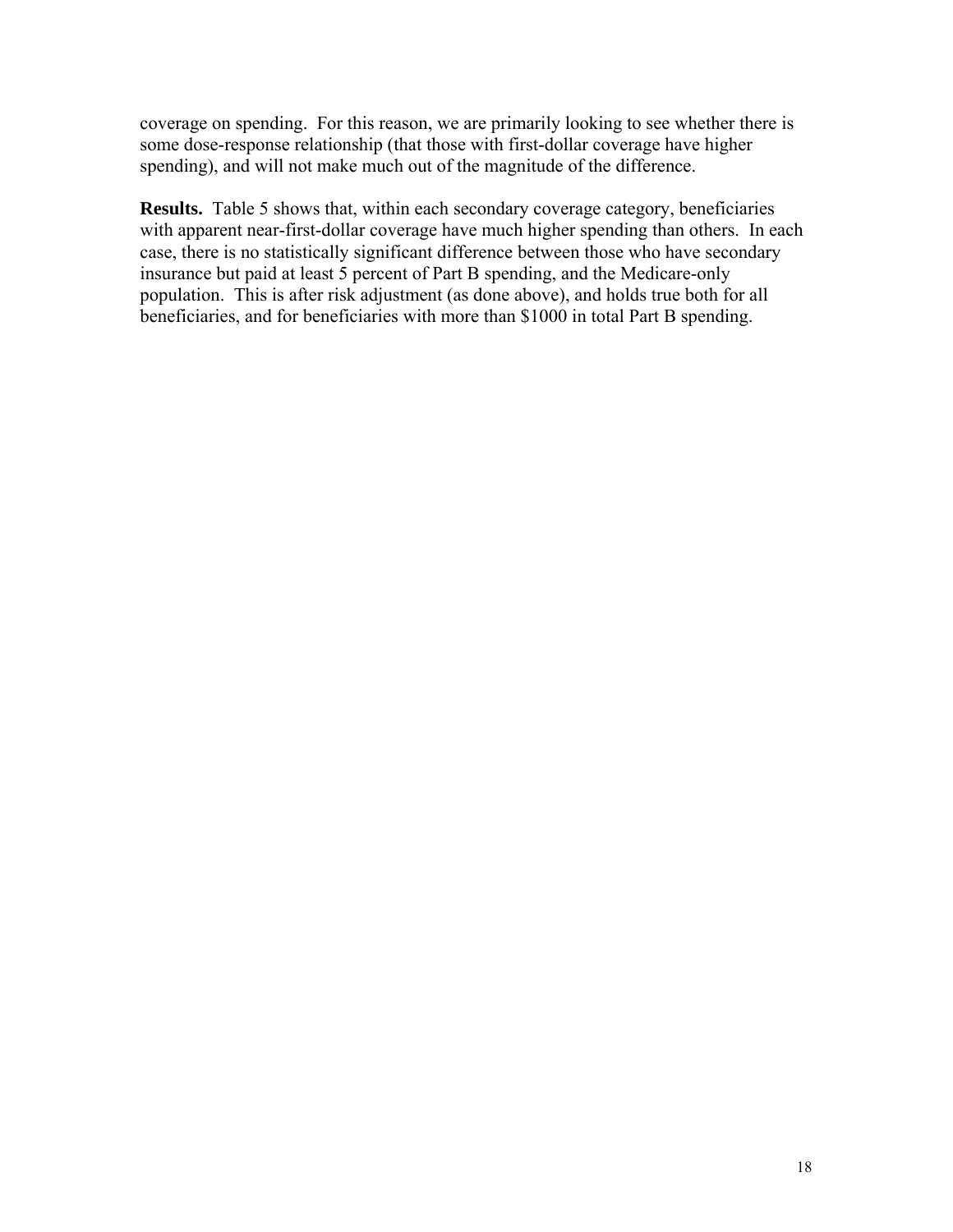|                           |                                                  |                   |                               |         | Table 5: Part B Spending by Insurance and Revealed Out-of-Pocket Share                       |                  |                                     |
|---------------------------|--------------------------------------------------|-------------------|-------------------------------|---------|----------------------------------------------------------------------------------------------|------------------|-------------------------------------|
|                           |                                                  |                   |                               |         | Regression-adjusted Part B spending relative to Medicare-only Individuals                    |                  |                                     |
|                           | Formerly Table 8, 2009 report.                   |                   |                               |         |                                                                                              |                  |                                     |
|                           |                                                  |                   | All Individuals Regardless of |         |                                                                                              |                  | Individuals with at Least \$1000 in |
|                           |                                                  |                   | Spending                      |         |                                                                                              | Part B Spending. |                                     |
| Percent of Part B         |                                                  | $\frac{1}{\%}$ of | Increase                      | P value | % of                                                                                         | Increase         | P value                             |
| Spending Out-of-          |                                                  | Persons           | rel. to                       |         | Persons                                                                                      | rel. to          |                                     |
| Pocket                    |                                                  |                   | Mcr.-only                     |         |                                                                                              | Mcr.-only        |                                     |
| 2003-2005                 |                                                  |                   |                               |         |                                                                                              |                  |                                     |
| <b>Employer-Sponsored</b> |                                                  |                   |                               |         |                                                                                              |                  |                                     |
|                           | No Part B                                        |                   | 5% N/A                        |         | N/A                                                                                          | N/A              |                                     |
|                           | <5%                                              | 50%               | 68% ***                       |         | 61%                                                                                          | $24\%$ ***       |                                     |
|                           | $>5\%$                                           | 45%               | 0%                            |         | 39%                                                                                          | $-6%$            |                                     |
| Employer+Individual       |                                                  |                   |                               |         |                                                                                              |                  |                                     |
|                           | No Part B                                        |                   | 1% N/A                        |         | N/A                                                                                          | N/A              |                                     |
|                           | <5%                                              | 52%               | 77%                           | $***$   | 61%                                                                                          | $21\%$ ***       |                                     |
|                           | >5%                                              | 46%               | 23%                           |         | 39%                                                                                          | 6%               |                                     |
| Individual Purchase       |                                                  |                   |                               |         |                                                                                              |                  |                                     |
|                           | No Part B                                        |                   | 3% N/A                        |         | N/A                                                                                          | N/A<br>30% ***   |                                     |
|                           | $< 5\%$                                          | 63%               | 85% ***<br>12%                |         | 75%                                                                                          |                  |                                     |
| 2006-2008                 | $>5\%$                                           | 34%               |                               |         | 25%                                                                                          | 4%               |                                     |
| <b>Employer-Sponsored</b> |                                                  |                   |                               |         |                                                                                              |                  |                                     |
|                           | No Part B                                        | 4%                | N/A                           |         | N/A                                                                                          | N/A              |                                     |
|                           | <5%                                              | 52%               | $51\%$ ***                    |         | 60%                                                                                          | $17\%$ ***       |                                     |
|                           | $\frac{1}{5\%}$                                  | 44%               | 8%                            |         | 40%                                                                                          | $-4%$            |                                     |
| Employer+Individual       |                                                  |                   |                               |         |                                                                                              |                  |                                     |
|                           | No Part B                                        | 1%                | N/A                           |         | N/A                                                                                          | N/A              |                                     |
|                           | $< 5\%$                                          | 50%               | $64\%$ ***                    |         | 56%                                                                                          | $18\%$ ***       |                                     |
|                           | >5%                                              | 48%               | 11%                           |         | 44%                                                                                          | $-1%$            |                                     |
| Individual Purchase       |                                                  |                   |                               |         |                                                                                              |                  |                                     |
|                           | No Part B                                        | 3%                | N/A                           |         | N/A                                                                                          | N/A              |                                     |
|                           | <5%                                              | 65%               | 65% ***                       |         | 76%                                                                                          | 22% ***          |                                     |
|                           | $>5\%$                                           | 32%               | $-2%$                         |         | 24%                                                                                          | $-3%$            |                                     |
| <b>All Years Pooled</b>   |                                                  |                   |                               |         |                                                                                              |                  |                                     |
| <b>Employer-Sponsored</b> |                                                  |                   |                               |         |                                                                                              |                  |                                     |
|                           | No Part B                                        | 4%                | N/A                           |         | N/A                                                                                          | N/A              |                                     |
|                           | $< 5\%$                                          | 51%               | 58% ***                       |         | 60%                                                                                          | 19%              | $***$                               |
|                           | $>5\%$                                           | 45%               | 3%                            |         | 40%                                                                                          | $-5%$            |                                     |
| Employer+Individual       |                                                  |                   |                               | ***     |                                                                                              |                  |                                     |
|                           | No Part B                                        | 1%                | N/A                           | $***$   | N/A                                                                                          | N/A              | $***$                               |
|                           | <5%                                              | 51%               | 69%                           |         | 59%                                                                                          | 20%              |                                     |
|                           | $>5\%$                                           | 47%               | 14%                           |         | 41%                                                                                          | $-1%$            |                                     |
| Individual                | Purchase<br>No Part B                            | 3%                | N/A                           | ***     | N/A                                                                                          | N/A              |                                     |
|                           | <5%                                              | 64%               | 73%                           | ***     | 76%                                                                                          | $24\%$ ***       |                                     |
|                           | >5%                                              | 33%               | 2%                            |         | 24%                                                                                          | $-4%$            |                                     |
|                           |                                                  |                   |                               |         | Notes: N/A no relevant data. By construction, these individuals have zero Part B             |                  |                                     |
|                           |                                                  |                   |                               |         | spending. Coefficients should not be used to provide a quantitative estimate of the          |                  |                                     |
|                           |                                                  |                   |                               |         | elasticity of spending with respect to coverage. See text for discussion of statistical bias |                  |                                     |
| issues.                   |                                                  |                   |                               |         |                                                                                              |                  |                                     |
|                           | * = p < .05, ** = p < .01, *** = p < .001        |                   |                               |         |                                                                                              |                  |                                     |
|                           |                                                  |                   |                               |         |                                                                                              |                  |                                     |
|                           | Source: Analysis of 2003-2008 MCBS files, pooled |                   |                               |         |                                                                                              |                  |                                     |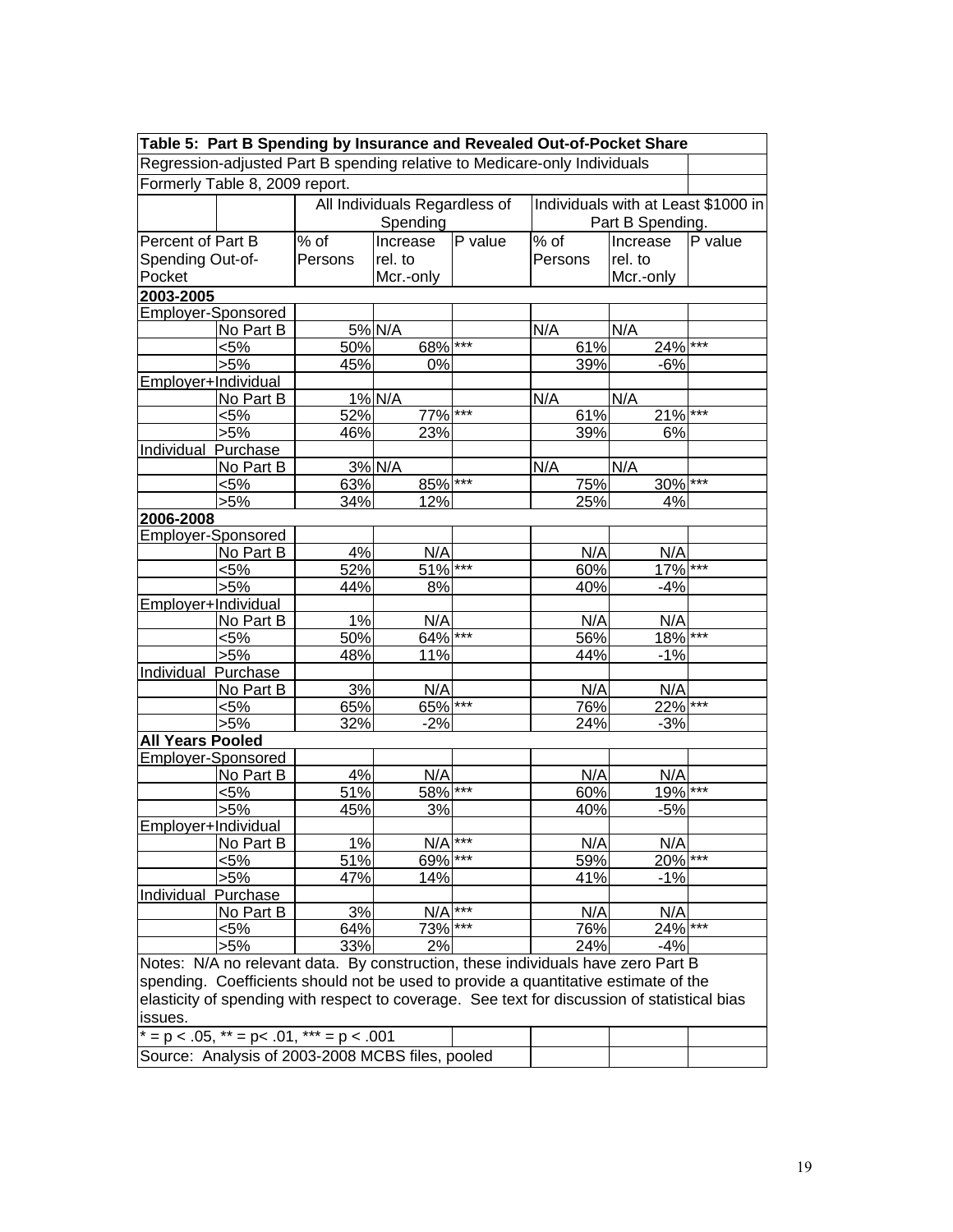These findings suggest that, to a reasonable approximation, the entire effect of secondary insurance on spending is attributable to those who have first-dollar or nearly-first-dollar coverage. By contrast, beneficiaries with secondary coverage who paid at least 5 percent of Part B costs had spending not significantly different from the Medicare-only population.

**Variation in methods**. As noted above, the use of observed average coverage is far from ideal. This section briefly discusses the theoretical issue, and shows some alternative methods for separating those with near-first-dollar coverage.

When the details of the insurance policy are known, actuaries calculate average coverage for each policy for some known distribution of spending. Applying the same spending to every policy ensures that the actuarial value of the policy is independent of the spending of the particular person who observed to own that policy. For example, actuarial value can be assigned to policies of individuals who had no spending in the year.

In our case, we do not know the details of every policy. (We sometimes have the plan letter for Medigap, but we need to apply the same methodology to all cases.) We would like to sort the policies into depth-of-coverage categories in some way that does not bias the results.

The issue is that we could have two individuals with identical or very similar coverage, but place them into different categories based on their observed spending. For example, if plan does not cover the Part B deductible, beneficiaries spending \$500 and \$5000 would have average copayment shares of 20% and 2%, respectively. This would place them into different categories (despite having the same underlying coverage) and worse, would place the low-spender into the low-coverage category (creating a spurious negative correlation between depth of insurance coverage and spending).

First, we redid the analysis with successively higher spending cutoffs, demonstrating that the results are robust to the choice of spending cutoff. In the main analysis, we dropped individuals with less than \$1000 in Part B spending. In this re-analysis, we raised the spending threshold in \$1000 increments. Up to \$5,000, results remained for all three types of secondary coverage (that is, only individuals with near-first-dollar coverage had spending that was statistically significantly different from the Medicare-only population.) Up to \$9000, it persisted for employer sponsored and Medigap (but not for those with both, a fairly small group). At those levels, we are unlikely to have mis-classified beneficiaries based on modest spending early in the year.

Second, we plotted the coinsurance percentage for \$500 increments in spending (Figure 1). The effect of the deductible is clearly observable there, but there is little aggregate variation in coinsurance percentage above the deductible. Thus, if there is a potential for distorting the relationship between coinsurance and cost, it would come from including costs near the deductible. (The terminal point on the line is for all Part B in excess of \$20,000).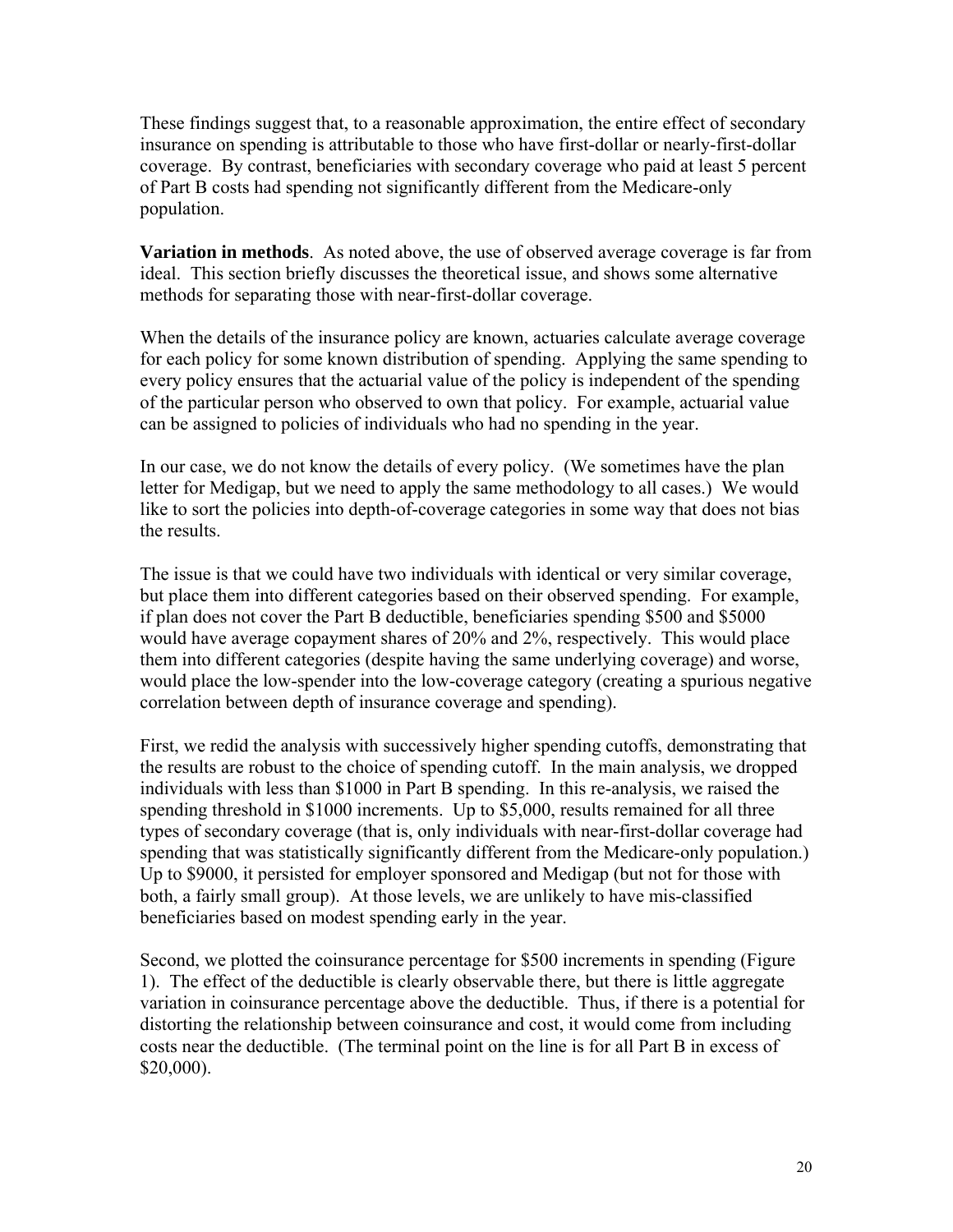

This suggests an alternative approach of categorizing beneficiaries coinsurance rates *excluding the first \$500 or \$1000 in Part B spending*. This avoids having initial high coinsurance rates affect the categorization of beneficiaries.

This approach has both advantages and drawbacks. The main advantage is that it will not spuriously assign low-spending individuals to the high out-of-pocket category, merely due to the deductible. The main disadvantage is that if the deductible in fact suppresses spending, this method will ignore that (by failing to distinguish beneficiaries who do and do not pay the deductible).

Finally, we note that quirks of the data create some small, spurious deviations in measured out-of-pocket costs. We only included claims with some Medicare-covered Part B service. Some claims, however, also include non-covered costs (potentially adding to out-of-pocket costs), and some claims include bad debt (subtracting from outof-pocket costs). Each of these sources (non-covered, bad debt) amount to several percent of total Part B spending.

Table 5B shows this revised approach, for three choices of spending thresholds. The results are qualitatively similar to the base case in Table 5: Only those with near-firstdollar coverage have spending that is statistically significantly higher than the Medicareonly population. The magnitudes, however, are smaller than in the original analysis. That could occur due to some mix of a) bias in the original analysis, or b) true suppression of spending by the deductible. Either way, eliminating the effects of the deductible (both on measured out-of-pocket percents, and on spending (via ignoring it for purposes of classifying individuals) results in the same conclusion as before. Regardless of type of coverage, only those with first-dollar or near-first-dollar coverage have Part B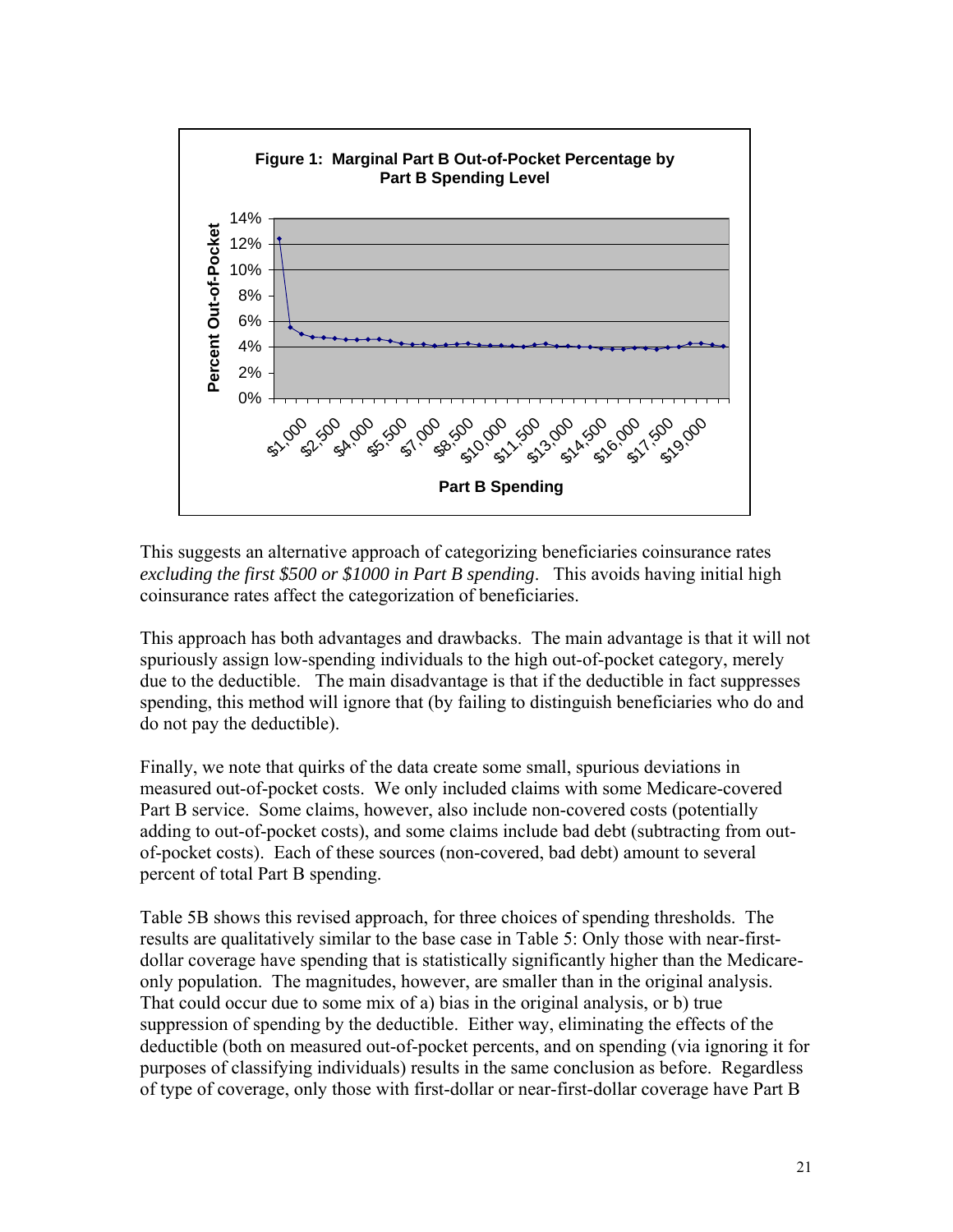spending that is higher and statistically significantly different from the Medicare-only population.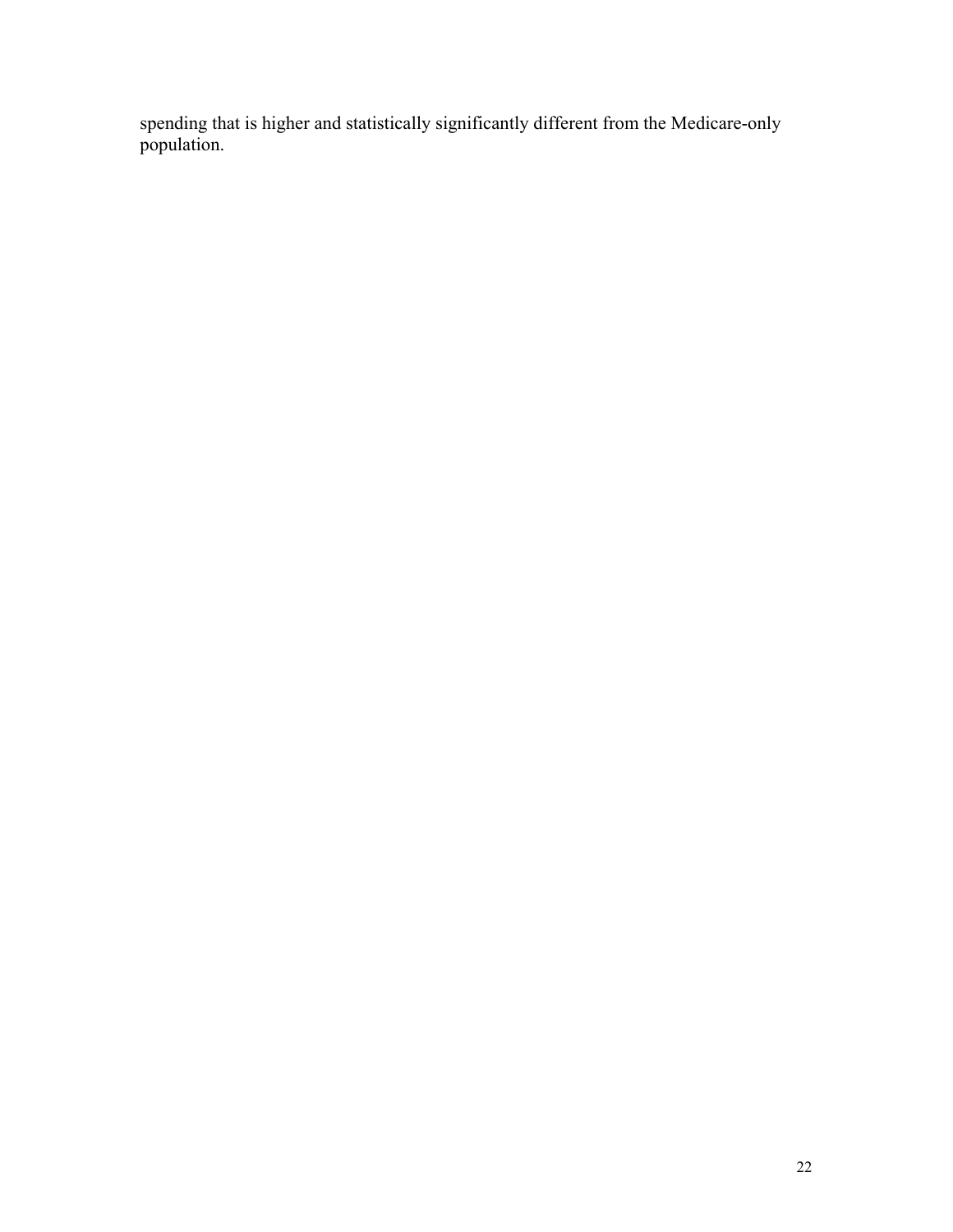|                                                       | Table 5B: Variations on the Analysis of Near-First-Dollar Coverage                        |         |                                                                                    |         |
|-------------------------------------------------------|-------------------------------------------------------------------------------------------|---------|------------------------------------------------------------------------------------|---------|
|                                                       | <b>Using All Claims With Any</b><br>Medicare Part B (includes non-<br>covered services)   |         | <b>Using Claims With Only</b><br>Medicare Part B (no non-<br>covered services)     |         |
| Average<br>Out-of-<br><b>Pocket</b><br><b>Percent</b> | <b>Total Part B</b><br><b>Increase Rel. to</b><br><b>Medicare-Only</b><br><b>Spending</b> | P value | <b>Total Part B</b><br><b>Increase Rel. to</b><br><b>Medicare-Only</b><br>Spending | P value |
|                                                       | All individuals, all spending included in calculation                                     |         |                                                                                    |         |
| Employer sponsored                                    |                                                                                           |         |                                                                                    |         |
| $< 5\%$                                               | $20\%$ ***                                                                                |         | 21%                                                                                | $***$   |
| > 5%                                                  | $-4%$                                                                                     |         | $-6%$                                                                              |         |
| Employer+Individual                                   |                                                                                           |         |                                                                                    |         |
| $< 5\%$                                               | $21\%$ ***                                                                                |         | $20\%$ ***                                                                         |         |
| > 5%                                                  | 0%                                                                                        |         | $-1%$                                                                              |         |
| Individual Purchase                                   |                                                                                           |         |                                                                                    |         |
| $< 5\%$                                               | $25\%$ ***                                                                                |         | 24%                                                                                |         |
| $> 5\%$                                               | $-3%$                                                                                     |         | $-5%$                                                                              |         |
|                                                       | At least \$500 Part B, ignore first \$500 in coins. calculation                           |         |                                                                                    |         |
| Employer sponsored                                    |                                                                                           |         |                                                                                    |         |
| < 5%                                                  | 18%                                                                                       | $***$   | 18%                                                                                | $***$   |
| $> 5\%$                                               | 2%                                                                                        |         | $-1%$                                                                              |         |
| Employer+Individual                                   |                                                                                           |         |                                                                                    |         |
| $< 5\%$                                               | $21\%$ ***                                                                                |         | $21\%$ ***                                                                         |         |
| $> 5\%$                                               | 9%                                                                                        |         | 6%                                                                                 |         |
| Individual Purchase                                   |                                                                                           |         |                                                                                    |         |
| $< 5\%$                                               | $24\%$ ***                                                                                |         | 23%                                                                                | $***$   |
| $> 5\%$                                               | 9%                                                                                        |         | 9%                                                                                 |         |
|                                                       | At least \$1000 Part B, ignore first \$500 in coins. calculation                          |         |                                                                                    |         |
| <b>Employer sponsored</b>                             |                                                                                           |         |                                                                                    |         |
| $< 5\%$                                               | 15%                                                                                       | ***     | 16%                                                                                | $***$   |
| $> 5\%$                                               | 1%                                                                                        |         | $-1%$                                                                              |         |
| Employer+Individual                                   |                                                                                           |         |                                                                                    |         |
| $< 5\%$                                               | $15\%$ ***                                                                                |         | 16%                                                                                | $***$   |
| $> 5\%$                                               | 6%                                                                                        |         | 4%                                                                                 |         |
| <b>Individual Purchase</b>                            |                                                                                           |         |                                                                                    |         |
| $< 5\%$                                               | $21\%$ ***                                                                                |         | 20%                                                                                | $***$   |
| > 5%                                                  | 7%                                                                                        |         | 8%                                                                                 |         |
|                                                       |                                                                                           |         |                                                                                    |         |
|                                                       | At least \$1000 Part B, ignore first \$1000 in coins. calculation                         |         |                                                                                    |         |
| Employer sponsored                                    |                                                                                           |         |                                                                                    |         |
| $< 5\%$                                               | $14\%$ ***                                                                                |         | $15\%$ ***                                                                         |         |
| > 5%                                                  | 3%                                                                                        |         | 0%                                                                                 |         |
| Employer+Individual                                   |                                                                                           |         |                                                                                    |         |
| $< 5\%$                                               | $15\%$ <sup>***</sup>                                                                     |         | 17%                                                                                | $***$   |
| $> 5\%$                                               | 7%                                                                                        |         | 3%                                                                                 |         |
| <b>Individual Purchase</b>                            |                                                                                           |         |                                                                                    |         |
| $< 5\%$                                               | $21\%$ ***                                                                                |         | 20% ***                                                                            |         |
| > 5%                                                  | 8%                                                                                        |         | 9%                                                                                 |         |
|                                                       |                                                                                           |         |                                                                                    |         |
|                                                       | Source: Analysis of 2003-2008 MCBS files, pooled                                          |         |                                                                                    |         |
|                                                       | Notes: $*** = p < .001$ , $** = p < .01$ , $* = p < .05$                                  |         |                                                                                    |         |
|                                                       |                                                                                           |         |                                                                                    |         |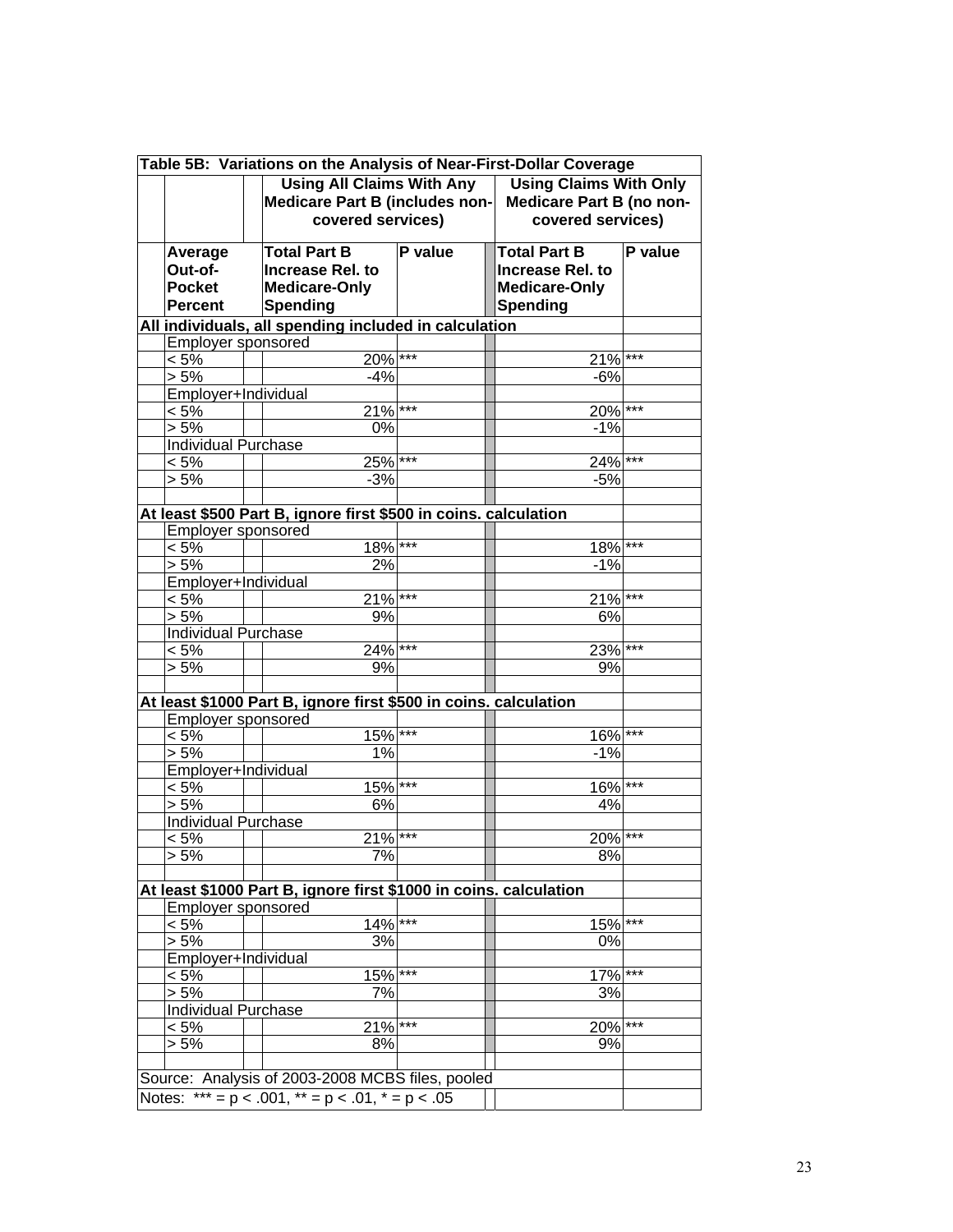We considered but did not model yet a third possible variant of this exercise. We could rely on only the spending *below* the cutoff for calculation of average coinsurance rates. That would use the exact same information for each beneficiary, but would ignore the bulk of the information regarding coverage (because all spending above the cutoff would be ignored for purposes of classifying beneficiaries). On net, while the use of identical information for all is appealing, the heavy reliance on the deductible portion of the curve for categorizing individuals seems a significant drawback. This third variation was not modeled.

## **2.4 Type of service breakouts (Tables 9 and 10)**

**Background:** The tables 9 and 10 of the 2009 report demonstrated that the effect of secondary insurance varies widely across services. Using the same regression adjustment framework as the prior sections, we found no difference in use of emergency care (emergency visits, emergency or urgent hospitalizations, or ambulance transports), but larger differences for preventive care, scheduled admissions, and minor procedures.

Throughout this analysis, bear in mind that some services tend to come as part of a larger episode, while others can either be thought of as determining an episode (such as major surgery) or typically being stand-alone care (like screening and preventive services). Some services may be affected by secondary coverage because they are typically part of an episode that is affected by such coverage.

**Results.** Throughout this analysis, we struggle with the small number of observations for any given type of services. Medicare beneficiaries receive many significant services at rates of one service per hundred or per thousand beneficiaries. To increase sample sizes, we combined the three separate private secondary insurance categories into one. Pooling all private secondary insurance helps with this issue, as does looking at broader categories of services when possible.

We applied a second screen to address the issue of small sample size. Results are not presented for a spending category if fewer than 30 persons had such spending in the Medicare-only group, or of the services accounts for less than \$10 per capita in spending. With a large number of services studied, these screens help suppress findings that are most likely "flukes" of the particular sample and set of claims examined, rather than more permanent aspects of secondary coverage.

While this does guard against making inferences based on a handful of persons, it also has the effect of eliminating almost all analysis of specific surgical procedures. Almost no major surgical procedures are common enough to exceed that cutoff for the Medicareonly beneficiary group. This means that the analysis is effectively restricted to looking at broader classes of procedures and services.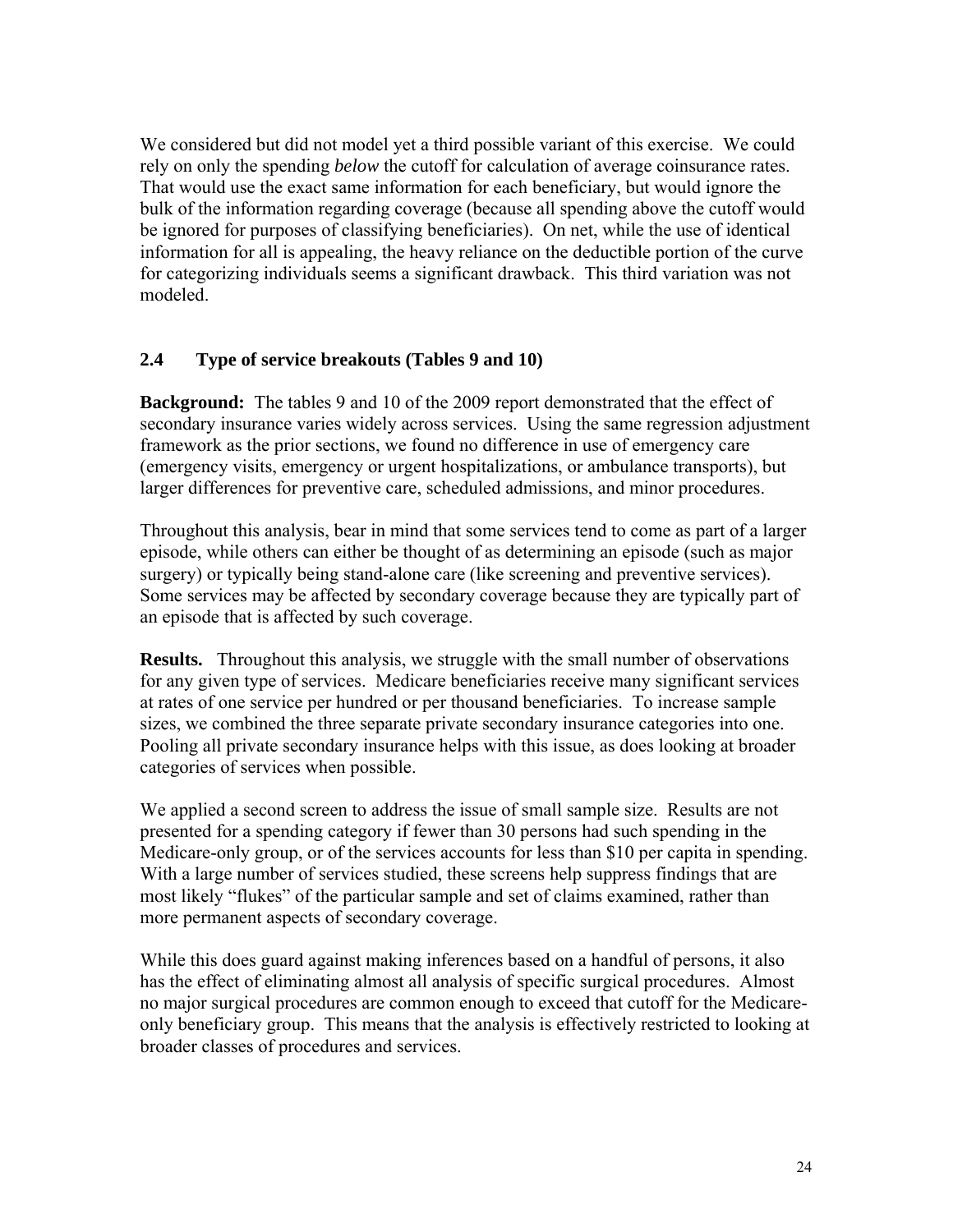We used the following categorizations of spending to explore which services are more or less strongly affected by secondary insurance status:

- Physicians' services by site of service.
- Physicians' services by broad specialty category.
- Part B (physician and hospital outpatient) spending within broad Berenson-Eggers Type of Service (BETOS) categories.
- Hospital admissions by emergency, urgent, and elective status. Part B spending for all preventive services combined.

Table 6 shows regression-adjusted differences in per-capita spending between those with no secondary insurance and those with private insurance. The columns show the percapita spending for those with no insurance, and the percent increase in spending associated with ownership of private secondary insurance.

With the exception of the inpatient data, there was little change in the estimated effect of secondary insurance. Pooled across the entire sample, the effect of secondary coverage was highest for office-based care (as opposed to inpatient services), medical specialists (as opposed to primary care physicians), and elective (as opposed to emergency or urgent) hospitalizations. In addition, those with secondary coverage were much more likely to receive preventive care.

The inpatient services results from the later period (2006-2008) do not match those of the earlier period (2003-2005). The pooled results (all years) provide results that are qualitatively similar to the original analysis, but smaller in magnitude.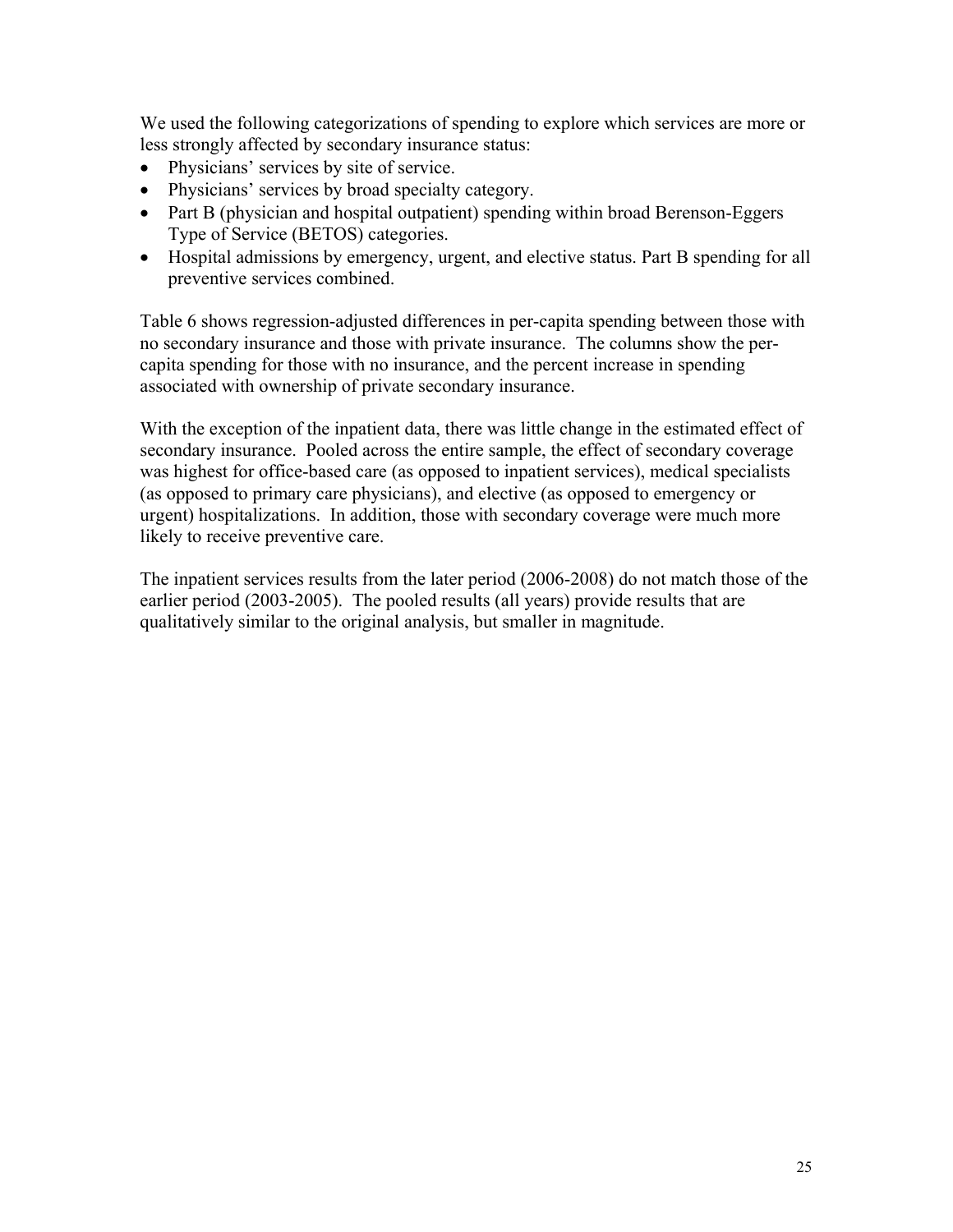| <b>Private Secondary Insurance</b>                          |                         |                 |                    |         |                          |                 |               |       |                         |                 |                      |       |
|-------------------------------------------------------------|-------------------------|-----------------|--------------------|---------|--------------------------|-----------------|---------------|-------|-------------------------|-----------------|----------------------|-------|
| Update of 2009 report, Table 9                              |                         |                 |                    |         |                          |                 |               |       |                         |                 |                      |       |
|                                                             |                         |                 |                    |         |                          |                 |               |       |                         |                 |                      |       |
|                                                             |                         |                 | 2003-2005          |         |                          | 2006-2008       |               |       |                         |                 | All years pooled     |       |
|                                                             |                         |                 | %P                 |         |                          | <b>Medicare</b> | %P            |       |                         | <b>Medicare</b> | %P                   |       |
|                                                             |                         | <b>Medicare</b> | incr.              |         |                          | only            | incr.         |       |                         | only            | incr.                |       |
|                                                             |                         | only            | With               |         |                          | mean            | With          |       |                         | mean            | With                 |       |
|                                                             |                         |                 | mean supp.<br>Ins. |         |                          |                 | supp.<br>Ins. |       |                         |                 | supp.<br>Ins.        |       |
|                                                             |                         |                 |                    |         |                          |                 |               |       |                         |                 |                      |       |
| Carrier claims by place of service                          |                         |                 |                    |         |                          |                 |               |       |                         |                 |                      |       |
| All other sites                                             | \$                      | 127             | 23%                | $\star$ | \$                       | 174             | 9%            |       | \$                      | 149             | 13%                  |       |
| Hospital inpatient                                          | \$                      | 281             | 32% **             |         | \$                       | 289             | 10%           |       | \$                      | 285             | $21\%$ <sup>**</sup> |       |
| <b>Hospital OPD</b>                                         | $\overline{\$}$         | 261             | 33%                | $***$   | \$                       | 275             | 40% ***       |       | \$                      | 267             | 36%                  | $***$ |
| Office                                                      | $\overline{\mathbb{S}}$ | 643             | 75%                | ***     | $\overline{\mathbb{S}}$  | 803             | 67%           | $***$ | \$                      | 718             | 70%                  | $***$ |
| Carrier claims by specialty (non-physician omitted)         |                         |                 |                    |         |                          |                 |               |       |                         |                 |                      |       |
| Generalists                                                 | \$                      | 315             | 36%                | ***     | \$                       | 391             | 10%           |       | \$                      | 351             | 23%                  | $***$ |
| Radiologists                                                | \$                      | 119             | 30%                |         | $\overline{\mathbf{S}}$  | 117             | $65\sqrt{**}$ |       | \$                      | 118             | 45%                  | $***$ |
| Surgeons                                                    | $\overline{\$}$         | 329             | 50%                | $***$   | \$                       | 305             | 72%           | $***$ | \$                      | 318             | 61%                  | $***$ |
| Medical specialists                                         | $\overline{\mathbb{S}}$ | 341             | 89%                | $***$   | $\overline{\mathbb{S}}$  | 482             | 54%           | $***$ | \$                      | 407             | 67%                  | $***$ |
| Inpatient claims by admission type                          |                         |                 |                    |         |                          |                 |               |       |                         |                 |                      |       |
| Emergency                                                   |                         | \$1,221         | $-6%$              |         | \$                       | 1,257           | $-23%$ *      |       | \$                      | 1,238           | $-14%$               |       |
| Urgent                                                      | \$                      | 405             | 6%                 |         | \$                       | 384             | 23%           |       | \$                      | 395             | 19%                  |       |
| Elective                                                    | $\overline{\mathbb{S}}$ | 405             | 90%                | $***$   | $\overline{\$}$          | 624             | 24%           |       | $\overline{\mathbb{S}}$ | 508             | 52%                  | $***$ |
| Preventive services (carrier and OPD claims combined)       |                         |                 |                    |         |                          |                 |               |       |                         |                 |                      |       |
| Payments                                                    | \$                      | 21              | 97%                | $***$   | \$                       | 25              | 91%           | $***$ | \$                      | 23              | 93%                  | $***$ |
| % with some service                                         |                         | 37%             | 60%                | ***     | $\overline{\mathcal{E}}$ | 0.4             | 47%           | $***$ |                         | 38%             | 54%                  | ***   |
|                                                             |                         |                 |                    |         |                          |                 |               |       |                         |                 |                      |       |
| Source: Analysis of 2003-2008 MCBS Cost and Use files.      |                         |                 |                    |         |                          |                 |               |       |                         |                 |                      |       |
| Notes: $* = p < 0.05$ , $** = p < 0.01$ , $*** = p < 0.001$ |                         |                 |                    |         |                          |                 |               |       |                         |                 |                      |       |

**Table 6: Medicare Spending by Category, Sorted By Estimated Impact of** 

Table 7 shows carrier and hospital OPD payments by aggregations of Berenson Eggers Type of Service codes (BETOS). With few exceptions, the revised analysis shows much the same pattern of service use differences as the original 2009 study. First, presence of secondary insurance has little apparent effect on emergency care services, including ambulance services and emergency room visits. Second, presence of secondary insurance has a large effect on use of specialists' services, minor procedures, and endoscopy. New this year, the pooled results show a very large impact on major orthopedic procedures.

٦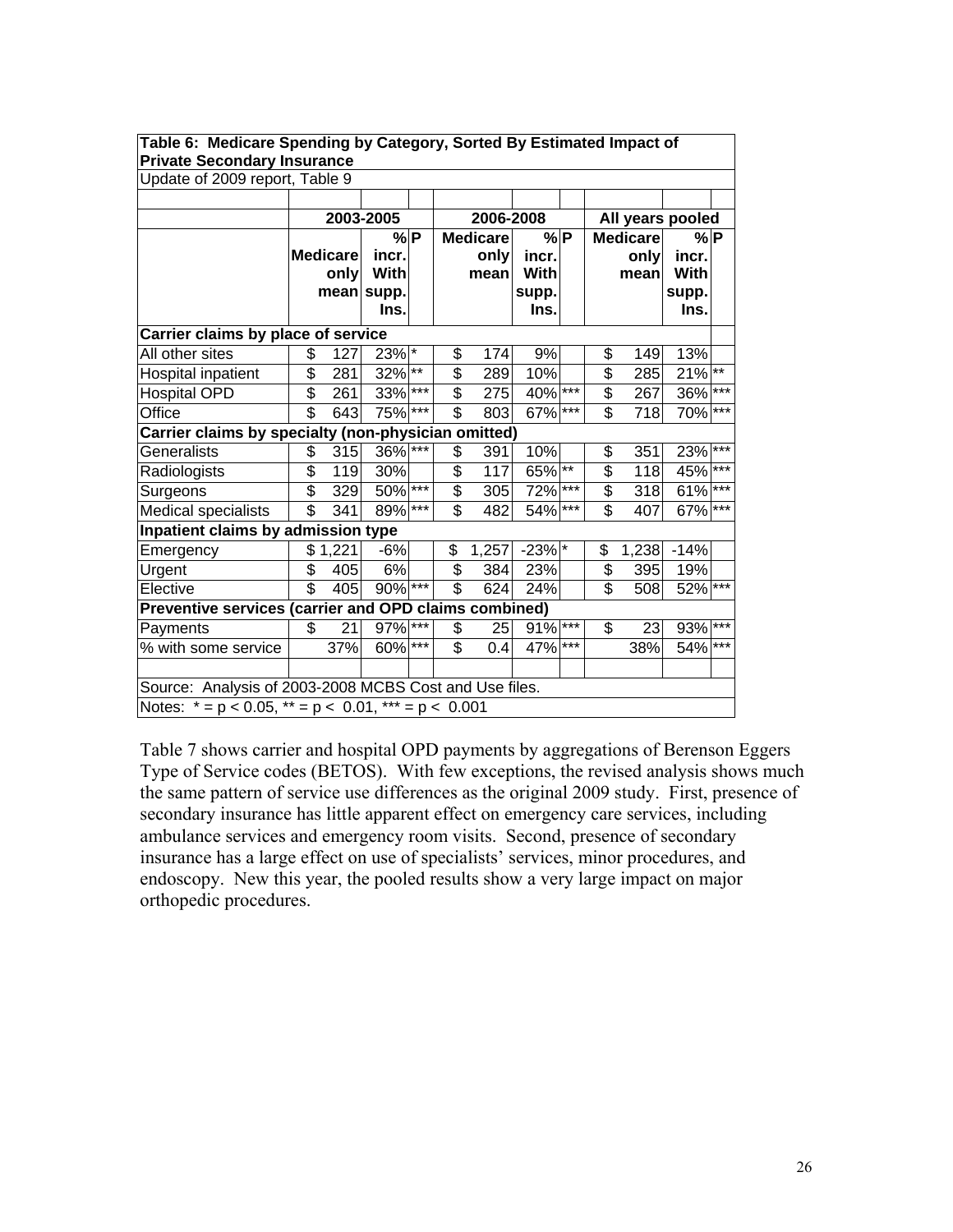| Table 7: Medicare Spending Sorted by Estimated Impact of Private Secondary Insurance                      |                          |                 |           |       |                                        |                 |            |       |                 |                 |                  |              |
|-----------------------------------------------------------------------------------------------------------|--------------------------|-----------------|-----------|-------|----------------------------------------|-----------------|------------|-------|-----------------|-----------------|------------------|--------------|
| Update of 2009 report, Table 10                                                                           |                          |                 |           |       |                                        |                 |            |       |                 |                 |                  |              |
|                                                                                                           |                          |                 |           |       |                                        |                 |            |       |                 |                 |                  |              |
|                                                                                                           |                          |                 | 2003-2005 |       |                                        | 2006-2008       |            |       |                 |                 | All years pooled |              |
|                                                                                                           |                          |                 | $%$ P     |       |                                        | <b>Medicare</b> | $%$ P      |       |                 | <b>Medicare</b> | $\sqrt{P}$       |              |
|                                                                                                           |                          | <b>Medicare</b> | incr.     |       |                                        | only            | incr.      |       |                 | only            | incr.            |              |
|                                                                                                           |                          | only            | With      |       |                                        | mean            | With       |       |                 | mean            | With             |              |
|                                                                                                           |                          | mean            | supp.     |       |                                        |                 | supp.      |       |                 |                 | supp.            |              |
|                                                                                                           |                          |                 | Ins.      |       |                                        |                 | Ins.       |       |                 |                 | Ins.             |              |
| Ambulance (O1A)                                                                                           | \$                       | 77              | $-21%$    |       | \$                                     | 70              | 10%        |       | \$              | 74              | $-8%$            |              |
| Emergency Visits (M3)                                                                                     | $\overline{\$}$          | 58              | 0%        |       | \$                                     | 66              | $-3%$      |       | \$              | 62              | $-2%$            |              |
| Home/Nursing Home Visits (M4)                                                                             |                          |                 |           |       | \$                                     | 14              | $-14%$     |       | $\overline{\$}$ | 11              | 1%               |              |
| Hospital Visits (M2)                                                                                      | \$                       | 125             | 28% *     |       | \$                                     | 142             | $-7%$      |       | \$              | 133             | 10%              |              |
| Major Proc, Cardiovasc (P2)                                                                               | \$                       | 74              | 30%       |       | $\overline{\$}$                        | 89              | 11%        |       | \$              | 81              | 18%              |              |
| Consultations (M6)                                                                                        | \$                       | 65              | 34%       | $***$ | \$                                     | 74              | 23%        | $***$ | \$              | 69              | 28%              | $***$        |
| Clinical Lab Tests (T1)                                                                                   | \$                       | 113             | 40% ***   |       | $\overline{\$}$                        | 167             | 26%        | ***   | \$              | 138             | 30%              | $***$        |
| Eye procedures (P4)                                                                                       | \$                       | 115             | 14%       |       | \$                                     | 85              | 66%        | $***$ | \$              | 101             | 35%              | $***$        |
| Tests other than clin lab (T2)                                                                            | \$                       | 44              | $32\%$ ** |       | \$                                     | 55              | 41%        | $***$ | \$              | 49              | 35%              | $***$        |
| Chiropractic (O1B)                                                                                        | \$                       | $\overline{15}$ | 30%       |       | \$                                     | 18              | 42%        |       | \$              | 16              | 36%              |              |
| Imaging, Advanced (I2)                                                                                    | \$                       | 78              | 62%       | $***$ | \$                                     | 125             | 27% *      |       | \$              | 100             | 39%              | $***$        |
| Office Visits (M1)                                                                                        | \$                       | 244             | 45%       | $***$ | \$                                     | 281             | 40%        |       | \$              | 261             | 42%              | ***          |
| <b>Ambulatory Procedures (P5)</b>                                                                         | \$                       | 62              | 52%       | ***   | $\overline{\mathcal{E}}$               | 78              | 42%        |       | \$              | 69              | 47%              | $***$        |
| Anesthsia (P0)                                                                                            | \$                       | 30              | 45%       | $***$ | $\overline{\mathcal{G}}$               | 30              | 55%        |       | \$              | 30              | 49%              | $***$        |
| Oncology (P7)                                                                                             |                          |                 |           |       | $\overline{\$}$                        | 43              | 104%       |       | \$              | 52              | 49%              |              |
| Imaging, Standard (I1)                                                                                    | \$                       | 92              | 54%       |       | $\overline{\mathcal{G}}$               | 102             | $51\%$ *** |       | \$              | 97              | 51%              | $***$        |
| Major Procs, Various (P1)                                                                                 | $\overline{\mathcal{G}}$ | 32              | 53% *     |       | $\overline{\$}$                        | 39              | 64%        |       | $\overline{\$}$ | 35              | 55%              | $\star\star$ |
| Imaging, Echography (I3)                                                                                  | \$                       | 50              | 56% ***   |       | $\overline{\$}$                        | 57              | 61%        | $***$ | $\overline{\$}$ | 53              | 57% ***          |              |
| Chemotherapy Drugs (O1D)                                                                                  |                          | ļ               |           | Ţ     |                                        |                 |            | Ţ     | $\overline{\$}$ | 42              | 58%              |              |
| Imaging, Procedure (I4)                                                                                   | \$                       | 15              | 72% *     |       | \$                                     | 16              | 48%        |       | \$              | 16              | $61\%$           |              |
| Specialist Visits (M5)                                                                                    | \$                       | 57              | 78% ***   |       | \$                                     | 64              | 65%        | $***$ | \$              | 60              | 70%              | $***$        |
| Minor procedures (P6)                                                                                     | $\overline{\mathcal{S}}$ | 93              | 89%       | $***$ | \$                                     | 118             | 56%        | ***   | \$              | 105             | 71%              | $***$        |
| Endoscopy (P8)                                                                                            | $\overline{\$}$          | 54              | 100%      | $***$ | $\overline{\boldsymbol{\mathfrak{s}}}$ | 71              | 77%        | $***$ | \$              | 62              | 87%              | $***$        |
| Drugs Excl Chemo (O1E)                                                                                    | \$                       | 31              | 331%      |       | \$                                     | 129             | 49%        |       | \$              | 77              | 108%             | $***$        |
| Major Proc, Orthopedic (P3)                                                                               |                          |                 |           |       |                                        |                 |            |       | \$              | 19              | 121%             | $***$        |
|                                                                                                           |                          |                 |           |       |                                        |                 |            |       |                 |                 |                  |              |
| Source: Analysis of 2003-2008 MCBS Cost and Use files.                                                    |                          |                 |           |       |                                        |                 |            |       |                 |                 |                  |              |
| Notes: $* = p < 0.05$ , $* = p < 0.01$ , $* * = p < 0.001$ , ! = fewer than 30 cases or \$10 in that year |                          |                 |           |       |                                        |                 |            |       |                 |                 |                  |              |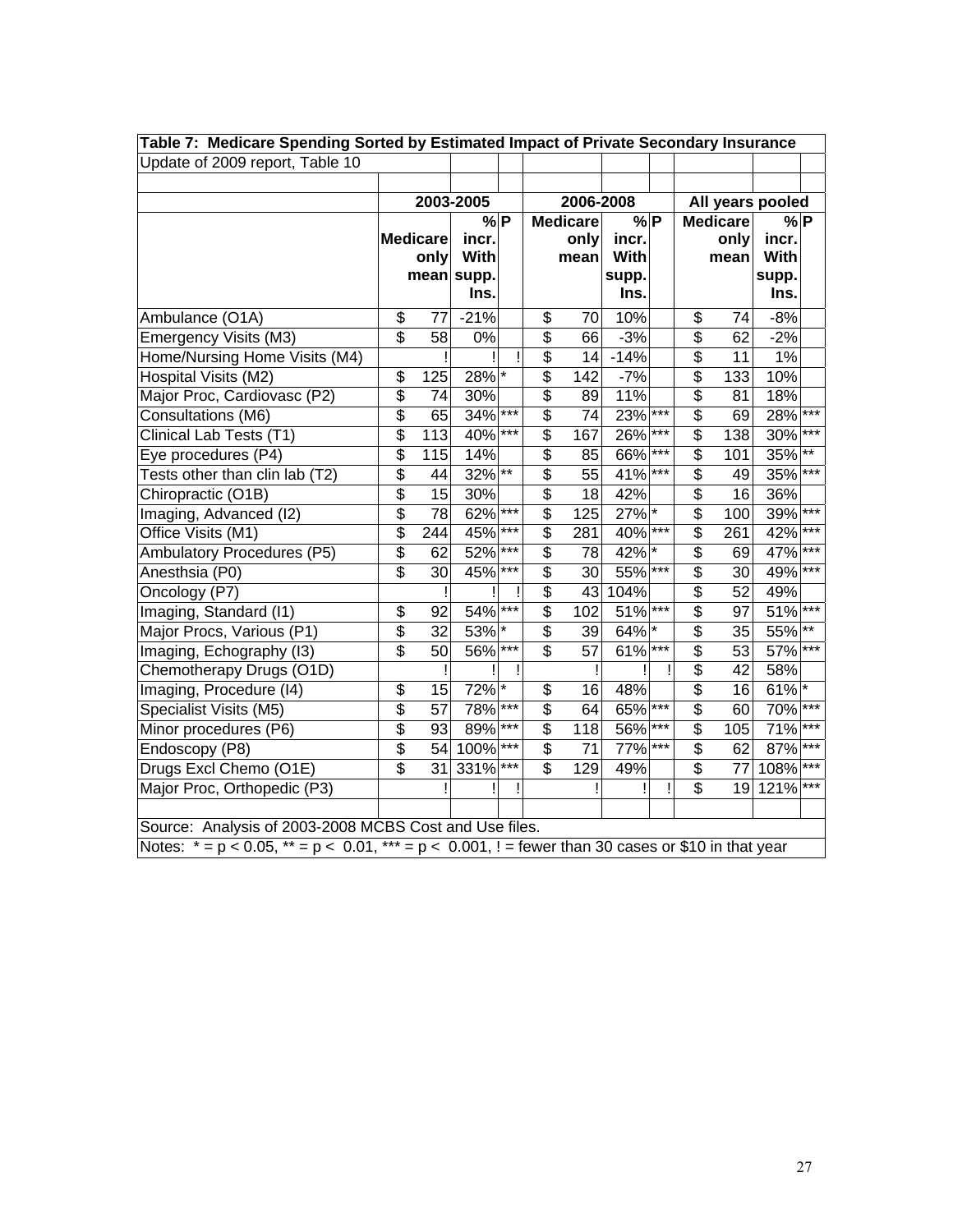## **2.5 Type of service impacts and first-dollar coverage**

In this section, we take the prior two analyses to their logical conclusion, showing the impact of near-first-dollar coverage by type of service. In general, do those with *incomplete* (not first-dollar) secondary coverage forego the same types of services as those with *no* secondary coverage (the Medicare-only population)? Restated, does paying *some significant part* of the coinsurance generate the same service-mix effects as paying *all* of the coinsurance? If not, what services appear to be the major exceptions?

In part, this section can be viewed as a further test of the methods. In a prior section, we observed no (statistically significant) difference in *aggregate Part B spending* between those who paid more than 5 percent of Part B costs and those who paid full Medicare coinsurance. If the effect of coinsurance is uniform, we expect to see no difference in the detailed spending by type-of-service as well. In that sense, this is a further test of the method. We are testing whether only coinsurance matters for determining spending behavior.

One complicating factor is that we can only measure coverage for persons who have a significant amount of spending. As in the prior section, we restrict the analysis to individuals with at least \$1000 in Part B spending, and categorize their average Part B out-of-pocket percentage ignoring the first \$1000. As with the first-dollar analysis above, this will tend reduce the observed difference across populations. Whether or not it will introduce any other artifacts in the data is difficult to say.<sup>6</sup>

In the tables below, we have two sets of columns for the population with secondary coverage. The set of the left is for those with near-first-dollar coverage (out-of-pocket costs below 5 percent of Part B spending). The set on the right is for others (where outof-pocket exceeds 5 percent). In both cases, the data show the difference in spending between those with secondary coverage and the Medicare-only population.

If the entire effect of secondary insurance were due to first-dollar coverage (and if the restriction of the analysis to those spending at least \$1000 does not distort the prior results), then we would expect to see the following:

- The left-hand column (near-first-dollar coverage) should look very much like Tables 6 and 7 above.
- The right hand column (significant out-of-pocket payments) should consist of nothing but small and statistically insignificant differences.

 $\overline{a}$ 

 $6$  E.g., The \$1000 Part B cutoff differentially excludes individuals who had no major health care event, such as a hospitalization, during the year. To the extent that hospitalization drives the observed mix of Part B services, and beneficiaries have little or no control over Part B services provided while hospitalized, we may observe different service use effects in this population than in the whole population.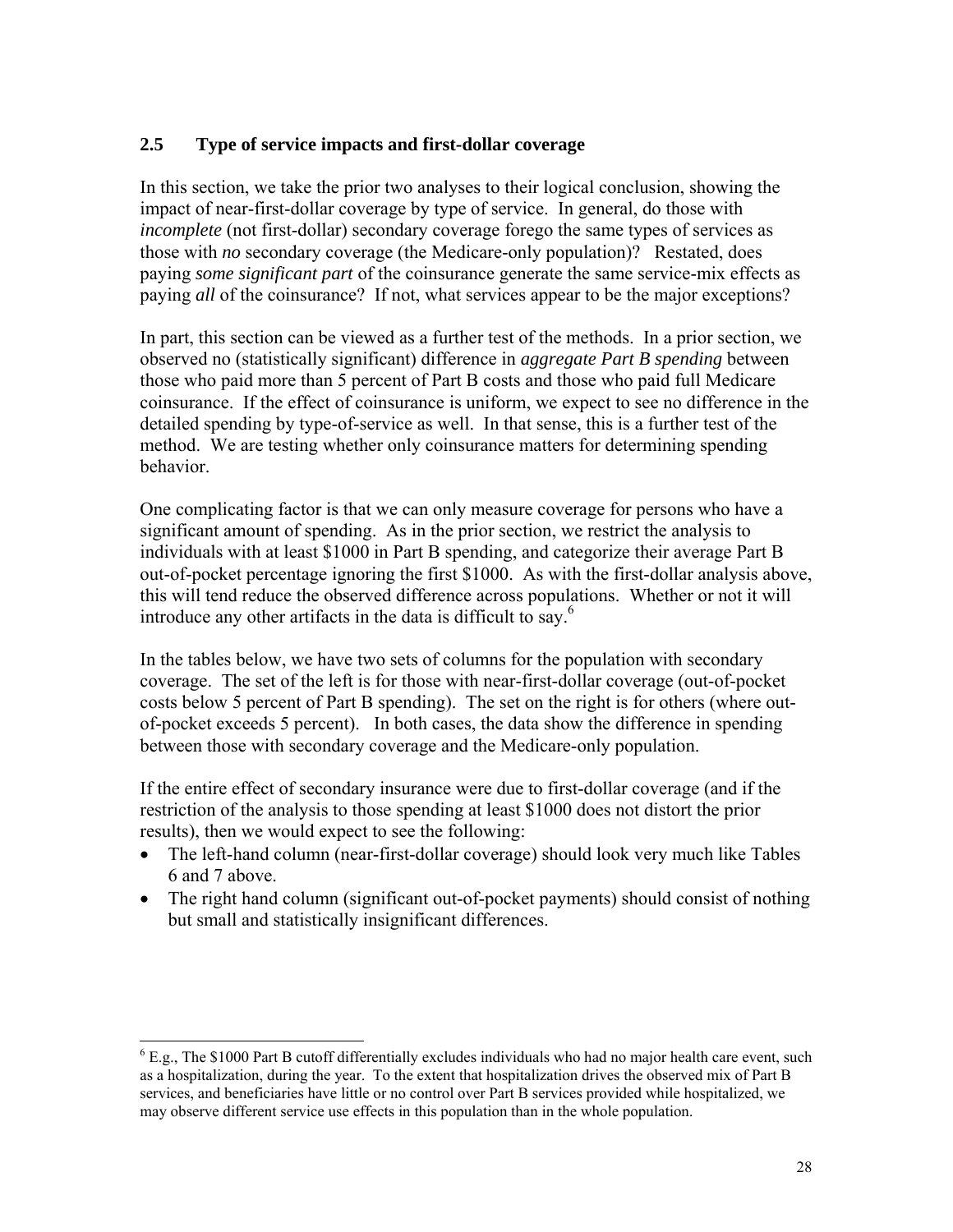**Results.** Table 6B is the analog of Table 6 above, but split by the presence of first-dollar coverage (and restricted to those with at least \$1000 in Part B spending). In general, the left-hand columns are a good qualitative match for Table 6. In general, the right hand columns show smaller coefficients than the left, indicating some effect of coinsurance. But there remain several instances where the partial-coinsurance population uses more care than the full-coinsurance (Medicare-only) population.

The first-dollar-coverage population essentially matches the expectation. As in Table 6, service use (relative to the Medicare-only population) is most elevated for:

- Specialty: Medical specialists and surgeons, but not for generalists.
- Site: Office-based care more than inpatient.
- Inpatient: Elective admissions but not emergency or urgent.
- Preventive: Preventive services use is much higher.

The partial-coinsurance population does not completely match expectation that there would be no difference between this population and the Medicare-only population. For the population paying at least 5 percent of Part B out-of-pocket:

- Specialty: Modestly more care for medical specialists and surgeons.
- Site: Somewhat more care in the physician office.
- Inpatient: Fewer emergency admissions, no difference in elective admissions.
- Preventive: Preventive services use is as high as the first-dollar-coverage population.

Arguably the most inconsistent finding is that there is no reduction in preventive care use in the partial-coverage population. For this population (paying more than 5 percent of coinsurance, spending more than \$1000 in Part B services), coinsurance was no deterrent to obtaining preventive care.  $7$ 

<sup>&</sup>lt;sup>7</sup> To test the possibility that their secondary coverage paid completely for preventive care, we matched the Part B claims to the survey event records and calculated mean coinsurance levels for preventive services and all other services (results not shown). The individuals faced essentially the same coinsurance rates for preventive as for all other care.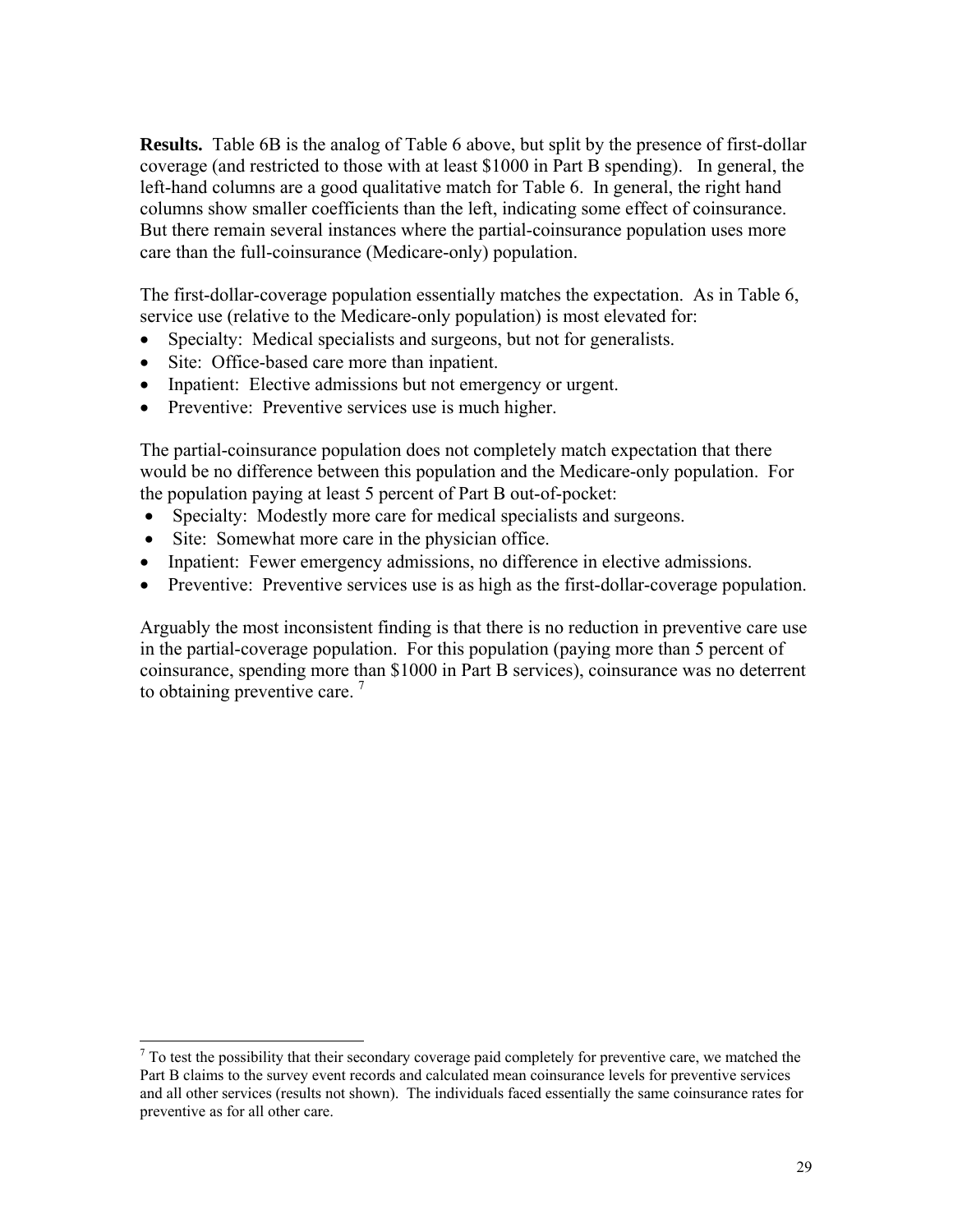| Table 6B: Medicare Spending by Category, Sorted By Estimated impact of Near-<br><b>First-Dollar Coverage</b> |                          |                 |                                              |       |                                   |       |
|--------------------------------------------------------------------------------------------------------------|--------------------------|-----------------|----------------------------------------------|-------|-----------------------------------|-------|
| Comparing those with and without near-first-dollar coverage to the Medicare-only                             |                          |                 |                                              |       |                                   |       |
| population                                                                                                   |                          |                 |                                              |       |                                   |       |
| Restricted to individuals with at least \$1000 in Part B spending, coverage category is                      |                          |                 |                                              |       |                                   |       |
| based on spending in excess of \$1000.                                                                       |                          |                 |                                              |       |                                   |       |
|                                                                                                              |                          |                 | Near-first-<br>dollar (<5%<br>out-of-pocket) |       | All others (>5%<br>out-of-pocket) |       |
|                                                                                                              | only mean                | <b>Medicare</b> | $%$ incr.<br>With supp.<br>Ins.              | P     | $%$ incr.<br>With supp.<br>Ins.   | P     |
| Carrier claims by place of service                                                                           |                          |                 |                                              |       |                                   |       |
| All other sites                                                                                              | \$                       | 335             | 3%                                           |       | $-1%$                             |       |
| <b>Hospital OPD</b>                                                                                          | \$                       | 644             | 6%                                           |       | $-4%$                             |       |
| Hospital inpatient                                                                                           | \$                       | 719             | $16\%$ <sup>**</sup>                         |       | 3%                                |       |
| Office                                                                                                       | $\overline{\mathbb{S}}$  | 1,523           | 45%                                          | $***$ | 26% ***                           |       |
| Carrier claims by specialty (non-physician<br>omitted)                                                       |                          |                 |                                              |       |                                   |       |
| Generalists                                                                                                  | \$                       | 723             | 7%                                           |       | 0%                                |       |
| Radiologists                                                                                                 | \$                       | 315             | 26% *                                        |       | 8%                                |       |
| Surgeons                                                                                                     | \$                       | 745             | $31\%$ ***                                   |       | $13\%$ *                          |       |
| Medical specialists                                                                                          | $\overline{\mathbb{S}}$  | 957             | 47% ***                                      |       | 26% **                            |       |
| Inpatient claims by admission type                                                                           |                          |                 |                                              |       |                                   |       |
| emergency                                                                                                    | \$                       | 2,986           | $-14%$                                       |       | $-24\%$ <sup>**</sup>             |       |
| urgent                                                                                                       | \$                       | 951             | 22%                                          |       | 6%                                |       |
| elective                                                                                                     | $\overline{\mathcal{E}}$ | 1,252           | 44% ***                                      |       | 19%                               |       |
| Preventive services (carrier and OPD claims combined)                                                        |                          |                 |                                              |       |                                   |       |
| Preventive services payments                                                                                 | \$                       | 39              | 41%                                          | ***   | 38%                               | $***$ |
| Fraction with any preventive service                                                                         |                          | 0.52            | 29%                                          | ***   | 30%                               | $***$ |
| Source: Analysis of 2003-2008 MCBS Cost and Use files.                                                       |                          |                 |                                              |       |                                   |       |
| Notes: $* = p < 0.05$ , $* = p < 0.01$ , $* = p < 0.001$                                                     |                          |                 |                                              |       |                                   |       |

**Table 6B: Medicare Spending by Category, Sorted By Estimated Impact of Near-**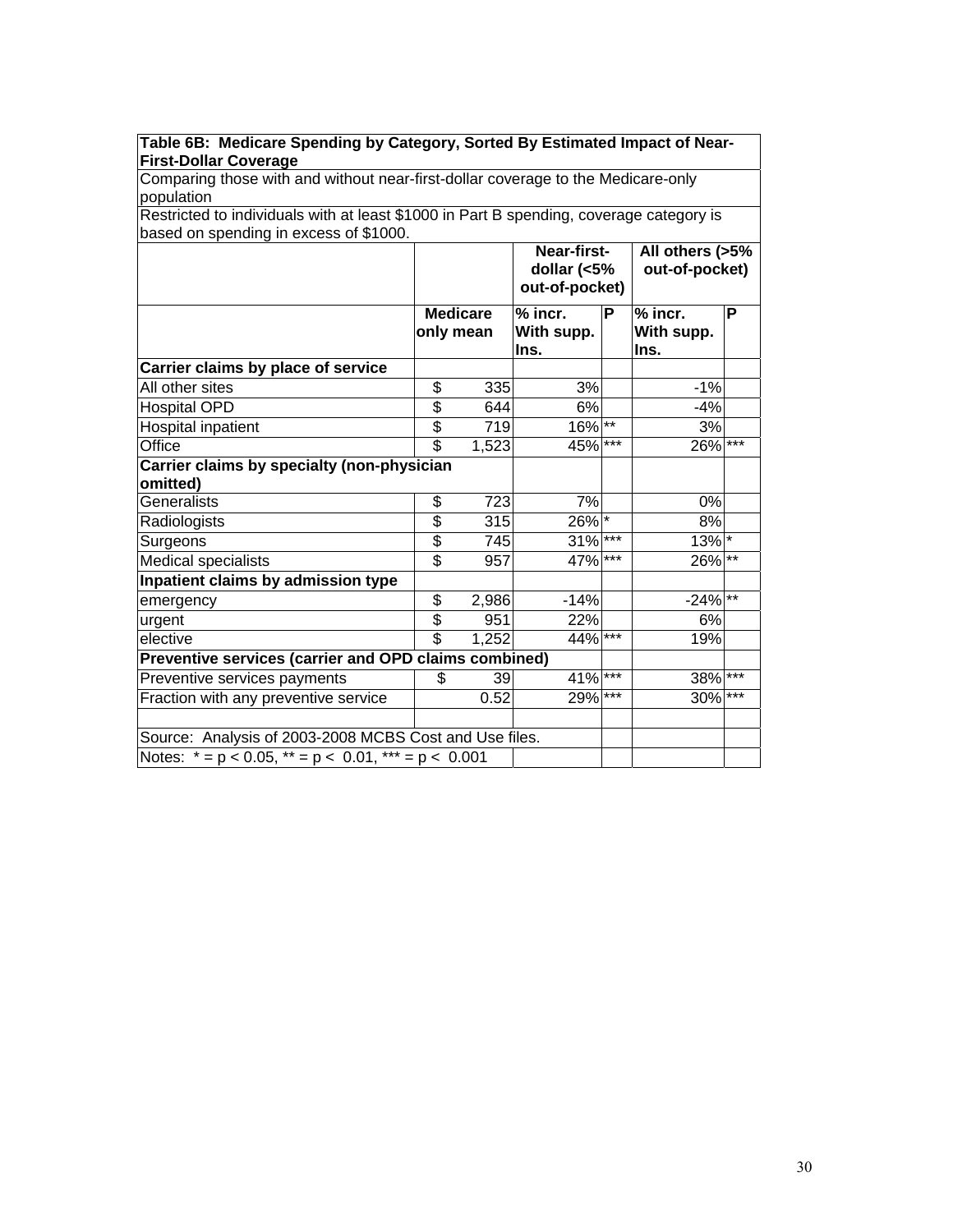Results were also somewhat mixed for the summary of physician spending by BETOS. In broad outline, results were mainly as expected. Services strongly and weakly affected by near-first-dollar coverage largely paralleled those of Table 7. Impact of less-generous coverage was, on average, smaller than that of first-dollar coverage. But there were significant exceptions.

First, with services ordered from smallest to largest effect of first-dollar coverage, the listing of Table 7A largely parallels that of Table 7. For example, there is no increase in emergency services (top of table), but a large increase in use of specialist visits. Second, with some exceptions, the estimated effect of secondary coverage is larger and more likely to be statistically significant for near-first-dollar coverage than for less-generous secondary coverage.

That said, several lines stand out for unexpectedly large or small spending in the lessgenerously-covered secondary insurance population:

- Rates of flu vaccine were unaffected by coinsurance (consistent with the findings on preventive care above).
- Echography use was unaffected by coinsurance. (Not shown, drill down by threecharacter BETOS code shows that echocardiography accounted for the bulk of the differences across insured populations.)
- Specialist visits were unaffected. (In Medicare, dollar-weighted, specialist visits consist mostly of eye examinations.)
- Office visits appear unaffected.
- There was significantly less spending on emergency care (consistent with the lower spending for emergency hospitalizations).
- Use of major cardiovascular procedures was lower; use of minor procedures and endoscopy was higher.

A plausible characterization of this pattern of spending is that it largely extends the preventive care finding from the prior table. By BETOS category, the partial-coverage population continues to get flu shots, have the cardiac status monitored, obtain eye exams, and get office visits. At the same time, these individuals spend less on emergency care and on major cardiovascular procedures.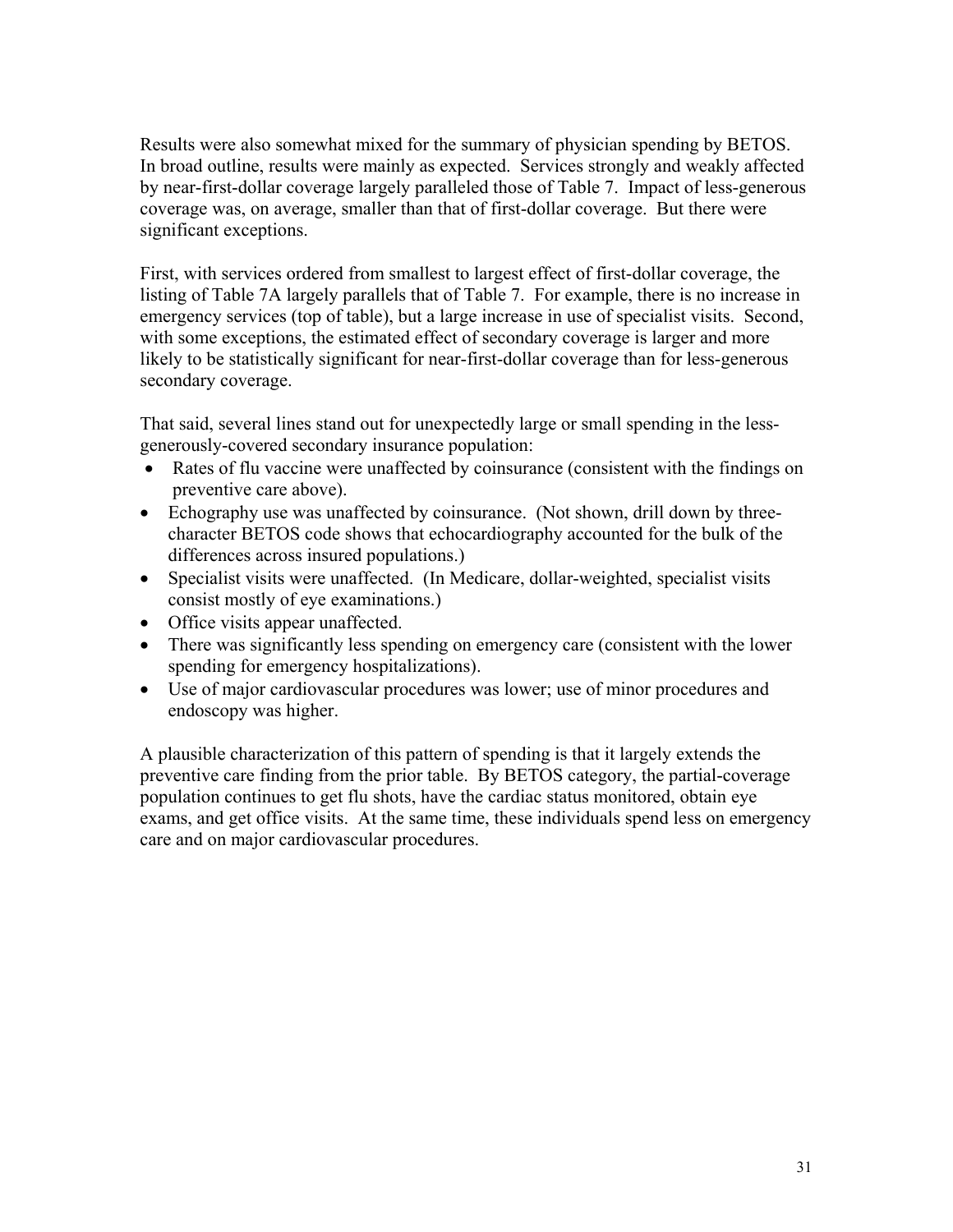| Comparing those with and without near-first-dollar coverage to the Medicare-only<br>population                       |                              |                 |                                              |            |                                   |                 |
|----------------------------------------------------------------------------------------------------------------------|------------------------------|-----------------|----------------------------------------------|------------|-----------------------------------|-----------------|
|                                                                                                                      |                              |                 |                                              |            |                                   |                 |
| Restricted to individuals with at least \$1000 in Part B spending, coverage category is                              |                              |                 |                                              |            |                                   |                 |
| based on spending in excess of \$1000.                                                                               |                              |                 |                                              |            |                                   |                 |
|                                                                                                                      |                              |                 | Near-first-<br>dollar (<5%<br>out-of-pocket) |            | All others (>5%<br>out-of-pocket) |                 |
|                                                                                                                      | <b>Medicare</b><br>only mean |                 | $%$ incr.<br>With supp.<br>Ins.              | P          | $%$ incr.<br>With supp.<br>Ins.   | P               |
| Ambulance (O1A)                                                                                                      | \$                           | 180             | $-12%$                                       |            | $-10%$                            |                 |
| Emergency Visits (M3)                                                                                                | $\overline{\$}$              | 141             | $-12%$ *                                     |            | $-19%$                            | $***$           |
| Eye procedures (P4)                                                                                                  | \$                           | 254             | $-3%$                                        |            | $-8%$                             |                 |
| Home/Nursing Home Visits (M4)                                                                                        | $\overline{\mathcal{S}}$     | 25              | 2%                                           |            | 6%                                |                 |
| Major Procedures, Cardiovascular (P2)                                                                                | \$                           | 208             | 10%                                          |            | $-34%$ *                          |                 |
| Consultations (M6)                                                                                                   | $\overline{\$}$              | 166             | $11\%$ **                                    |            | 4%                                |                 |
| Clinical Lab Tests (T1)                                                                                              | $\overline{\$}$              | 282             | 12% *                                        |            | 2%                                |                 |
| Hospital Visits (M2)                                                                                                 | \$                           | 333             | 12%                                          |            | 0%                                |                 |
| Tests other than clinical lab tests (T2)                                                                             | \$                           | 111             | 13%                                          |            | 9%                                |                 |
| Chiropractic (O1B)                                                                                                   | $\overline{\$}$              | $\overline{27}$ | 15%                                          |            | 9%                                |                 |
| Ambulatory Procedures (P5)                                                                                           | $\overline{\$}$              | 163             | 16%                                          |            | 5%                                |                 |
| Imaging, Advanced (I2)                                                                                               | $\overline{\$}$              | 241             | 17%                                          | $\ast$     | $0\%$                             |                 |
| Imaging, Standard (I1)                                                                                               | $\overline{\$}$              | 219             | 19%                                          | ***        | 9%                                |                 |
| Office Visits (M1)                                                                                                   | $\overline{\$}$              | 486             | 22%                                          | $***$      | 14%                               | $***$           |
| Anesthsia (P0)                                                                                                       | \$                           | 76              | 22%                                          | ***        | 7%                                |                 |
| Imaging, Echography (I3)                                                                                             | \$                           | 119             | 28%                                          | ***        | 26%                               | $^{\star\star}$ |
| Major Procedures, Various (P1)                                                                                       | $\overline{\$}$              | 90              | 31%                                          |            | 9%                                |                 |
| Oncology (P7)                                                                                                        | \$                           | 132             | 33%                                          |            | $-11%$                            |                 |
| Influenze Immunization (O1G)                                                                                         | \$                           | 12              | 34%                                          | $***$      | 34%                               | ***             |
| Imaging, Procedure (I4)                                                                                              | \$                           | 40              | 35%                                          |            | 20%                               |                 |
| Specialist Visits (M5)                                                                                               | \$                           | 119             | 38%                                          | ***        | 42%                               | $***$           |
| Minor procedures (P6)                                                                                                | \$                           | 248             | 42%                                          | ***        | 21%                               |                 |
| Endoscopy (P8)                                                                                                       | $\overline{\$}$              | 147             | 44%                                          | $***$      | 27% *                             |                 |
| Chemotherapy Drugs (O1D)                                                                                             | \$                           | 108             | 45%                                          |            | $-10%$                            |                 |
| Major Procedures, Orthopedic (P3)                                                                                    | \$                           | 50              | 74%                                          | $\ast\ast$ | 51%                               |                 |
| Drugs Excluding Chemotherapy (O1E)                                                                                   | \$                           | 196             | 93%                                          | ***        | 22%                               |                 |
| Source: Analysis of 2003-2008 MCBS Cost and Use files.<br>Notes: $* = p < 0.05$ , $** = p < 0.01$ , $** = p < 0.001$ |                              |                 |                                              |            |                                   |                 |

**Table 7B: Medicare Physician Spending by BETOS Category, Sorted By Estimated**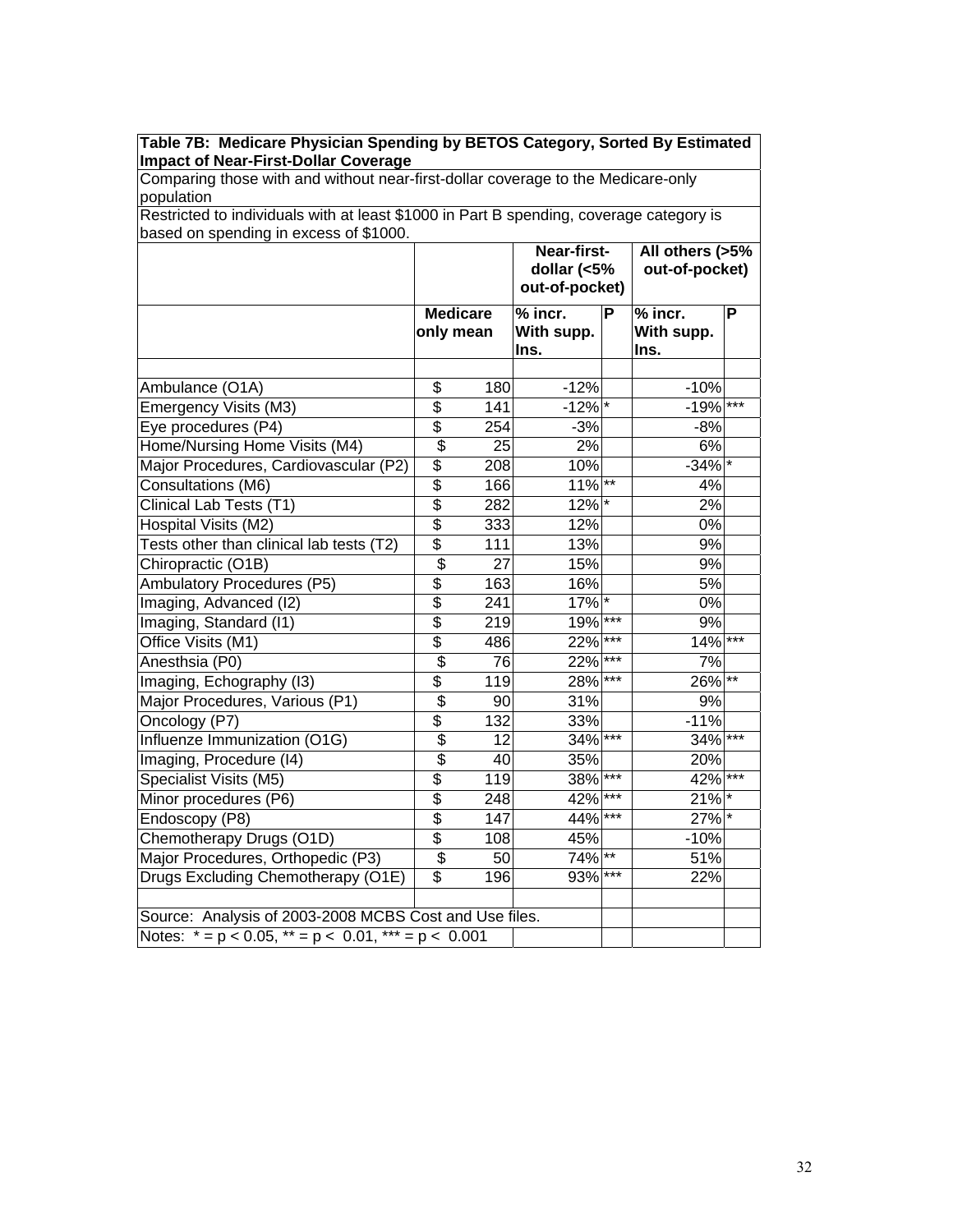#### **2.6 Summary and interpretation of service-use findings**

Most of the results from this section have been long established in the research literature. Since the 1980s, studies have found higher total spending by those with secondary coverage, concentrated in Part B services (e.g., Link, Long, and Settle 1980; McCall et al, 1991; Grana and Stuart, 1996; Christensen and Shinogle, 1997; Khandker and McCormack, 1999). Even details such as the effect of first-dollar coverage have been noted previously (McCall et al., 1991). Estimated magnitudes were similar to the effect sizes shown here. $8$ 

The large effect of secondary coverage on screening and preventive services has repeatedly received attention (e.g, Blustein, 1995; Carrasquillo et al. 2001; Schneider et al., 2008). These studies tend to show about half as much preventive care in the population lacking secondary coverage, consistent with the results shown here. Similarly, significant cost sharing was associated with lower rates of mammography use in Medicare Advantage (Trivedi et al., 2008).

Here, drilling down into the data, we showed that the largest increase associated with secondary coverage was for physicians' services. There was minimal effect on hospital spending. Spending for home health and hospice (service categories with no coinsurance requirement) was consistently lower in the population with secondary insurance, but the difference was not statistically significant.

In terms of methods, we looked carefully at the HCC risk adjuster. HCCs were intended to be robust to differences in utilization because they merely flag the presence of any diagnosis on any hospital or physician (non-imaging, non-test) claim. But they did not appear robust here. Comparison to self-reported disease prevalence data suggests that the low HCCs score for the Medicare-only population is partially a reflection of lower disease prevalence, and partially an artifact of having fewer claims reported. Secondarily, the HCC to self-report comparison provided a rough guide to conditions for which the Medicare-only beneficiary is less likely than others to obtain some treatment during the year.

This issue with HCCs affects the measured impact of secondary coverage. Including HCCs in the regression gave a relatively modest estimated impact of secondary coverage on spending. Excluding the HCCs resulted in a substantially larger estimated impact.

 $\overline{a}$ 

<sup>&</sup>lt;sup>8</sup> This is not to imply that the literature is uniform. Studies that fail to find this result appear to fall into two general categories. One consists of studies using multi-stage or simultaneous-equations statistical techniques, in an attempt to correct for unobservable selection bias. Results from such studies vary widely. A second genre consists of "natural experiments", typically using a sample of convenience (e.g., a health care plan for the elderly) where an increase or decrease in coinsurance is observed, and cost changes are tracked pre- and post-change (e.g., Trivedi et al, 2010). As published, these tend to show cost increases accompanying Part B coinsurance increases, via large indirect "spillovers" to Part A spending. Both of those findings – that Part B coinsurance raises costs, and that the effects occur largely through Part A spending – run contrary to the long-standing finding of lower total costs, and equal Part A costs, for those without secondary coverage (compared to those with such coverage).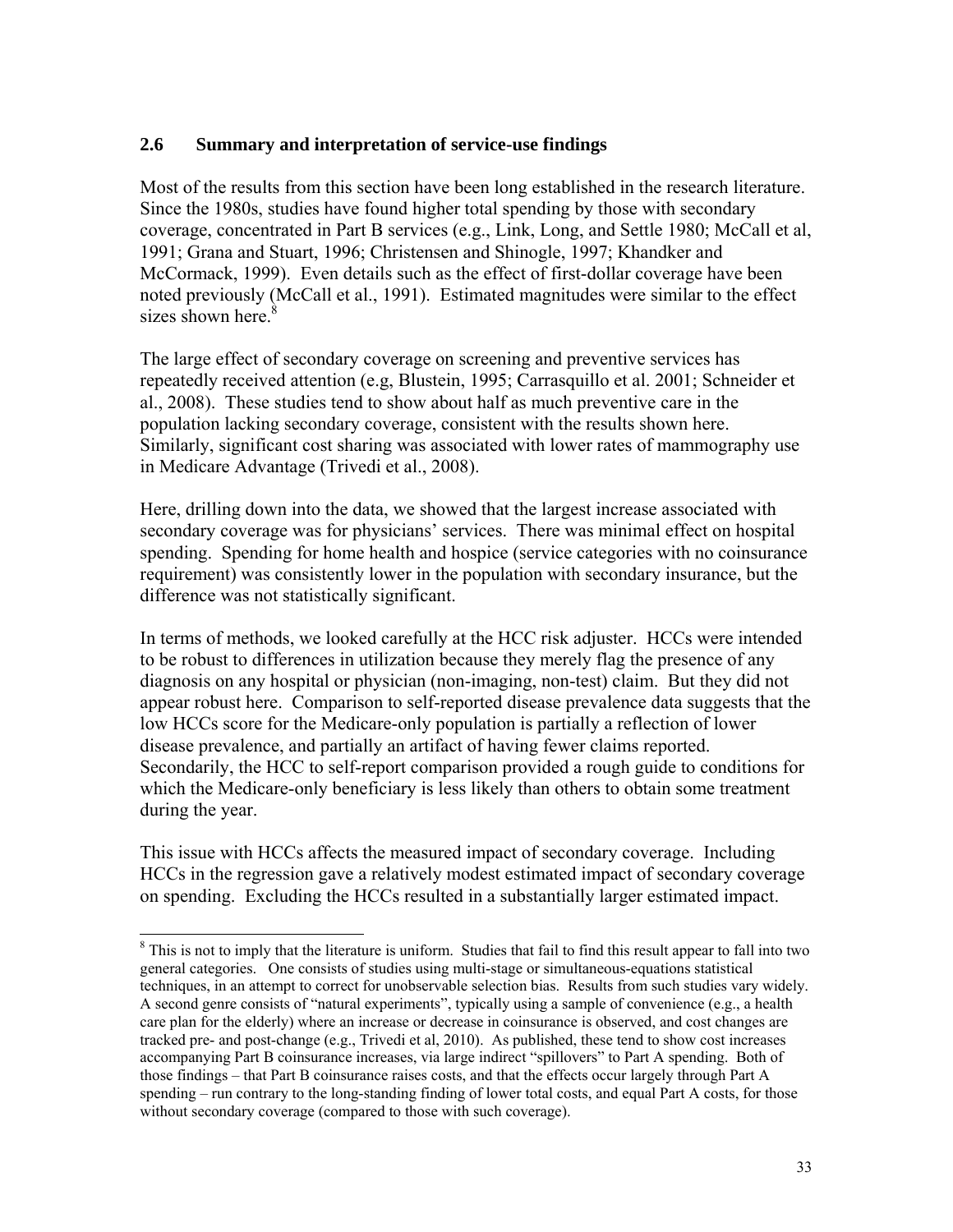Substituting self-reported disease prevalence for HCCs gives an estimated impact between those values.

The HCC finding is relevant to further work in this area. Medicare claims now identify beneficiaries with secondary payer claim crossover arrangements in place.<sup>9</sup> Most insurers with significant Medicare secondary coverage business have such agreements. This makes it possible to identify substantially all beneficiaries with secondary coverage, in Medicare claims files, opening the possibility of studying service mix in greater detail via claims data. Such an analysis would, however, rely entirely on claims and other administrative data. In particular, the sole option for risk adjustment is likely the HCC model or some similar approach. This suggests caution in using the HCC model, and suggests that it may be worthwhile to reconfigure the claims-based risk adjuster to be less sensitive to claims volume, possibly by restricting it to services known to be relatively insensitive to the presence of secondary coverage.

We also showed that the spending increase with secondary coverage is associated with near-first-dollar coverage (defined here as paying less than 5% of the total cost of Part B services.) We flagged "near-first-dollar coverage" several different ways, aiming to eliminate the effects of paying the Part B deductible. Each time, we found that increased spending was associated with first-dollar coverage and not with less comprehensive secondary insurance.

By type of service, we validated the results of the 2009 report. Emergency care (ambulance, emergency visits, emergency admissions) seemed insensitive to the level of secondary coverage. This effect had been observed previously in a detailed study of emergency care in a single area (Ho et al, 2002). By contrast, elective admissions, minor procedures, endoscopies, and (new in this analysis) major orthopedic procedures (primarily joint replacements) appeared sensitive to the level of secondary coverage.

When we combined the detailed type-of-service analysis and the first-dollar-coverage analysis, the results were mixed. In broad outline, those with limited secondary coverage (paying 5% or more of Part B costs) showed smaller (but non-zero) increases in service use than the first-dollar population. There were, however, significant exceptions. The limited-coverage population did not reduce their use of Medicare screening and preventive services. Further, they did not reduce their use of certain physicians' services likely indicative of secondary prevention and monitoring of specific conditions, including specialist visits (likely eye exams), echography (likely monitoring of heart conditions), and office visits in general.

<sup>&</sup>lt;sup>9</sup> These are arrangements whereby the Medicare carriers, for a fee, forward clean electronic claims directly to the beneficiary's secondary payer. This largely avoids the requirement that providers submit (and payers process) a second claim for collection of coinsurance and deductible amounts.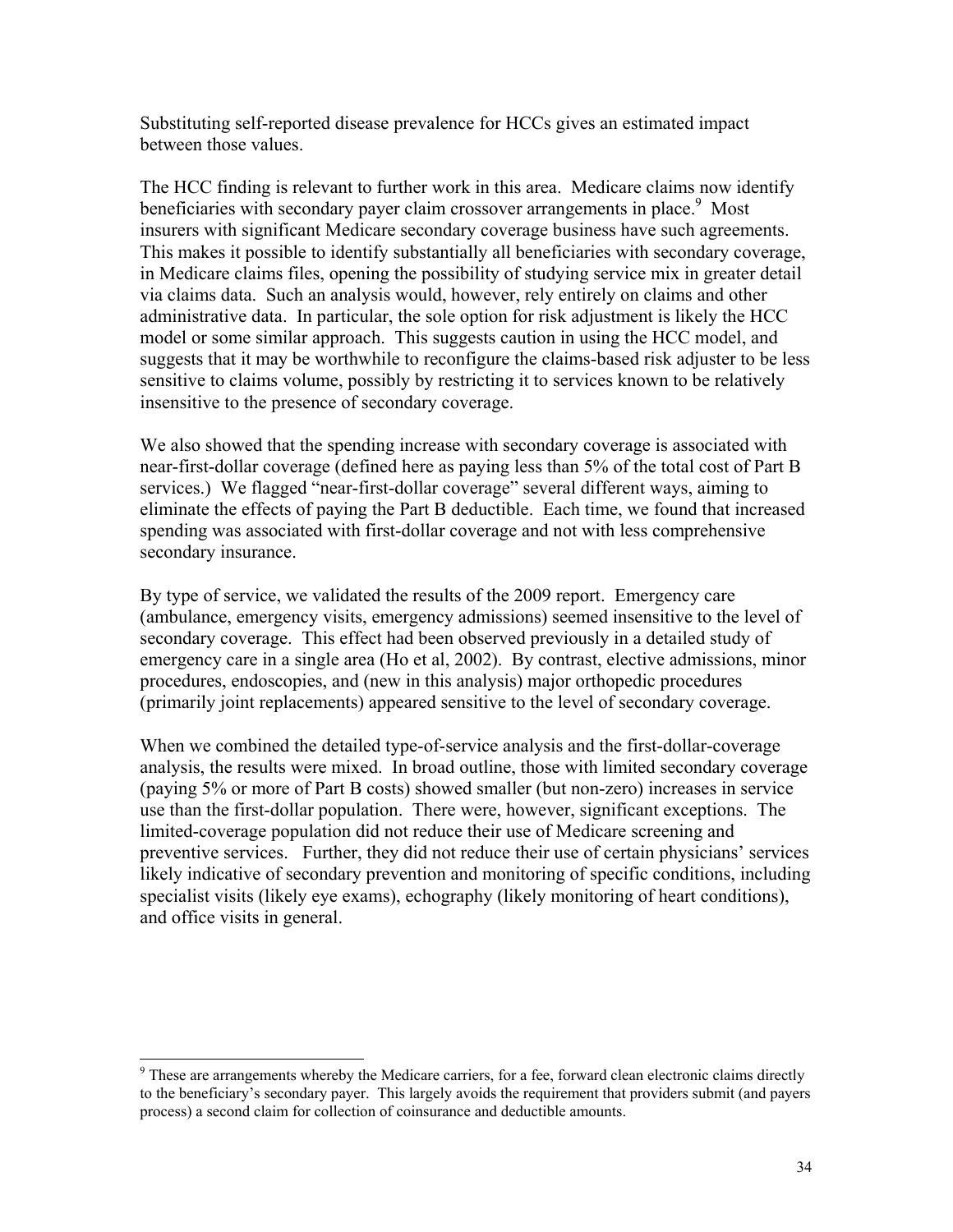#### **3 CHANGES IN HEALTH STATUS AND CHANGES IN COVERAGE**

In this section, we ask whether lower use of Part A and Part B services in the Medicareonly population results in faster declines in health status. We also check whether having some secondary coverage, but paying at least 5 percent of costs, has a similar impact on health status. Finally, we look at changes in health insurance over time, particularly for the Medicare-only population.

Two general sets of comments frame this analysis. There is little directly relevant research literature, and this is a difficult task, both conceptually and technically.

A first comment for framing this analysis is that most of the literature in the area of insurance and health status deals with the uninsured, or with Medicare drug coverage. By contrast, we focus on secondary coverage of Part A/Part B services, and the effects of reduced Part A and B service use on health. Evidence from an uninsured population may not be relevant to a relatively well-insured one (Medicare beneficiaries). Results by typeof-service above show that it is not plausible to assume that impact of coinsurance on one type of service (in this case, prescription drugs) would be relevant to another (Part A or Part B services).

There is a reasonably large body of evidence showing that lack of secondary coverage affects the process of care. At the minimum, it appears to reduce use of services generally accepted as beneficial. This includes preventive care as noted above, as well as a broader set of "necessary care" indicators from the Access to Care for the Elderly Project (MedPAC, 2003). These change in process of care suggest a decline in health status is plausible, but they do not directly demonstrate it.

Two published studies show higher mortality rates for beneficiaries with less complete coverage. Doescher et al. (2000) used the 1987 NMES, looking at five-year mortality rates for Medicare beneficiaries with private secondary coverage. They found that those with the least comprehensive secondary coverage were about 40 percent more likely to die than those with the most comprehensive secondary coverage. Porell and Mitilades (2001) pooled six years of MCBS data, looked at transitions in functional status and mortality. They found that having secondary insurance was associated with roughly onethird lower risk of developing an ADL limitation during the year, and, among the elderly with ADL limitations, one-third lower risk of dying.

In our 2009 report, we noted that the mortality rate of the population with secondary coverage was about one-third lower than the Medicare-only population (Hogan 2009, page 22). At that time, we suggested that more data were needed to determine whether or not the higher mortality of the Medicare-only population could be attributed to their lower service use.<sup>10</sup>

 $\overline{a}$ 

<sup>&</sup>lt;sup>10</sup> Oddly, these studies all show mortality differences for *secondary* coverage that are roughly as large as those found between *uninsured and insured* individuals. For example, one study of the near-elderly found a one-third higher risk of mortality (over a decade) for those uninsured in the baseline year (Baker et al., 2000).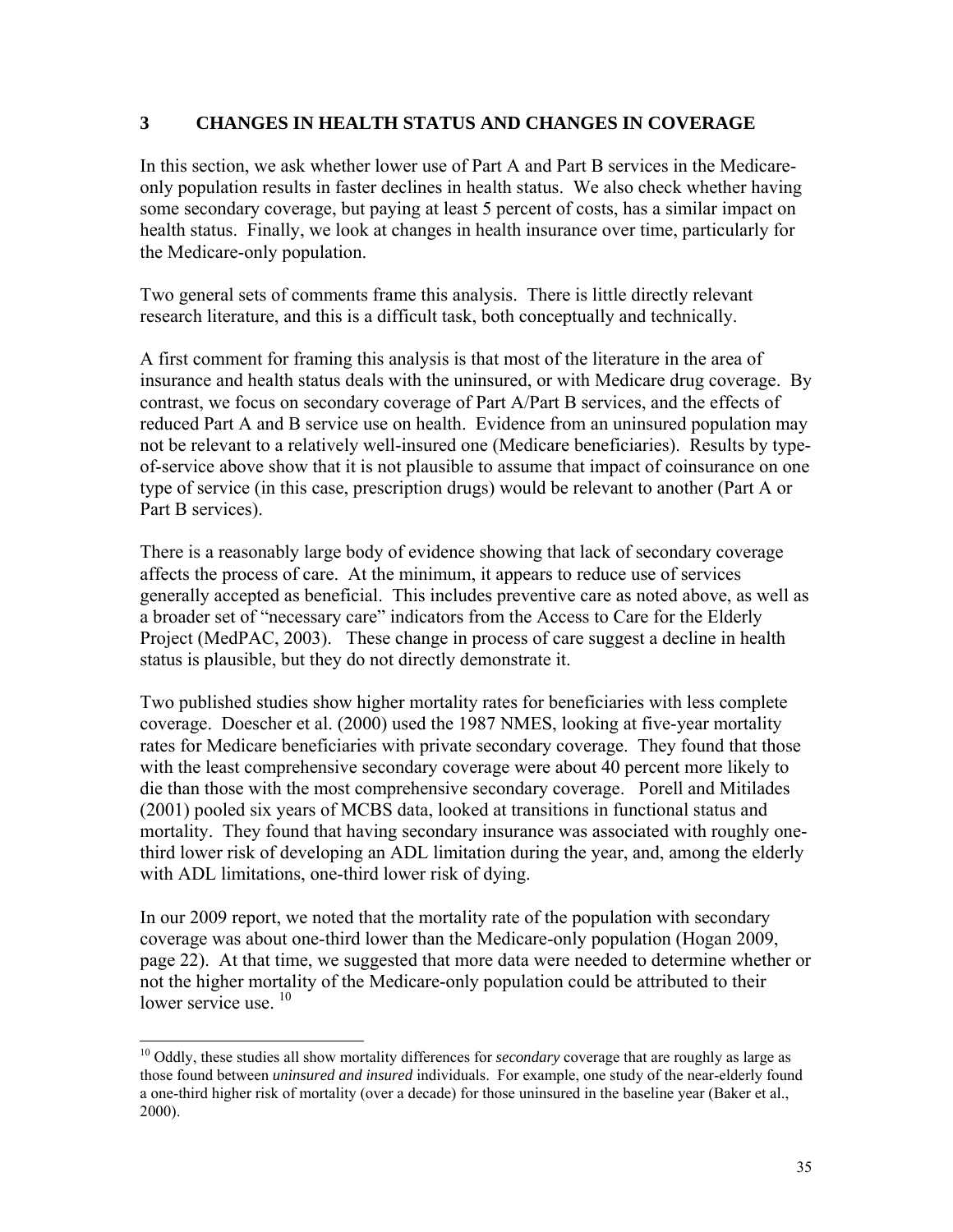A second general comment for framing this analysis is that it is inherently difficult to show the link from coverage to worsening health outcomes in this situation. This occurs for both conceptual reasons (having to do with the timing of health care and health status changes), and for several purely technical reasons (having to do with changes in coverage over time, and limitations on the available data).

Below, we list the main challenges to estimating these effects correctly. These mainly serve as general threats to the validity of the conclusions. We can only directly address a few of these issues in the analysis.

First, the link from coverage to spending is contemporaneous, with a clear mechanism. The link from service use to health status occurs with some lag, and often without clear evidence of a mechanism. For example, failure to obtain screening and preventive services will have an effect only when (e.g.) cancers develop. The contemporaneous impact of coverage on spending means that we can plausibly study spending by looking solely at the current year's insurance coverage. By contrast, if the impact of coverage on health occurs over time, changes in coverage over time may affect the results.

Second, as shown below, coverage frequently changes over time. The need to track health status changes for more than a year at a time requires that we understand how coverage changes between baseline and final periods of observation.

Third, in Medicare, in some cases we know that changes in health status *cause* changes in insurance coverage. Medicaid spend-down is the clear example. Beneficiaries can obtain Medicaid coverage in most states by "spending down" to the required poverty level. (This provision is the reason that Medicaid beneficiaries are not separately considered in this analysis.) Every year, a portion of the sickest beneficiaries will transition to Medicaid coverage and be lost to this analysis. In effect, this truncates the observed illness distribution for the near-poverty population with no or private insurance. (Once sufficiently frail, coverage transfers to Medicaid).

Fourth, removal of institutionalized beneficiaries from the MCBS analysis excludes more than one-third of deaths. The main outcome of interest in this section is mortality. In general, we must exclude the institutionalized because we do not know their secondary insurance coverage. They account for just 6 percent of MCBS 65+ enrollees, but 35 percent of 65+ deaths. Even minor differences in timing and extent of institutionalization could affect measured mortality rates. For example, if those with secondary insurance are more likely to move to assisted living earlier in their lives, this will depress the measured mortality rate for the community-resident secondary-coverage population studied here. This is also likely to skews the mix of deaths observed, as diseases leading to substantial disability (and institutionalization) prior to death (e.g., congestive heart failure, but particularly Alzheimer's disease and other dementias) are likely underrepresented relative to others (heart attack, vascular incident, cancer).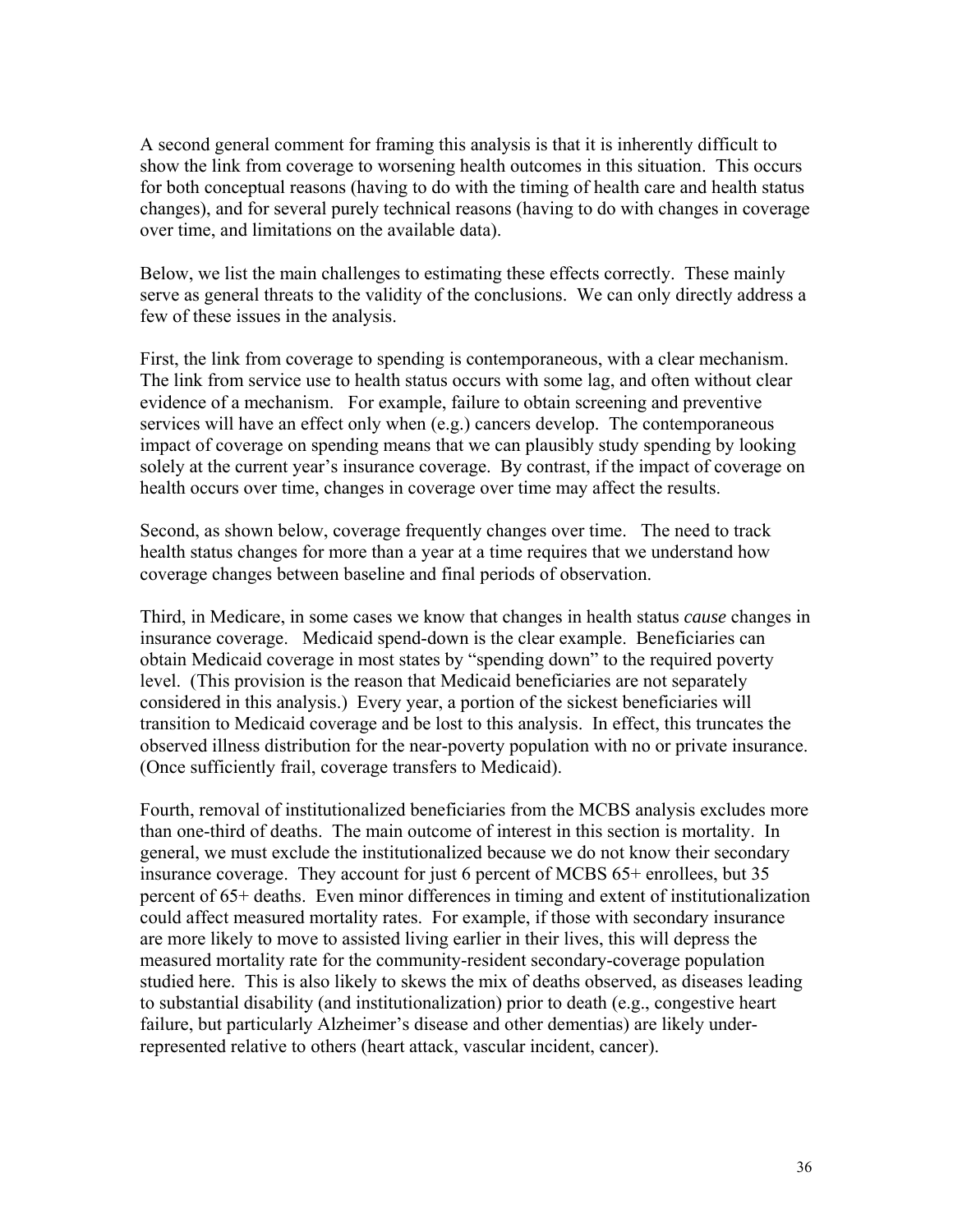Fifth, decedents in a year are more likely to have their surveys answered by some proxy (spouse, child, or caretaker). If some proxy respondents do not know the decedent's secondary coverage or give pro-forma "no" answers, then such decedents will end up assigned to the Medicare-only population. That is, death may cause assignment to the Medicare-only category due to missing secondary coverage information from proxy respondents.

Sixth, coverage for Part A and Part B services is highly correlated with prescription drug coverage, but studies seldom attempt to estimate the separate effects of coverages. Numerous studies show a strong and immediate effect of drug coverage on compliance with drug therapies. For example, entering the "doughnut hole" in current Part D coverage immediately reduces compliance with prescription orders (Polanski et al., 2011). While the link from non-compliance to outcome is less clear, this suggests that a conservative estimate of the effect of Part A/Part B secondary coverage should include a separate measure of drug coverage as well. Absent that, the substantial correlation between A/B secondary coverage and drug coverage in the historical data means that the A/B coverage variable will capture both the direct effect of A/B coinsurance, and some of the effect of drug coverage.

Seventh, MCBS sample sizes are generally too small to show a link between specific services and outcomes. Analysis would be stronger if we could link specific health outcomes to the use of related services, for example, cancer morbidity to cancer screening. Small sample size largely precludes this. For the entire 6 year period, for the Medicare-only population, we observe the following counts of inpatient admissions: Heart attack, 25; stroke, 24; cancer, 35; congestive heart failure, 180. For the entire period, we have 141 deaths in the Medicare-only population. We will be hard-pressed to get stable estimates for aggregate measures such as overall health status and mortality.

Eighth, the estimated impact of coverage on health, conditional on health status in the base year, should get larger when longer time spans are considered. Inclusion of base year health status as a risk adjuster means that we only capture deterioration in health beyond the base year. Studies looking at longer time periods should see larger proportionate impacts. This means that results from the MCBS (looking at one-year changes) may not be comparable to other estimates.

**Methods and results**. For this analysis, we pool the six years of MCBS data, taking individuals who were in two successive years of the file.<sup>11</sup> We look for more or less rapid deterioration of aggregate measures of health status in the Medicare-only population. The aggregate measures of health status are:

- Self-reported health status
- Count of ADL limitations

 $\overline{a}$ 

 $11$  By construction, this analysis excludes decedents from the first year of data, and drops all MCBS "ghosts" (proxies for new enrollees). In addition, for certain results, this analysis also drops all individuals institutionalized in the second year. Because decedents and institutionalized account for such a large share of spending, this analysis necessarily provides a somewhat distorted view of (e.g.) year-to-year changes in spending.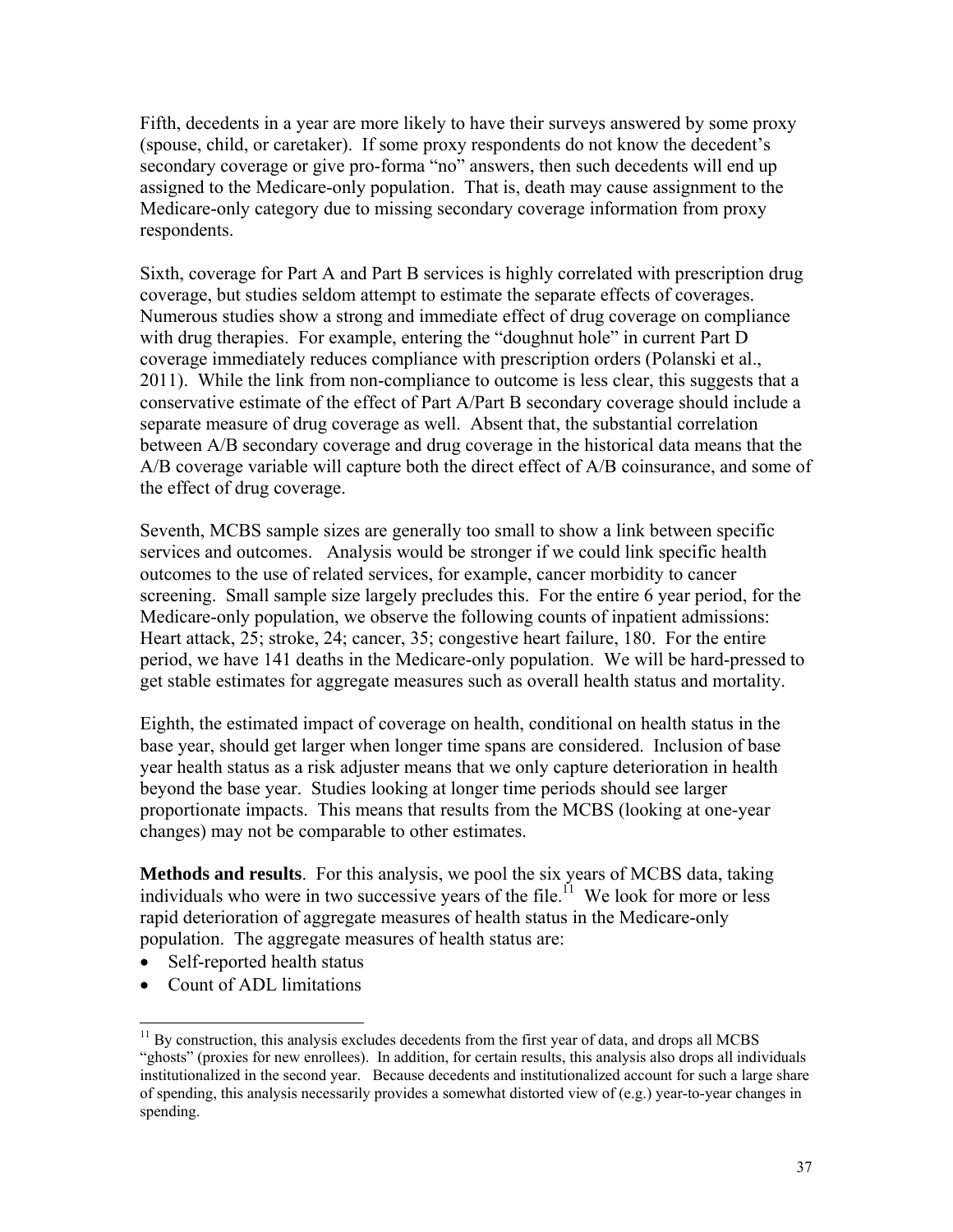- Institutionalization
- Transition to Medicaid coverage (which may reflect health, or income, or both)
- Death

 $\overline{a}$ 

In addition, we test several variations in methods. Once, with no constraints on spending, contrasting the Medicare-only population to each of the secondary coverage populations. Then again, for those with at least \$1000 in Part B spending, contrasting the Medicareonly population to the secondary coverage population split by near-first-dollar coverage (those with out-of-pocket costs under 5% of Part B) and others. We also test the inclusion of a separate drug coverage variable in the regression.

Following Riley (2000), we include baseline health status and ADL limitations as a series of binary variables for each level of health status, and predict the final year health status or ADL limitations. This is necessary due to the bounded nature of those variables – individuals with excellent health in the base year can go no higher on the health scale, those with poor health in the base year can go no lower.

In principle, the health status and ADL variables should be run as ordered ordinal variables. For this analysis, we simply group them into binary values (e.g., health fair or poor), which avoids the ordering issue entirely. This way, we can run all five outcomes (health, functional status, institutionalization, Medicaid coverage, and death) in a reasonably comparable format.

Statistical tests in this section are only approximate, for three reasons. First, contrary to possible best practice, we continue to use the cross-sectional MCBS weights, rather than try to adapt the longitudinal weights to this pooled approach. (The longitudinal weight files were not available for the earliest MCBS years, and there is no obvious way to use them when pooling this many years in any case). Second, the SAS procedure used here (Logistic) does not account for MCBS design effects. Statistical significance levels will therefore be modestly overstated relative to true levels of significance. Third, in theory, differences in mortality in the base year impose differential censoring on the final-year outcomes. The results in this simple two-year framework are modestly less exact than could be had (in theory) by estimating a more complete model (e.g., a proportional hazards model) accounting for the censoring.

Finally, for mortality (only) we can run the one-year mortality rate in the standard crosssection of data. This is to some degree redundant with the second-year mortality estimate. But it is worth doing separately due to the larger number of observations available, and a sample that is more nearly representative of the entire Medicare population.

**Results.** Tables 8A and 8B show the unadjusted mean values of the variables of interest. Because this unadjusted table in fact captures most of the phenomena found in the regression-adjusted results, we describe it at length.<sup>12</sup>

<sup>&</sup>lt;sup>12</sup> Some technical notes follow: While we know mortality rate and institutional status for all, we do not capture insurance or health status of the institutionalized. In addition to the count of persons, we therefore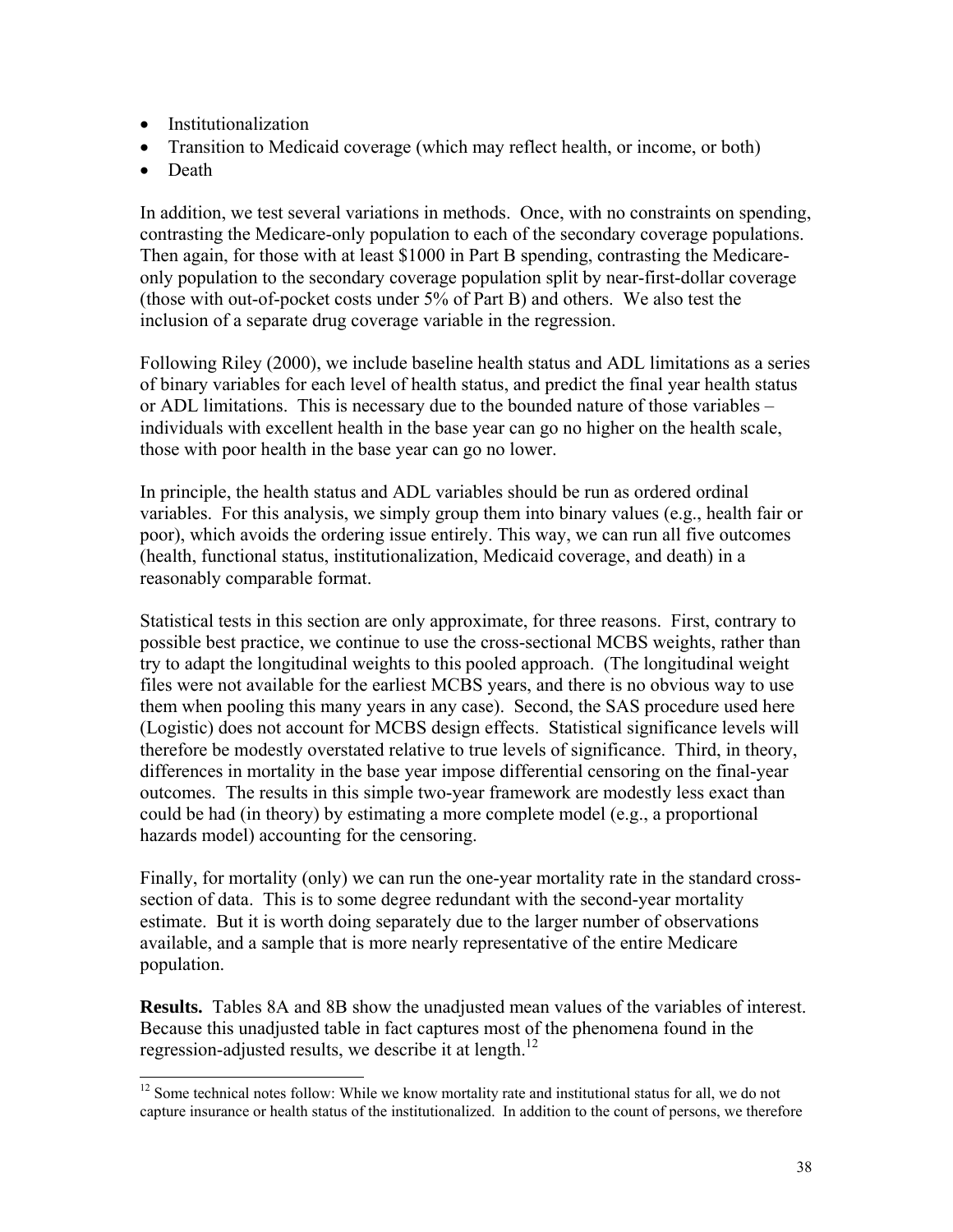The Medicare-only (no secondary coverage) population is substantially more likely to die, become institutionalized, or enroll in Medicaid in the second year (Y2 here), compared to the population with secondary coverage (Table 8A). That is true for all beneficiaries and for those with at least \$1000 in base-year Part B spending (the population for whom we can identify depth of secondary coverage).

Table 8A highlights the substantial instability of Medicare-only coverage. In a single year of aging, 7 percent of the Medicare-only population switched to Medicaid coverage, and 5 percent was lost via death. A further 3 percent became institutionalized (at which point secondary coverage is no longer known

This large one-year outflow from the Medicare-only population implies one of two outcomes. Either the Medicare-only population rapidly shrinks (as a percent of the total) as the cohort ages, or a significant number of individuals move *into* the Medicare-only category each year, replacing those who left. We eliminated the first possibility by tabulating Medicare-only as a fraction of population by age (not shown). The proportion falls slowly with the age of the cohort. Individuals must be continuously moving into Medicare-only status to replace the ones lost to Medicaid coverage and death.

The upshot is that Medicare-only coverage status appears highly unstable. While the total number of Medicare-only beneficiaries is roughly constant from year to year, beneath the total is a rapid flow of individuals out of and into Medicare-only coverage.

The instability of Medicare-only coverage does not appear to have been addressed in prior analyses of secondary coverage. This will be addressed in more detail in the next section.

Finally, we note from the bottom section of Table 8A that first-dollar coverage appears to have no particular beneficial effect, relative to less comprehensive secondary coverage. Within the secondary-coverage population, those with first-dollar coverage have a slightly *higher* rate of mortality (4.6 percent versus 3.8 percent) and institutionalization (2.1 percent versus 1.7 percent) than others.

 $\overline{a}$ 

also show a second, lower count of individuals for whom we have full information in the second year. We do not show the change in spending between years, because by definition the Year 1 population excludes decedents, while the Year 2 population includes them. In addition, by construction, the MCBS "ghosts" drop from the overlapping-panels analysis. Statistical tests are not provided here, but are shown on the regression-adjusted numbers in a subsequent table. (But in fact, large differences in this table are statistically significant in the regression analysis, and small differences are not).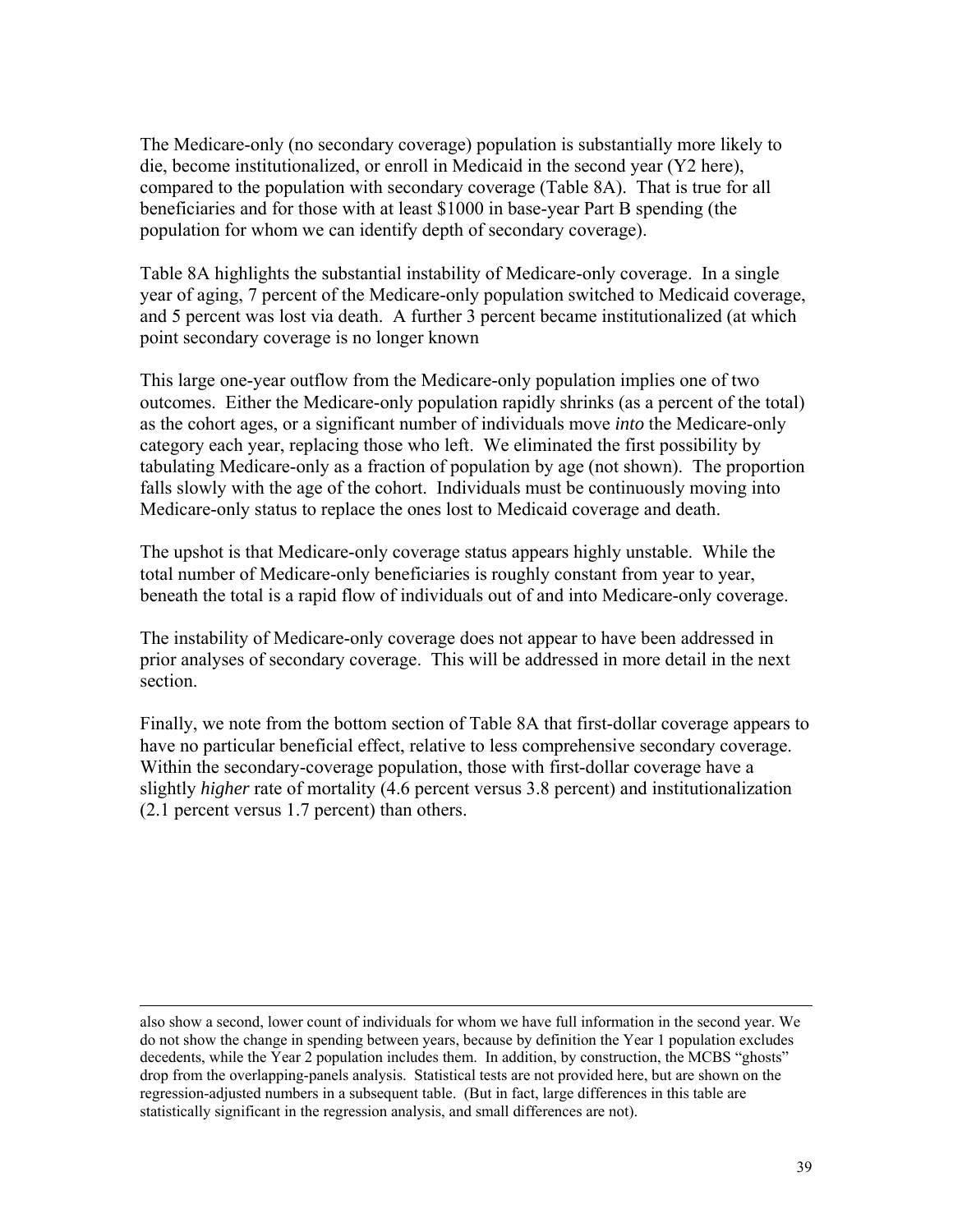|                                                          |        | Cases     |      |            | <b>Percent of Population, Y2</b> |
|----------------------------------------------------------|--------|-----------|------|------------|----------------------------------|
|                                                          | Total  | Not       | Died | Institutio | Medicaid                         |
|                                                          |        | institut- |      | nalized    |                                  |
|                                                          |        | ionalized |      |            |                                  |
|                                                          |        |           | Y2   | Y2         | Y2                               |
| <b>All beneficiaries</b>                                 |        |           |      |            |                                  |
| No secondary coverage                                    | 1,340  | 1,292     | 5.2% | 3.1%       | 7.1%                             |
| Private secondary coverage                               | 16,004 | 15,669    | 3.5% | 1.7%       | 0.4%                             |
| Empl_spons                                               | 8,522  | 8,378     | 3.3% | 1.4%       | 0.3%                             |
| Emp+Indiv                                                | 1,470  | 1,454     | 3.0% | 0.9%       | 0.3%                             |
| Individual                                               | 6,012  | 5,837     | 4.0% | 2.4%       | 0.6%                             |
| Beneficiaries with at least \$1000 in Part B (base year) |        |           |      |            |                                  |
| No secondary coverage                                    | 584    | 562       | 7.8% | 3.5%       | 7.7%                             |
| Private secondary coverage                               | 10,214 | 9,963     | 4.4% | 2.0%       | 0.4%                             |
| First dollar (<5% of B paid)                             | 8,229  | 8,023     | 4.6% | 2.1%       | 0.4%                             |
| Not first dollar (>5% of B)                              | 1,985  | 1,940     | 3.8% | 1.7%       | 0.5%                             |
| Private coverage by type                                 |        |           |      |            |                                  |
| Empl_spons                                               | 5,362  | 5,250     | 4.1% | 1.7%       | 0.3%                             |
| First dollar (<5% of B paid)                             | 4,010  | 3,924     | 4.5% | 1.8%       | 0.3%                             |
| Not first dollar (>5% of B)                              | 1,352  | 1,326     | 3.1% | 1.5%       | 0.4%                             |
| Emp+Indiv                                                | 988    | 974       | 3.9% | 1.2%       | 0.2%                             |
| First dollar (<5% of B paid)                             | 725    | 717       | 4.1% | 1.0%       | 0.3%                             |
| Not first dollar (>5% of B)                              | 263    | 257       | 3.6% | 1.7%       | 0.0%                             |
| Individual                                               | 3,864  | 3,739     | 5.0% | 2.7%       | 0.7%                             |
| First dollar (<5% of B paid)                             | 3,494  | 3,382     | 4.8% | 2.7%       | 0.6%                             |
| Not first dollar (>5% of B)                              | 370    | 357       | 6.6% | 2.8%       | 1.5%                             |
| Source: Analysis of 2003-2008 MCBS Cost and Use files.   |        |           |      |            |                                  |

**Table 8A: Persons in MCBS for Two Years, Second Year Characteristics**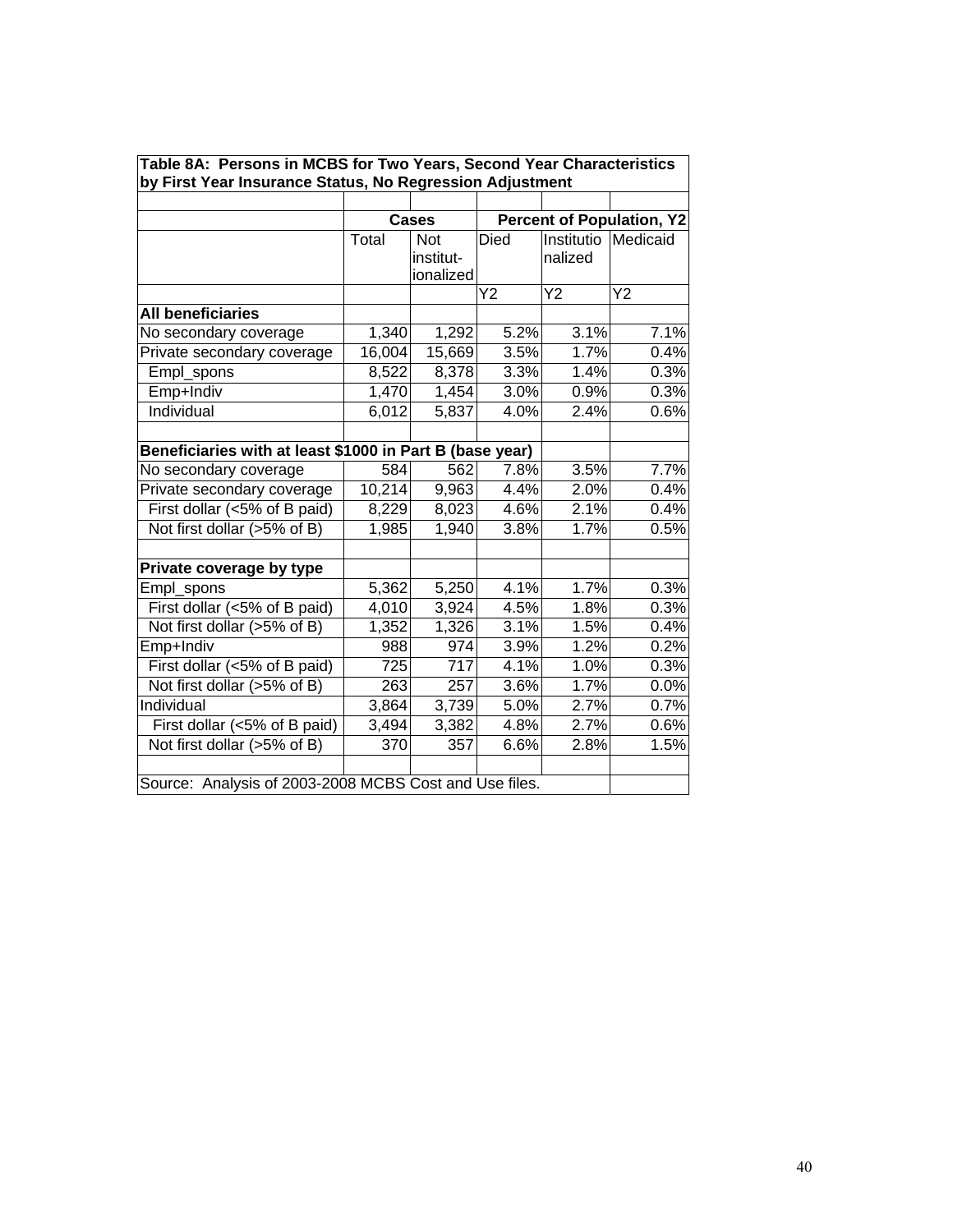Table 8B looks at various health status measures, in a manner parallel to 8A. Here, we show the first and second year values, then the difference. Unlike Table 8A, differences are uniformly small with no consistent direction. The Medicare-only population shows a slightly larger decrease in the population with best self-reported health status, but also a slightly smaller increase in the population in worst heath. Not shown, results for restrictions on Activities of Daily Living showed a similar pattern of small and inconsistent differences across the groups.

| <b>Measures</b>                                          |       |       |                               |       |                         |             |  |
|----------------------------------------------------------|-------|-------|-------------------------------|-------|-------------------------|-------------|--|
|                                                          |       |       |                               |       |                         |             |  |
|                                                          |       |       | <b>Health Excellent/Vgood</b> |       | <b>Health Fair/Poor</b> |             |  |
|                                                          | Y1    | Υ2    | Diff Y1                       |       | Y2                      | <b>Diff</b> |  |
| <b>All beneficiaries</b>                                 |       |       |                               |       |                         |             |  |
| No secondary coverage                                    | 48.9% | 46.4% | $-2.5%$                       | 20.8% | 22.5%                   | 1.6%        |  |
| Private secondary coverage                               | 50.5% | 48.8% | $-1.7%$                       | 16.3% | 18.2%                   | 1.9%        |  |
| Empl_spons                                               | 49.7% | 47.9% | $-1.8%$                       | 16.4% | 19.1%                   | 2.6%        |  |
| Emp+Indiv                                                | 58.2% | 56.5% | $-1.6%$                       | 10.9% | 12.3%                   | 1.4%        |  |
| Individual                                               | 49.6% | 48.0% | $-1.6%$                       | 17.6% | 18.6%                   | 1.0%        |  |
|                                                          |       |       |                               |       |                         |             |  |
| Beneficiaries with at least \$1000 in Part B (base year) |       |       |                               |       |                         |             |  |
| No secondary coverage                                    | 36.6% | 36.7% | 0.1%                          | 31.2% | 31.0%                   | $-0.2%$     |  |
| Private secondary coverage                               | 42.1% | 41.8% | $-0.4%$                       | 21.2% | 23.0%                   | 1.8%        |  |
| First dollar (<5% of B paid)                             | 41.2% | 41.2% | 0.0%                          | 21.9% | 23.5%                   | 1.6%        |  |
| Not first dollar (>5% of B)                              | 46.1% | 44.3% | $-1.7%$                       | 18.4% | 20.8%                   | 2.4%        |  |
| Private coverage by type                                 |       |       |                               |       |                         |             |  |
| Empl_spons                                               | 41.8% | 40.7% | $-1.1%$                       | 21.1% | 23.6%                   | 2.5%        |  |
| First dollar ( $<\sqrt{5\%}$ of B paid)                  | 40.8% | 40.1% | $-0.7%$                       | 22.1% | 24.3%                   | 2.2%        |  |
| Not first dollar (>5% of B)                              | 44.5% | 42.3% | $-2.2%$                       | 18.5% | 21.9%                   | 3.4%        |  |
| Emp+Indiv                                                | 49.8% | 50.6% | 0.8%                          | 14.9% | 15.7%                   | 0.8%        |  |
| First dollar (<5% of B paid)                             | 47.8% | 51.0% | 3.2%                          | 15.6% | 15.5%                   | $-0.1%$     |  |
| Not first dollar (>5% of B)                              | 55.5% | 49.5% | $-6.0%$                       | 13.0% | 16.3%                   | 3.4%        |  |
| Individual                                               | 40.6% | 40.9% | 0.3%                          | 23.1% | 24.0%                   | 0.9%        |  |
| First dollar (<5% of B paid)                             | 40.1% | 40.2% | 0.0%                          | 23.2% | 24.4%                   | 1.3%        |  |
| Not first dollar (>5% of B)                              | 45.0% | 48.3% | 3.3%                          | 22.4% | 20.3%                   | $-2.1%$     |  |
| Source: Analysis of 2003-2008 MCBS Cost and Use files.   |       |       |                               |       |                         |             |  |

**Table 8B: Persons in MCBS for Two Years, Change in Health Status Measures**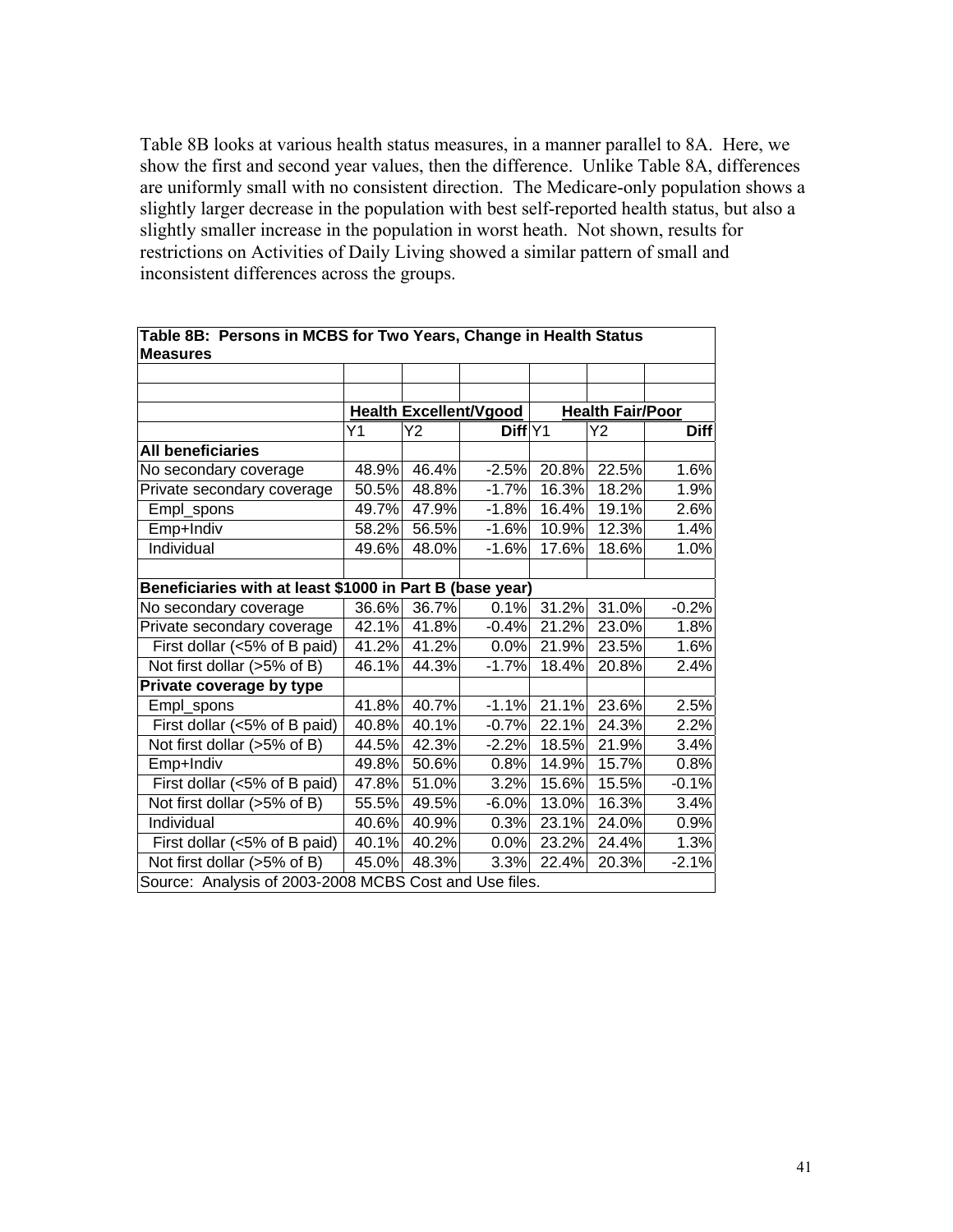Table 9 shows regression-adjusted estimates of the same outcome and health status measures. For this analysis, we predict the likelihood of the (binary) outcome in the second year, conditional on demographics, health, risk adjustment factors, and insurance coverage in the first year.<sup>13</sup> We ran the estimates twice – once using ordinary least squares (with proper correction for MCBS design effects), once in a logistic regression. In both cases, we converted the coefficient (or the odds ratio) to show the percent change in each population, relative to the Medicare-only population.

The regression-adjusted results parallel the simple means in the earlier tables (Table 9), with large differences in outcomes (death, institutionalization) and no statistically significant differences in health status trends. Beneficiaries with no secondary coverage appear substantially more likely to die, become institutionalized, and obtain Medicare coverage. However, none of the changes in the health status measures was statistically significantly different between the Medicare-only and secondary-coverage populations.<sup>14</sup> Looking at the lower portion of the table, there appears to be essentially no difference in outcomes for the population with near-first-dollar coverage and the remainder of the population with private secondary coverage.

 $\overline{a}$ 

<sup>&</sup>lt;sup>13</sup> For this analysis, we also added past and current smoking (and obesity), as smoking is known to be (and in this regressions, is) a significant determinant of mortality.

 $<sup>14</sup>$  Detailed technical notes follow: We ran this using both OLS (correctly accounting for MCBS design</sup> effects) and logistic (where such a correction was not available in the version of SAS used). In addition, logistic regression sometimes would not converge when the HCC categories were included in the regression, so the self-reported disease prevalence variables were used instead of the HCC categories. In the final strictly cross-sectional regression explaining mortality, much of the explanatory was attributed to the drug coverage variable, not the A/B coverage. This is the principal reason that the cross-sectional coefficient is small.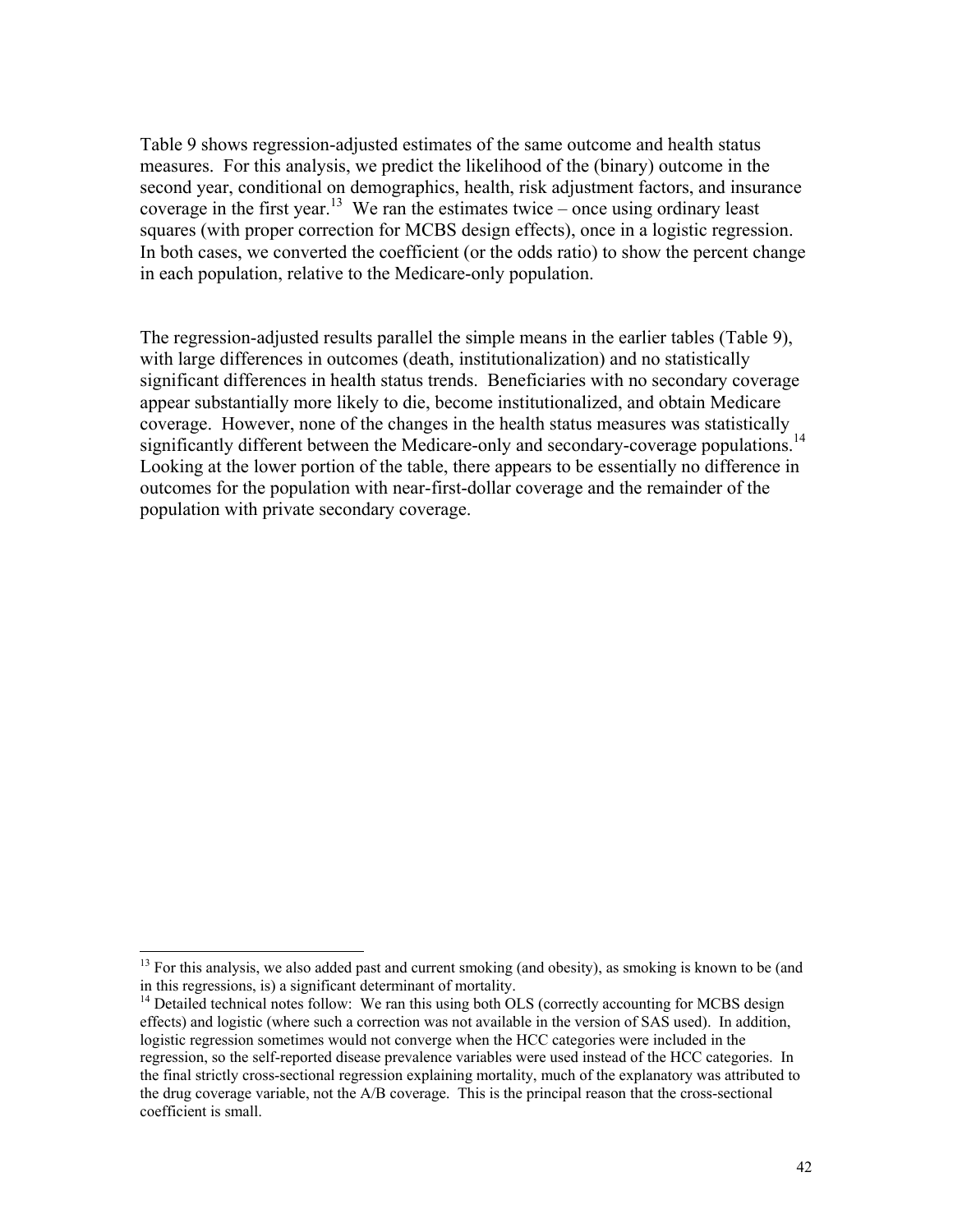|          |  | Table 9: Persons in MCBS for Two Years, Change in Health Status Measures by Secondary |  |
|----------|--|---------------------------------------------------------------------------------------|--|
| Coverage |  |                                                                                       |  |

| Regression-adjusted estimates using ordinary least squares and logistic regression |  |  |
|------------------------------------------------------------------------------------|--|--|

|                                                            |          | <b>All Beneficiaries</b>                    |              |                               |              |                    |          |                  |     |
|------------------------------------------------------------|----------|---------------------------------------------|--------------|-------------------------------|--------------|--------------------|----------|------------------|-----|
|                                                            |          |                                             |              | <b>Ordinary Least Squares</b> |              |                    | Logistic |                  |     |
| Outcome                                                    | Mean,    | Impact of                                   | $\mathsf{P}$ |                               |              | Impact of          | IP       |                  |     |
|                                                            | Mcr-only | private                                     | valu         |                               |              | private            | val      |                  |     |
|                                                            | Pop      | suppleme<br>ntal                            | e            |                               |              | suppleme<br>ntal   | ue       |                  |     |
| Died                                                       | 5.2%     | $-31\%$ **                                  |              |                               |              | $-28\%$            |          |                  |     |
| Institutionalized                                          | 3.1%     | $-44\%$ **                                  |              |                               |              | $-42\%$ ***        |          |                  |     |
| <b>Entered Medicaid</b>                                    | 7.8%     | $-89\%$ ***                                 |              |                               |              | $-92%$             | $***$    |                  |     |
| <b>Health Excellent/Very Good</b>                          | 46.2%    | 0%                                          |              |                               |              | 2%                 |          |                  |     |
| <b>Health Fair/Poor</b>                                    | 22.9%    | $-6%$                                       |              |                               |              | $-14%$             |          |                  |     |
| No ADL limitations                                         | 73.3%    | 2%                                          |              |                               |              | 20%                |          |                  |     |
| Three or more ADL limitations                              | 7.4%     | 1%                                          |              |                               |              | $-2%$              |          |                  |     |
|                                                            |          |                                             |              |                               |              |                    |          |                  |     |
| Memo: Died, one-year cross-                                | 4.3%     | $-15%$                                      |              |                               |              | $-13%$ *           |          |                  |     |
| section                                                    |          |                                             |              |                               |              |                    |          |                  |     |
|                                                            |          |                                             |              |                               |              |                    |          |                  |     |
|                                                            |          | Beneficiaries with > \$1000 Part B spending |              |                               |              |                    |          |                  |     |
|                                                            | Mean,    | Impact of                                   | IP.          | Impact                        | $\mathsf{P}$ | Impact of          | P        | Impact of P      |     |
|                                                            |          | Mcr-only   near-first-<br>dollar            | val          | of other                      |              | valu near-first-   | val      | other            | val |
|                                                            | Pop      | coverage                                    | <b>ue</b>    | seconda le<br>ry              |              | dollar<br>coverage | ue       | secondarlue<br>y |     |
|                                                            |          |                                             |              | coverag                       |              |                    |          | coverage         |     |
|                                                            |          |                                             |              | e                             |              |                    |          |                  |     |
| Died                                                       | 7.8%     | $-30\%$ <sup>*</sup>                        |              | $-29\sqrt{^*}$                |              | $-26%$             |          | $-32%$           |     |
| Institutionalized                                          | 3.5%     | $-32%$                                      |              | $-33%$                        |              | $-29%$             |          | $-34%$           |     |
| <b>Entered Medicaid</b>                                    | 7.7%     | $-90\%$ ***                                 |              | $-88\%$ ***                   |              | $-94\%$ ***        |          | $-91\%$ ***      |     |
| Health Excellent/Very Good                                 | 36.7%    | 0%                                          |              | $-1%$                         |              | $-1%$              |          | 2%               |     |
| <b>Health Fair/Poor</b>                                    | 31.0%    | $-5%$                                       |              | $-5%$                         |              | $-10%$             |          | $-12%$           |     |
| No ADL limitations                                         | 66.4%    | 2%                                          |              | 1%                            |              | 16%                |          | 13%              |     |
| Three or more ADL limitations                              | 11.0%    | 0%                                          |              | 3%                            |              | $-1%$              |          | 2%               |     |
|                                                            |          |                                             |              |                               |              |                    |          |                  |     |
| Died, one-year cross-section                               | 6.9%     | $-23%$ *                                    |              | $-17%$                        |              | $-23%$             |          | $-20%$           |     |
| Source: Analysis of 2003-2008 MCBS Cost and Use files.     |          |                                             |              |                               |              |                    |          |                  |     |
| Notes: $* = p < 0.05$ , $* = p < 0.01$ , $* * = p < 0.001$ |          |                                             |              |                               |              |                    |          |                  |     |
|                                                            |          |                                             |              |                               |              |                    |          |                  |     |

One puzzling aspect of the results is the apparent disconnect between the self-reported health status variables and the outcomes, with large effects on outcomes and no statistically significant effects on health status. One possibility is that these factors simply change more slowly than the outcomes, or that, given the timing of the MCBS survey rounds, the survey-based data may be less sensitive to single-year changes. For example, deaths will be recorded in administrative data regardless of date, but declining functional and health status prior to death will only be obtained if the health status survey component is delivered near the time of death.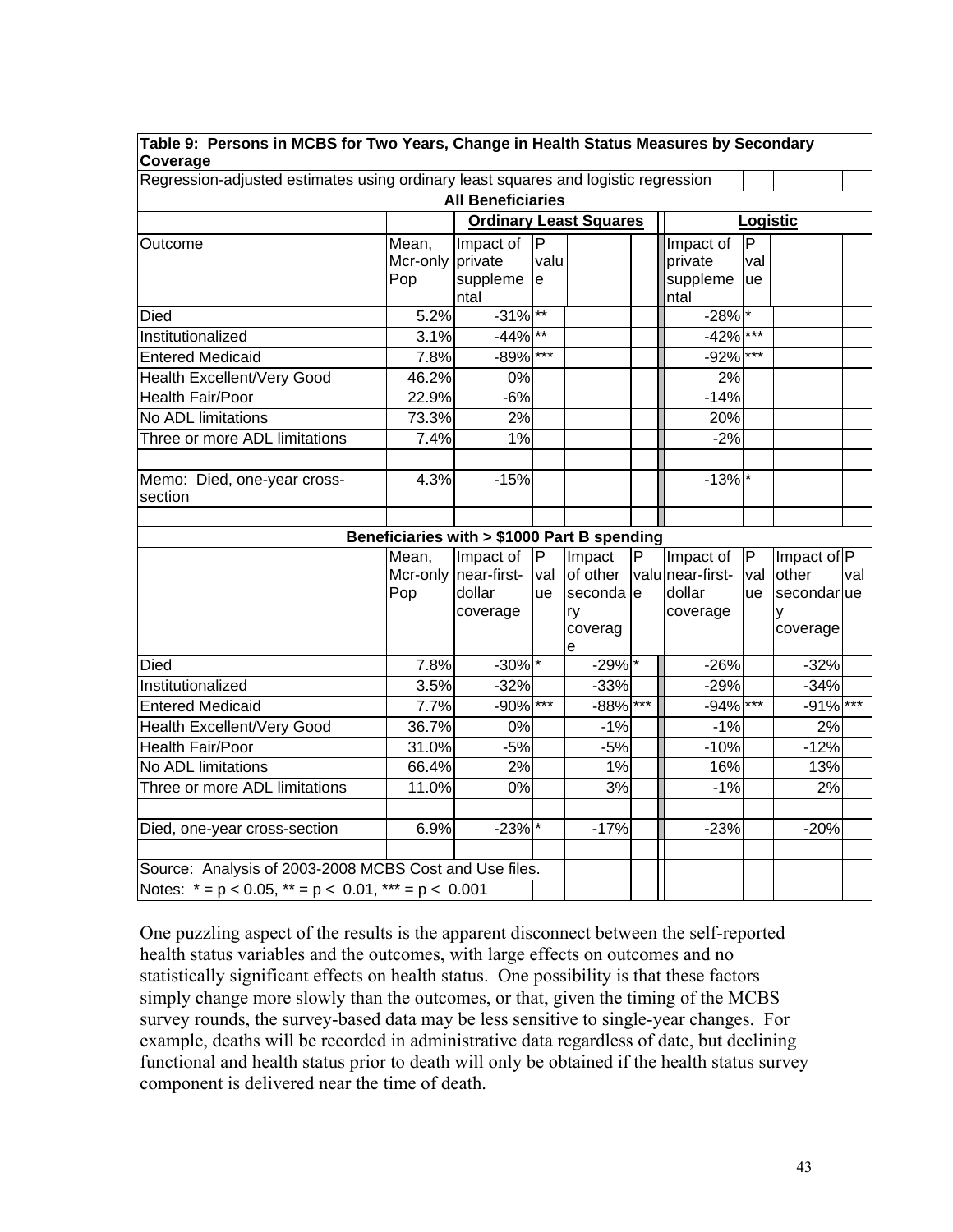Alternatively, possibly some dynamic aspect of the Medicare only population may drive this discrepancy. Note that, in this single year, more than 12 percent of the Year 1 Medicare-only population was lost to death and Medicaid enrollment in Year 2. Yet, Medicare-only as a fraction of total enrollment has been roughly constant for many years, and the Medicare-only population does not rapidly diminish with the aging of beneficiary cohorts.15 Clearly, there must be roughly an equally large annual flow *into* the Medicareonly cohort. Are some significant number driven to Medicare-only status as part of some negative life event?

Medicare-only (no secondary coverage) status changes significantly from in one year (Table 10). In this MCBS sample, restricted to non-institutionalized individuals alive in two consecutive years (ignoring death and institutionalization), we cross-tabulate insurance status from prior to current year, and current to subsequent year, then averaged.

For Medicare, 12 to 13 percent of non-institutionalized survivors change coverage every year. Reading across the top block of lines, roughly 5 percent of Medicare-only enrollees move to private coverage, 8 percent to Medicaid. Reading down the bottom block of lines, roughly 7 percent had private coverage in the prior year, roughly 5 percent had Medicaid. On net, ignoring institutionalization and death, there is a flow of patients from private coverage, through Medicare-only coverage, into Medicaid coverage.

Private coverage, by contrast, is stable. In any year, 98 percent of those in private coverage had such coverage the prior year, and 98 percent will retain such coverage into the next year (Table 10).

 $\overline{a}$ 

<sup>&</sup>lt;sup>15</sup> Medicare-only accounted for 10 percent of the 65-69 cohort, but still accounts for 6 percent of the 85+ cohort.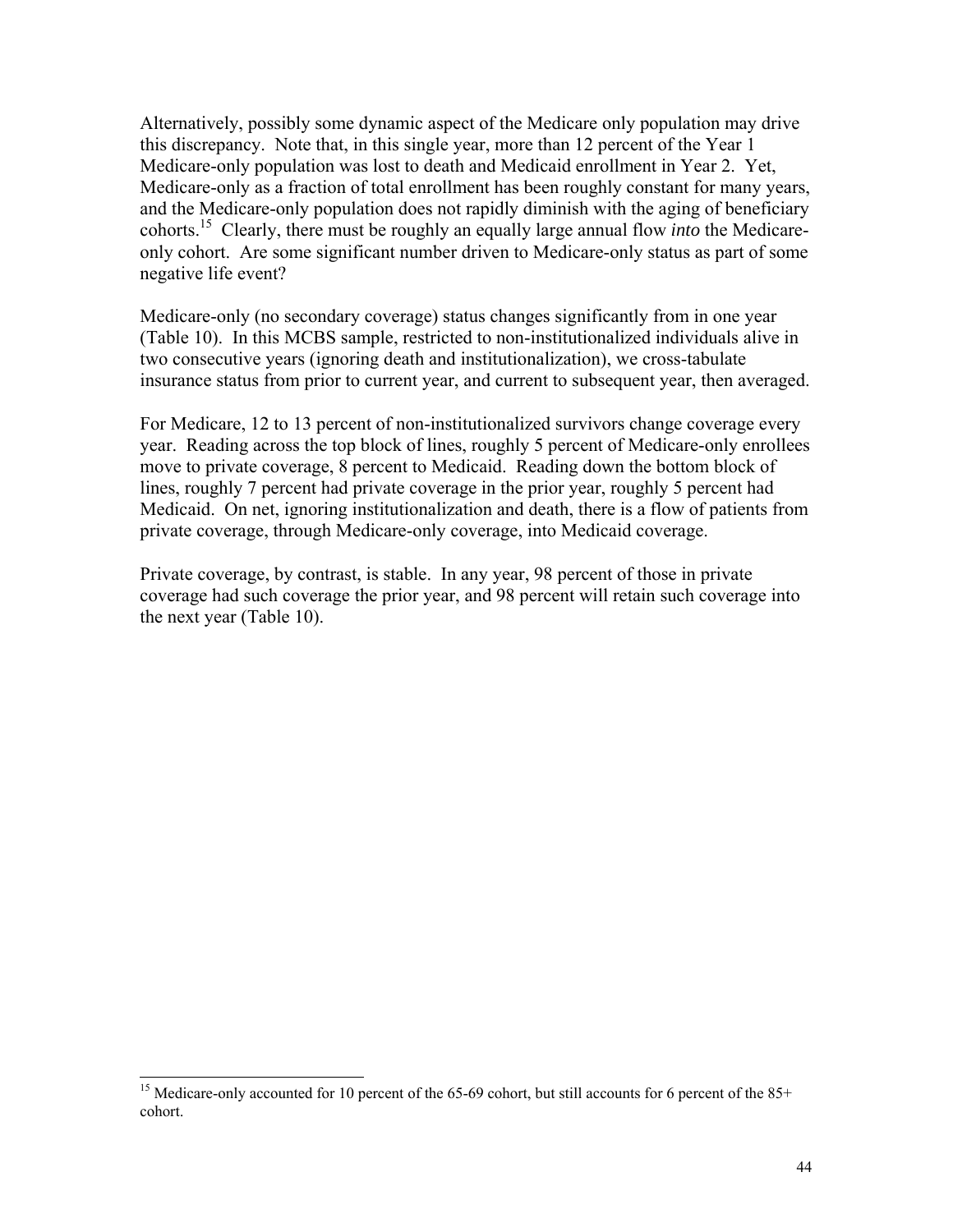| Table 10: Approximate Patient Flows, One Year, MCBS<br>(Ignores Death and Institutionalization) |                    |           |            |      |  |  |
|-------------------------------------------------------------------------------------------------|--------------------|-----------|------------|------|--|--|
|                                                                                                 |                    |           |            |      |  |  |
|                                                                                                 | <b>Destination</b> |           |            |      |  |  |
|                                                                                                 | 1:Medicare<br>only | 2:Private | 3:Medicaid | Sum  |  |  |
| 1:Medicare only                                                                                 | 87%                | 5%        | 8%         | 100% |  |  |
| 2:Private                                                                                       | 1%                 | 98%       | $1\%$      | 100% |  |  |
| 3:Medicaid                                                                                      | 4%                 | 5%        | 91%        | 100% |  |  |
|                                                                                                 |                    |           |            |      |  |  |
|                                                                                                 | Source             |           |            |      |  |  |
|                                                                                                 | 1:Medicare<br>only | 2:Private | 3:Medicaid |      |  |  |
| 1:Medicare only                                                                                 | 88%                | 1%        | 7%         |      |  |  |
| 2:Private                                                                                       | 7%                 | 98%       | 6%         |      |  |  |
| 3:Medicaid                                                                                      | 5%                 | 1%        | 87%        |      |  |  |
| Sum                                                                                             | 100%               | 100%      | 100%       |      |  |  |
|                                                                                                 |                    |           |            |      |  |  |
| Source: Analysis of 2003-2008 MCBS cost and use files,<br>pooled.                               |                    |           |            |      |  |  |

This one-year view cannot determine whether there is some large core of stable Medicare-only enrollees (so that the same 12 to 13 percent cycles back and forth across coverages). Or, whether most of what we observe as the Medicare-only population is, in fact, only temporarily in that status.

To answer that question, we turned to the Health and Retirement Study.<sup>16</sup> The HRS is a long-term longitudinal study of a cohort of individuals who were nearing retirement in 1992. Surveys occur roughly every two years, starting in 1992. Although not specifically designed to track Medicare secondary coverage, the HRS has enough information in most years to construct a secondary coverage variable roughly equivalent to the (more detailed) MCBS information. It is not possible, however, to distinguish individual-purchase Medigap from other insurance coverage in most years.

Table 11 shows individuals who were 1) interviewed in both 2010 and 2000, 2) enrolled in Medicare in 2010 and in 2000 (10-year Medicare survivors), 3) had no secondary coverage in 2010, 4) not institutionalized in 2010, and 5) were not working in 2000, if their sole source of private coverage was reported as some type of employer sponsored plan. (The latter condition is to avoid confusing Medicare working aged (with Medicare as the secondary payer) with employer-sponsored retirement coverage).

Half the population observed to have no secondary coverage in 2010 had private secondary insurance in 2000 (Table 11). Only 29 percent had no secondary coverage in 2000, meaning that 71 percent of the population started with some secondary coverage in

 $\overline{a}$ 16 Accessible at http://hrsonline.isr.umich.edu/.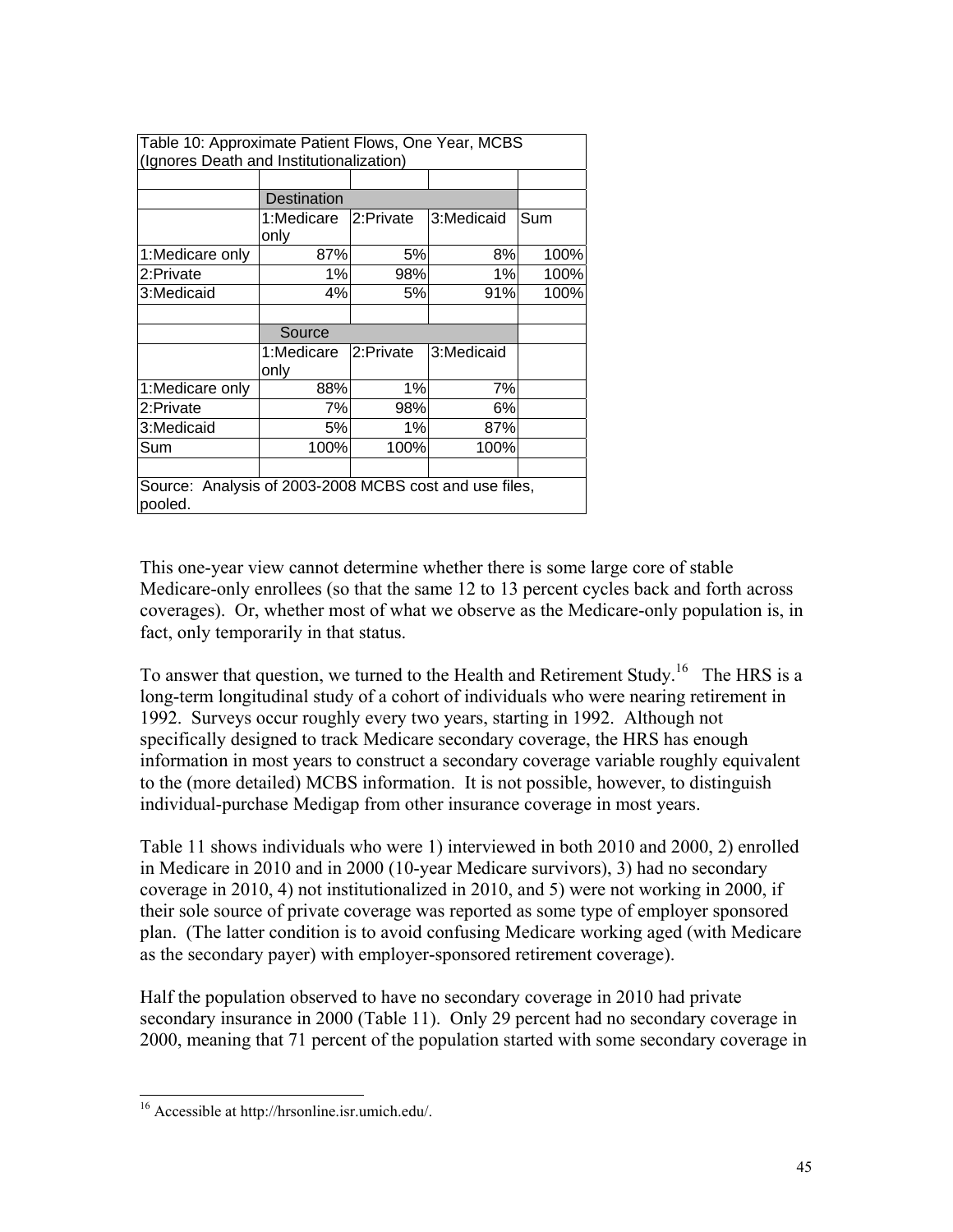2000. Over the decade, under 13 percent of the final Medicare-only population had never had any secondary coverage.<sup>17</sup>

| Table 11: The Year 2000 Secondary Coverage of Non-Institutionalized<br>Medicare Beneficiaries With No Secondary Coverage in 2010.                                                                                              |                 |  |  |  |  |
|--------------------------------------------------------------------------------------------------------------------------------------------------------------------------------------------------------------------------------|-----------------|--|--|--|--|
|                                                                                                                                                                                                                                |                 |  |  |  |  |
| <b>Year 2000 Secondary Coverage</b>                                                                                                                                                                                            | % of population |  |  |  |  |
| Private                                                                                                                                                                                                                        | 50%             |  |  |  |  |
| <b>None</b>                                                                                                                                                                                                                    | 29%             |  |  |  |  |
| <b>Medicare HMO</b>                                                                                                                                                                                                            | 15%             |  |  |  |  |
| Medicaid/Government (Inc. Military)                                                                                                                                                                                            | 6%              |  |  |  |  |
|                                                                                                                                                                                                                                |                 |  |  |  |  |
| Memo: Percent who never had any secondary coverage<br>shown on any biannual survey, 2000 to 2010                                                                                                                               | 13%             |  |  |  |  |
|                                                                                                                                                                                                                                |                 |  |  |  |  |
| Source: Calculations from Health and Retirement Survey "Fat" files, 2000 to<br>2010.                                                                                                                                           |                 |  |  |  |  |
| Notes: Includes individuals who were Medicare-enrolled in 2010 and 2000,<br>were not institutionalized in 2010, and who were not employed in 2000 if the<br>sole source of secondary coverage was employer-sponsored coverage. |                 |  |  |  |  |

By focusing on community-resident survivors only, Table 11 likely understates the total turnover of the Medicare-only population. Even with that, it shows the substantial instability of the Medicare-only coverage status.

Using the HRS, we looked prospectively from 2000 forward to determine whether the transition from private coverage to Medicare only was associated with income and wealth in 2010. We found a small and consistent effect of income, with wealthier individuals have a modestly (and statistically significantly) lower chance of transitioning to Medicare-only status.

Unfortunately, we simply do not have enough sample size to determine whether individuals moving into Medicare-only status are at elevated risk of death. Table 12 tabulates all persons on the pooled file who were Medicare-only in the base year, in the MCBS and not institutionalized in the prior year, by type of secondary coverage in the prior year. Although the mortality rate of those leaving private coverage is elevated, the difference is not statistically significant. We would need a far larger sample of individuals to resolve this issue.

 $\overline{a}$  $17$  It is "less than" 13 percent because individuals are only interviewed every two years, and not every individual participates in every interview. This is therefore an upper bound on the fraction of persons who never had secondary insurance over the period.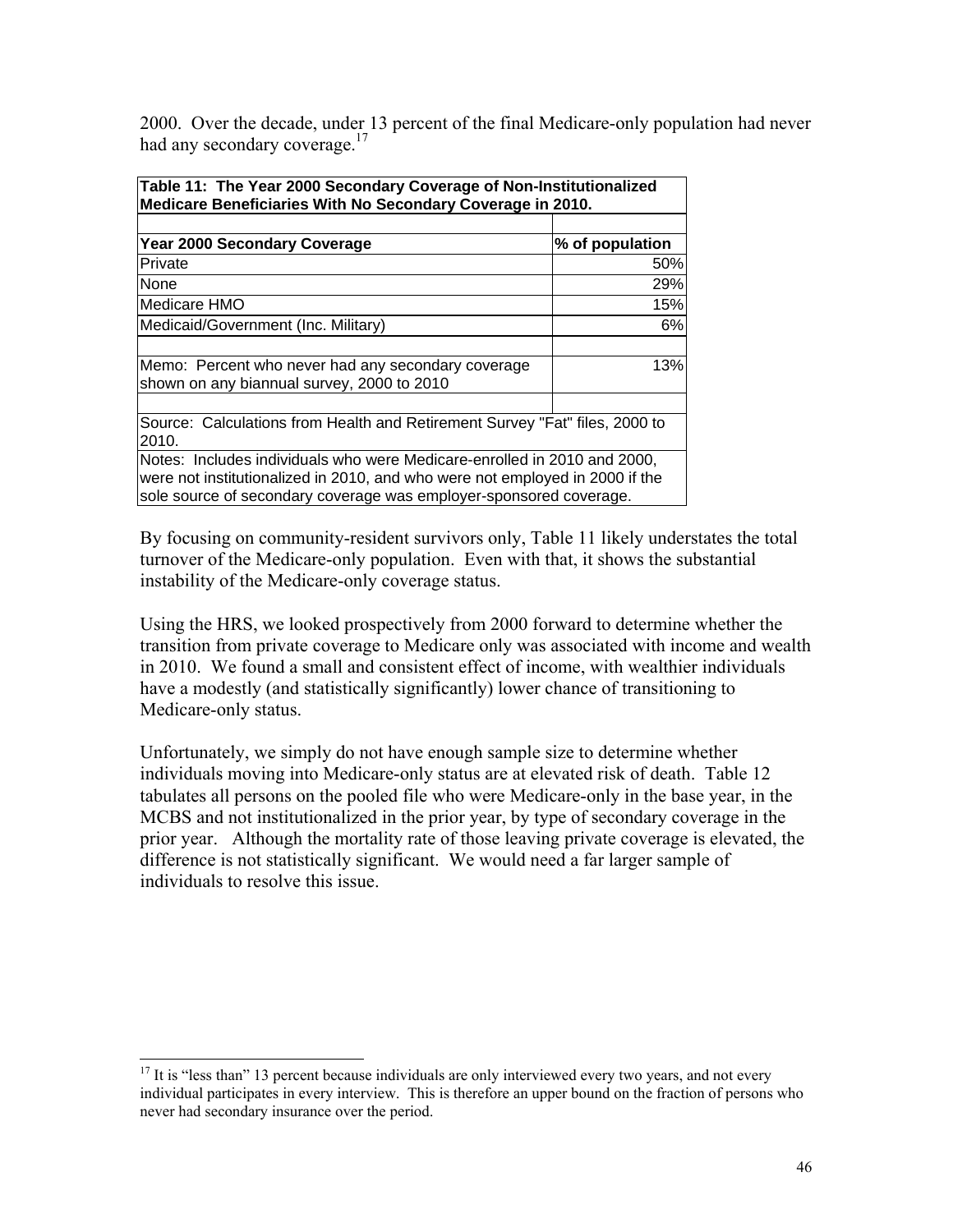|      | Table 12: Insufficient Evidence on Insurance Transitions and Mortality |
|------|------------------------------------------------------------------------|
| Rate |                                                                        |

Individuals with Medicare-only coverage in base year, by secondary coverage in prior year.

|                                                        | Persons in Mortality |       |      | Difference   T-statistic   P value |      |  |  |
|--------------------------------------------------------|----------------------|-------|------|------------------------------------|------|--|--|
|                                                        | Sample               | Rate  |      |                                    |      |  |  |
| Medicare only                                          | 1079                 | 4.5%  | 0.0% |                                    |      |  |  |
| Private secondary                                      | 79                   | 10.4% | 5.9% | 1.69                               | 0.09 |  |  |
| Medicaid                                               | 62I                  | 4.9%  | 0.4% | 0.15                               | 0.88 |  |  |
|                                                        |                      |       |      |                                    |      |  |  |
| Source: Analysis of MCBS 2003-2008 cost and use files. |                      |       |      |                                    |      |  |  |
|                                                        |                      |       |      |                                    |      |  |  |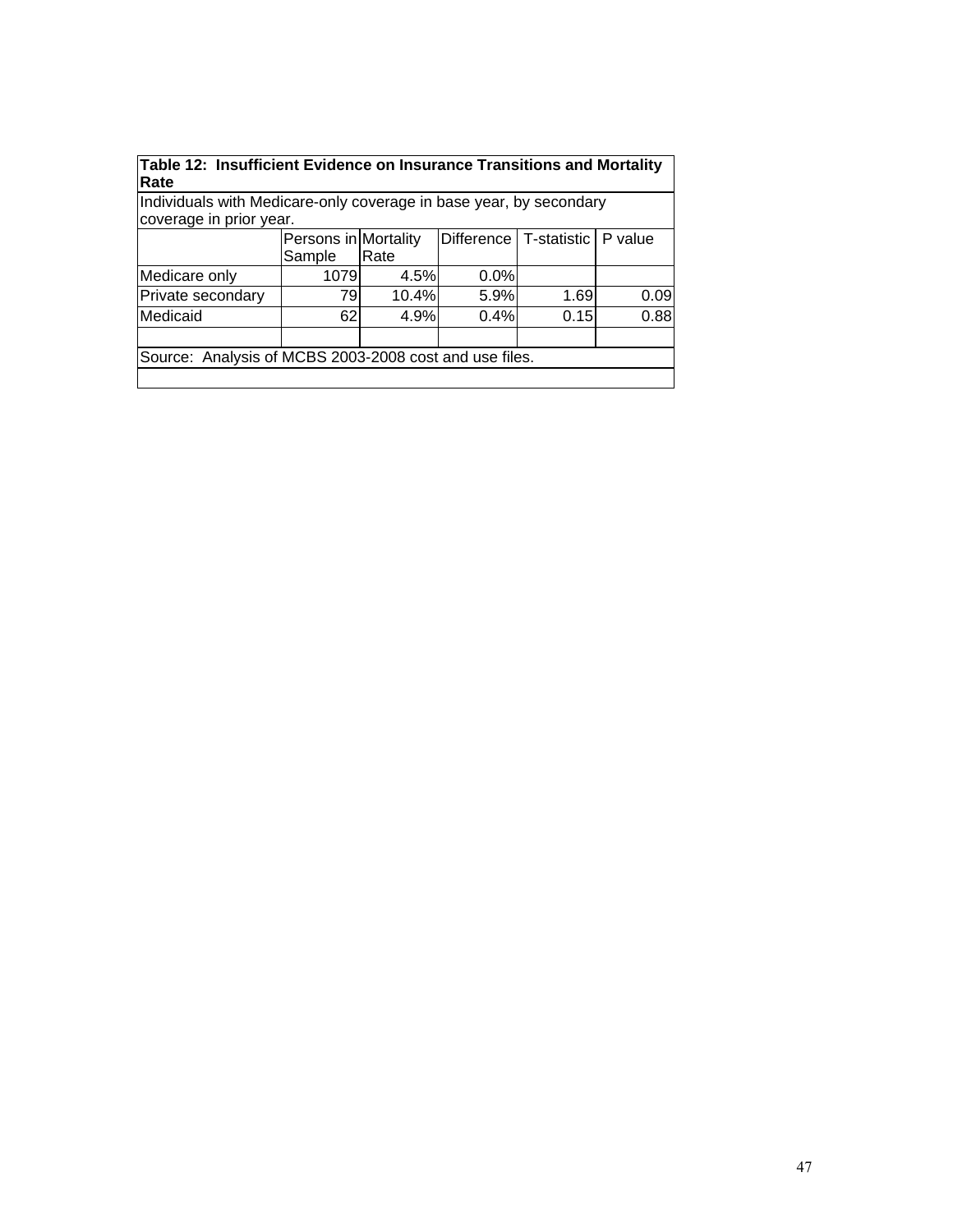#### **4 BRIEF SUMMARY AND POLICY DISCUSSION**

This section provides a brief, high-level overview what has been accomplished in this research. Details on specific findings, by contrast, are given in the executive summary at the front of the report.

The first goal of this analysis was to validate the earlier (2009) study, using more data, and testing reasonable variations on the methods. By and large, results here appear quite similar to, but somewhat smaller in magnitude than, the original 2009 study results.

In part, the modestly smaller magnitudes are due to the incoming MCBS data. The most recent three years of files in fact show a smaller difference in spending by secondary insurance status. Pooling those years into the analysis reduced most measured impacts across-the-board. These reductions were not, however, statistically significant in and of themselves. That is, there was no statistically significant trend in the finding, just findings that were modestly smaller.

In part, however, some of the less extreme findings were the result of changes in methods. In particular, we revised the way in which "near first dollar" coverage was defined. In both the 2009 study and this analysis, we restricted the analysis to individuals with \$1000 or more in Part B spending, to provide some information on average secondary insurance generosity. In this study, however, we tossed out the first \$1000 in spending before calculating out-of-pocket percentages. All things considered, this was probably a more conservative approach, because it eliminated any chance that deductibles for low-spending individuals would influence assignment to insurance class. (At the price of ignoring any use-deterring effects that deductibles might have.) Having done that, we still found statistically significantly higher spending only in the near-first-dollar group, but spending differences across insurance coverage ("near-first-dollar" and other) became less extreme.

Except for the awkwardness of having to restrict the analysis to those with substantial Part B spending, we would have preferred to structure this, from the outset, as a study of three populations: Medicare only, less-than-first-dollar secondary insurance, and firstdollar coverage. In the end, we seem to have achieved much of that anyway, by piecing together the individual results.

Briefly: The Medicare-only population has both low cost and apparently poor outcomes. The first-dollar-coverage has high cost and good outcomes. And the less-than-first-dollar population appears to hit the "sweet spot" of benefit design: Low cost and good outcomes. Supporting that conclusion, we found that the less-than-first-dollar population did not stint on screening and preventive care, office visits, or certain types of specialty care likely associated with monitoring of chronic conditions (eye exams, echocardiography).

How likely is it, that this represents a real finding related to benefit design, and not idiosyncrasies of these populations? One of the interesting findings from the quality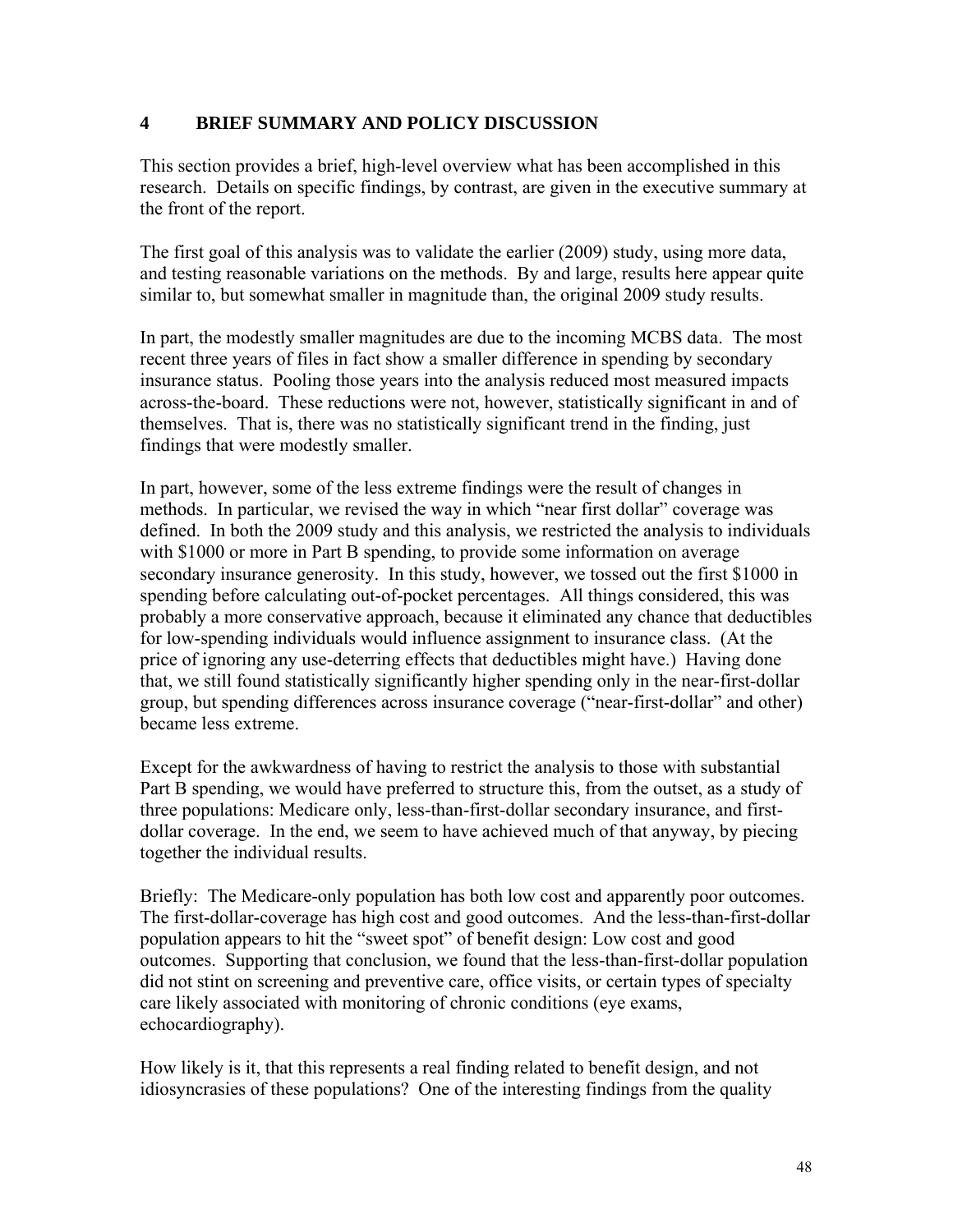analysis is that most of the individuals we observe in the Medicare-only population used to be members of the private secondary coverage population. This makes it more difficult to argue that some unique and unobservable protective factor is associated with private coverage. If so, it must disappear when those individuals lose the coverage and become Medicare-only.

On the issue of deterioration of health, we see two large caveats. The first is that the excess mortality in the Medicare-only population seems disproportionate. As noted in the paper, the level of excess mortality is as large as has been measured for the nearelderly uninsured. Is it plausible that coinsurance in Medicare can cause as much harm as lack of insurance in the near-elderly? Further, those outcomes were disproportionate to the observed rates of deterioration of self-reported health status and restrictions on ADLs. The data make it appear that those individuals were not getting sicker very quickly, just dying at a much faster rate.

The second is the rapid turnover of the Medicare-only population. This seems to be genuinely new information. Historically, the percentage of enrollees without secondary coverage has been stable, and that percentage varies in reasonable ways (e.g., by age cohort). There was no obvious reason to suspect that the cross-sectional stability was completely misleading. Conceptually, we have been discussing the Medicare-only segment as if that were another stable form of coverage. But in fact, the stable year-toyear counts are the product of large volumes of individuals moving into and out of Medicare-only status each year.

This raises the possibility that we may be misreading the excess mortality observed in the cross-sectional data. We clearly would like to know why these individuals switch coverage. We saw some hints from the MCBS that individuals losing coverage tend to have elevated mortality, but would need substantially larger sample sizes to be able to pin that down. We worry that, possibly, some individuals may pass through Medicare-only status as part of a pre-existing downward arc toward institutionalization and death. Perhaps cognitive and sensory deficits lead to an increased likelihood of failure to pay premiums? Perhaps an adverse health care event or increasing disability leads to loss of employment and income? We can guess at plausible scenarios, but at this point we do not have any data source that would allow this to be quantified adequately.

This is an important point because it affects the final interpretation of the results. We have two results that are separable. First, the near-first-dollar and other secondary coverage groups have essentially identical outcomes. This suggests relatively little risk in discouraging first-dollar coverage over secondary coverage that retains moderate beneficiary cost sharing. Modest cost sharing appears to hold the promise of cost reduction without worse outcomes.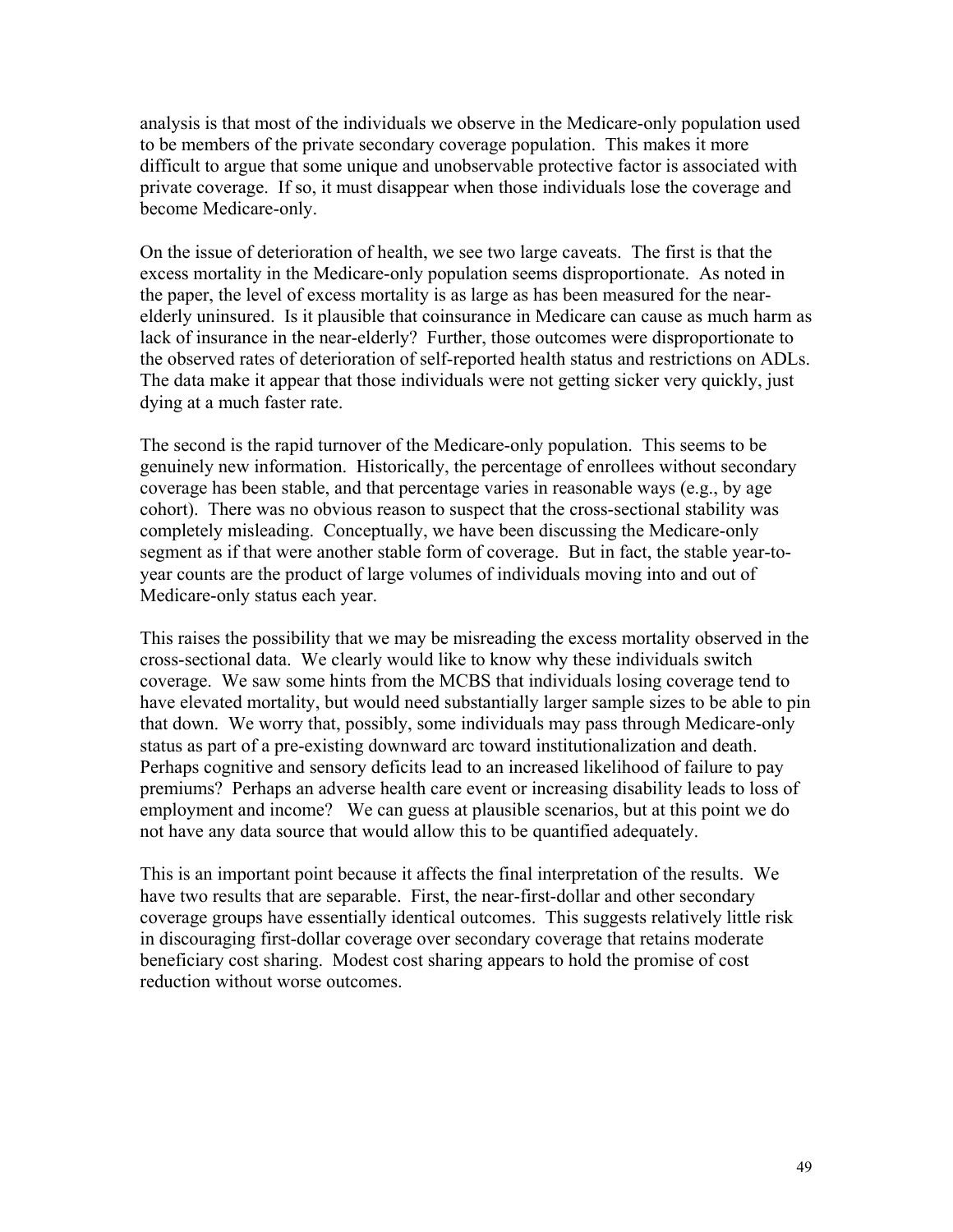# **Appendix A Evaluating a Two-Stage Statistical Approach**

One issue related to the relationship between insurance coverage and health care spending is potential endogeneity. The possibility of endogeneity or biased selection complicates our ability to measure the effect of insurance coverage. That is, the extent to which Medicare beneficiaries choose secondary coverage based on their (expected) health care use, in ways not accounted for by demographics, income, education, and health status measures. For example, if beneficiaries who have an unobservable preference for more intensive medical intervention tend to purchase first-dollar coverage, one-stage regressions would overstate the impact of out-of-pocket costs on spending. If frequent enough and expensive enough, single-stage regression analysis would materially overstate the effect of insurance on cost.<sup>18</sup>

Two factors probably limit the influence of endogeneity in this situation. Mainly, the analysis already accounts for the major influences that drive spending, and secondarily, there are significant institutional constraints that limit beneficiaries' ability to choose their coverage in response to health.

First, we have already accounted for income, education, demographics, and detailed information on health status. In particular, the HCC risk adjuster accounts for the presence or absence of almost all conditions that significantly affect costs. This implies that endogeneity should only matter to the extent that individuals correctly anticipate they a) would want more intensive treatment once ill, or b) would want more diagnostic and preventive services unrelated to presence of a specific disease.<sup>19</sup>

Second, endogeneity is an issue only to the extent that beneficiaries correctly anticipate their health care use (conditional on presence of a disease) and can freely choose the depth of their coverage. But a sizeable fraction of Medicare fee-for-service elderly face constraints on choice or change of insurance. At the start of the study period, roughly 60 percent of all private employers offered a single health insurance plan.<sup>20</sup> Currently, 55 percent of large private employers are reported to offer only one plan.<sup>21</sup> This suggests that a significant fraction of those with employer-sponsored coverage had either no or limited choice of secondary insurance options at time of retirement. Similarly, Medicare beneficiaries had a single open-enrollment period (with unrestricted choice of plan) at time of retirement, and virtually all would have been screened for health conditions if

 $\overline{a}$ 

<sup>&</sup>lt;sup>18</sup> Because the concern here is that we not overstate the effect of first-dollar coverage, we ignore the alternative hypothesis of risk aversion, that beneficiaries who avoid financial risks (and so purchase firstdollar coverage) may also tend to avoid also avoid health risks (and so have inexplicably lower medical expenses).

<sup>19</sup> Recall from Table 4 that *healthier* individuals purchased secondary coverage. So any bias from endogeneity has to arise because they want to spend more on health care for whatever illnesses they may or may not have.

<sup>&</sup>lt;sup>20</sup> Strouse, R, Community Tracking Study, 2003 Employer Followback Pilot Study, Center for Studying Health Systems Change Technical Publication 52 (CSHCS, Washington, DC: October 2003).

<sup>&</sup>lt;sup>21</sup> 2013 Survey of Employer-Provided Health and Other Benefits, Savitz, Inc., Philadelphia, PA, accessible at www.savitz.com/docs/2013\_SurveyReport.pdf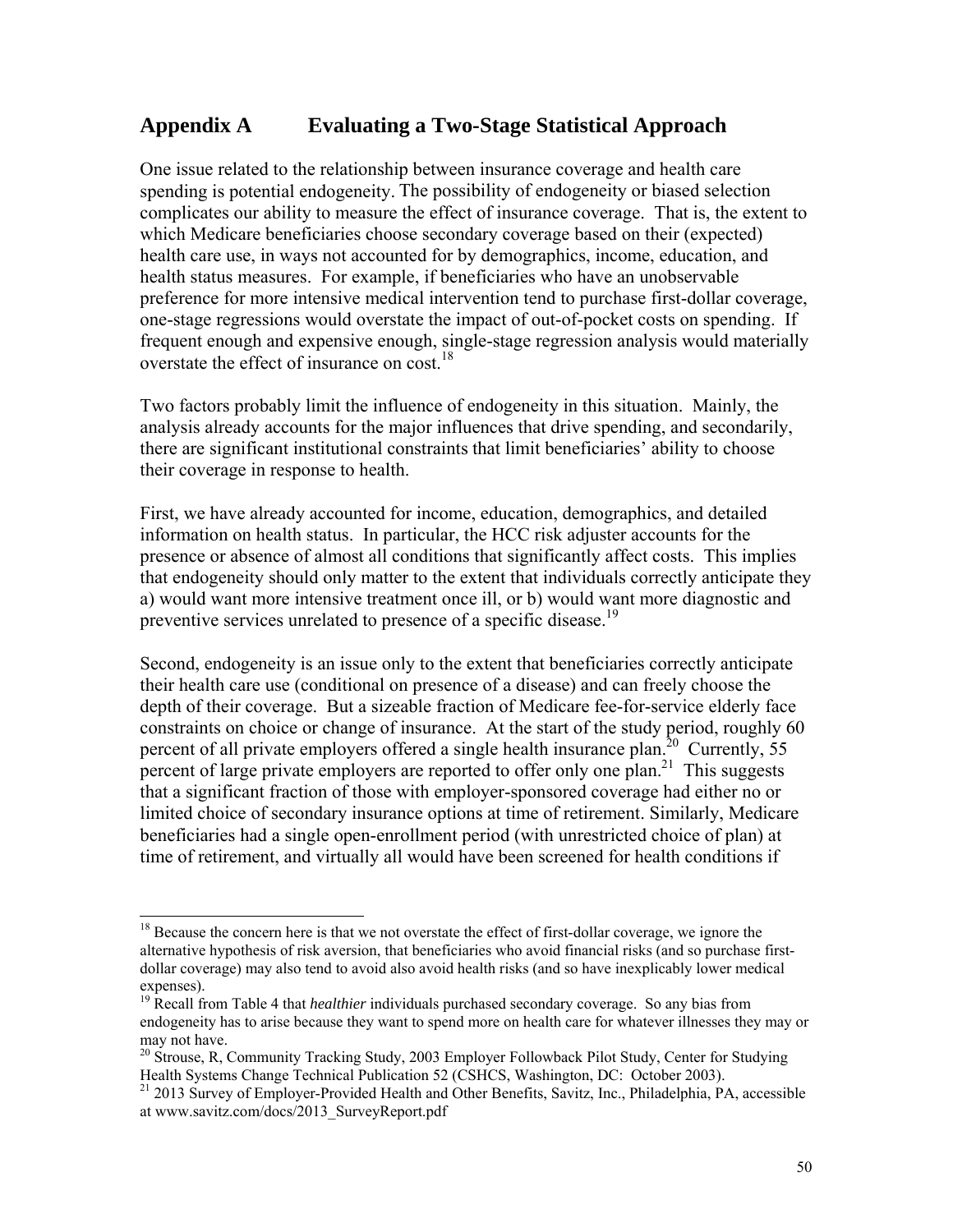attempting to switch later to more extensive coverage.<sup>22</sup> The resulting financial penalties are expressly designed to limit adverse selection from beneficiaries responding to worsening health by purchasing more extensive Medigap coverage.<sup>23</sup> The situation here is materially different from the canonical case where individuals freely choose annually among multiple health insurance options.

In this analysis, we used the novel approach of regression analysis at a detailed level (e.g., by type of claim, physician specialty, type of admission, type of service, depth of insurance coverage). This helped rule out some alternative explanations of the observed differences in spending. For example, prior to this analysis, one could plausible suggest that an unobserved difference in health status was the root cause of higher spending for those with secondary coverage. Now, by contrast, one would have to assert that there was some prevalent, significant, and unobserved difference in health status *that only affects discretionary care.* That seems to lack face validity. And so this approach shifts the plausible explanations of higher spending from "perhaps they are sicker" to "perhaps they would want to spend more on health care in any case." This does not settle the issue, but it serves to reduce the number of plausible alternative explanations of the results.

Similarly, the finding of a dose-response relationship between depth of coverage and spending further narrows the debate. Prior to this analysis, one could plausibly suggest that individuals decided to obtain secondary coverage or not based on accurate knowledge that they would want to spend more on health care. Now, by contrast, a correct statement of that alternative explanation is more convoluted. Something like "Individuals who knew they wanted to spend more on health did not merely purchase secondary coverage, they purchase first-dollar coverage, while others either purchased less-than-first-dollar or no coverage, which then made no difference in terms of total health care spending." Again, this does not settle the issue, but it serves to make the alternative explanation of the facts less plausible.

The standard statistical approach when faced with potential endogeneity is to use a twostage estimation process such as instrumental variables. The first stage of that approach is to predict each individual's choice of insurance coverage based on factors that are thought to be uncorrelated with unexplained variation cost. (Those factors are termed the "instruments" for insurance coverage.) In the second stage, the regression analysis showing the effect of insurance on cost uses the predicted (instead of actual) insurance choice. If all maintained hypotheses are true and sample size is large enough, that should give a (statistically) unbiased estimate of the effect of secondary insurance on cost.

The instrumental variables (IV) method has several practical drawbacks. It is statistically inefficient in the sense that the resulting estimator has higher variance than the estimate

 $\overline{a}$  $22$  US GAO, MEDIGAP INSURANCE: Plans Are Widely Available but Have Limited Benefits and May Have High Costs, report GAO-01-941 (GAO, Washington, DC: July 2001), page 12.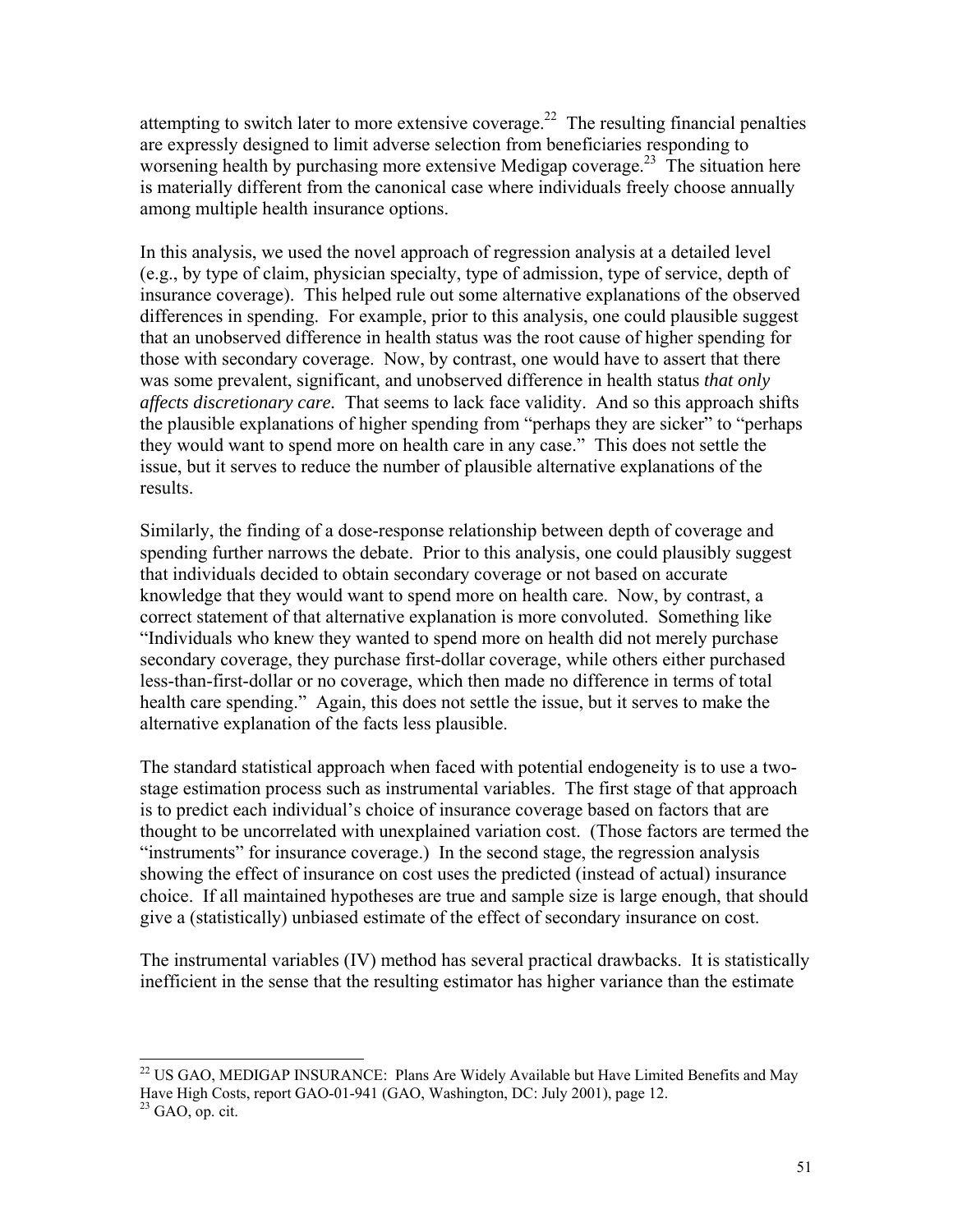using actual plan choice.<sup>24</sup> In practical terms, we have to observe a larger effect on cost in order for that effect to be judged statistically significant. Second, the IV estimate retains some bias in a finite sample, and can remain strongly biased even in fairly large samples.<sup>25</sup> In both cases, the more poorly we predict choice of insurance, the worse these problems become. Finally, IV estimators can suffer from various types of specification bias. Statistical theory requires that we have at least one instrument (a variable used to predict plan choice that is not used to predict cost). Beyond that, the number and choice of instruments is at the discretion of the analyst, and seemingly arbitrary choices can materially affect the resulting estimates.

In this particular case, we believe that the drawbacks of IV estimation substantially outweigh the benefits. This occurs because we are working with a small sample (the MCBS) with an endogenous variable that is hard both hard to predict, and for which many plausible predictors (e.g., income, race) have already been used to predict costs. Between the small sample and the difficult prediction task, the IV estimator developed below performs poorly, and we judge that it does not provide any useful additional information. With this concern in mind, we rejected using a two-stage statistical approach.

#### **Methods and results**

Starting from the data used in the main analysis, we limited the file to those with Medigap or no secondary coverage. Thus, the analysis is an analysis of the decision to purchase Medigap or not.

We added the following variables to be used in constructing the instrument for choice of insurance. Each of these was correlated with actual Medigap purchase at  $p < .05$ , so individually they satisfy the requirement that they be correlated with actual insurance purchase.

- State average Medigap insurance premiums. $^{26}$
- A variable derived from MCBS, showing the beneficiary's ownership of any type of specialty insurance coverage, for example, dental insurance or long-term-care insurance.
- The average rate of Medigap purchase in the beneficiary's state of residence.
- A flag for rural location.

 $\overline{a}$ 

The rationale for each is straightforward. Economic theory suggests that higher premiums should deter Medigap purchase. The specialty insurance purchase identifies

http://www.mdrc.org/publication/finite-sample-bias-instrumental-variables-analysis-randomized-trials. <sup>26</sup> Variation and Trends in Medigap Premiums, ASPE REPORT, December 2011, By: Steven Sheingold, Adele Shartzer, and Dan Ly, accessible at

<sup>&</sup>lt;sup>24</sup> This is explained clearly on page 12 of Instrumental Variables, Nathaniel Beck, Department of Politics, NYU, New York, NY 10012, accessible at www.nyu.edu/classes/nbeck/q2/iv2slss.pdf; or in greater depthat

<sup>&</sup>lt;sup>25</sup> For discussion in a social science context see Bloom, H, Zhu,P "Finite Sample Bias from Instrumental Variables, Analysis in Randomized Trials", MDRC August 2010, accessible at:

http://aspe.hhs.gov/health/reports/2011/medigappremiums/index.shtml# ftnref7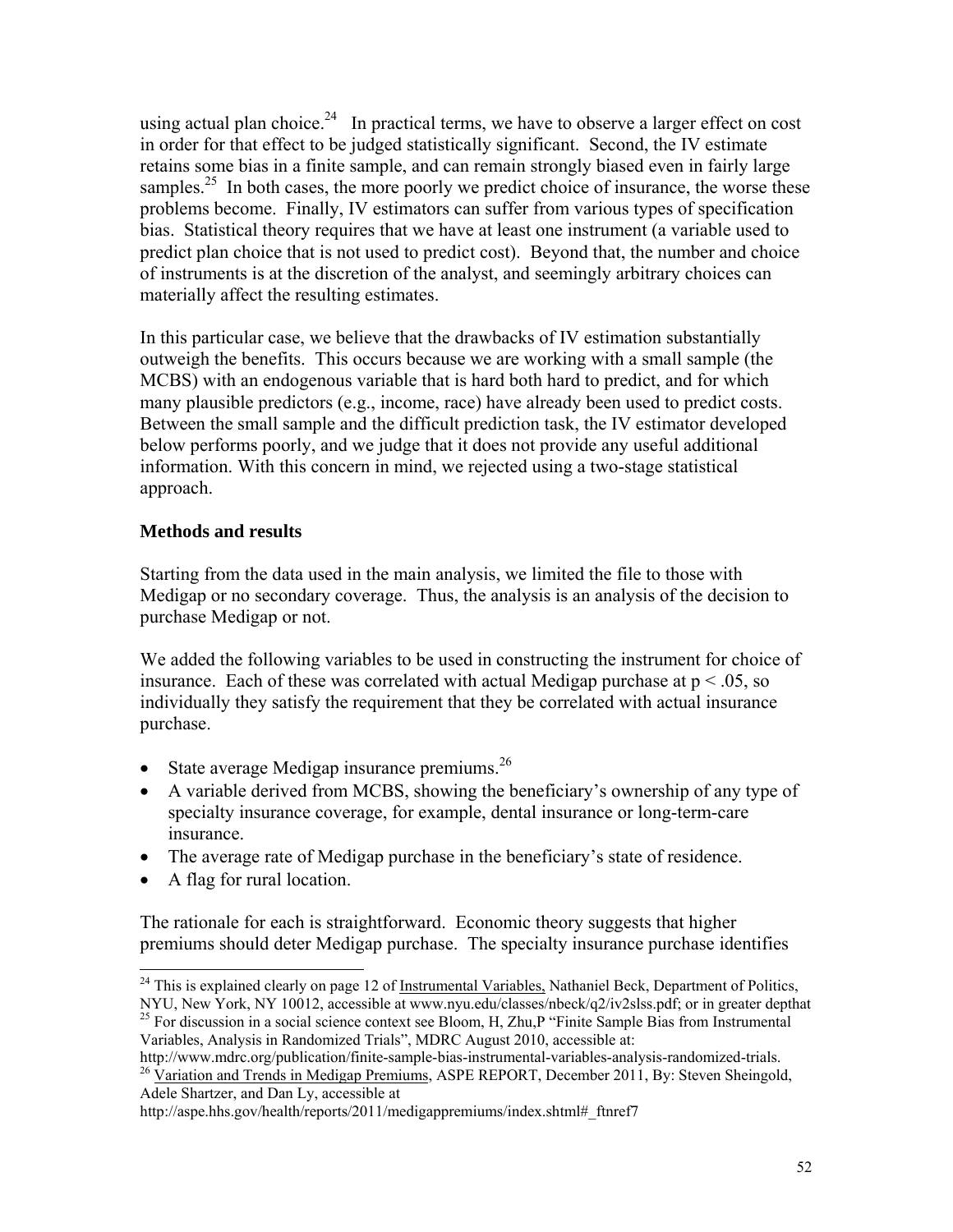beneficiaries with a demonstrated willingness to purchase coverage. And the stateaverage takeup rate (presumably) captures regional variation in such items as availability of plans, or possibly just captures small-area variation in insurance purchase propensity. The rural flag captures the known lower propensity to obtain insurance in rural as opposed to urban areas.

We added these variables to a linear probability model (an ordinary least squares regression) predicting purchase of Medigap insurance. The model also included the remaining variables in the cost regression.

The results are summarized in Table A-1. The concordance figure was calculated as would be done for a logistic model – a predicted probability of purchase over 50 percent was counted as a predicted purchase, and concordance is the fraction of predicted and actual Medigap purchase pairs that agreed.

|                                                                     | Table A-1: Predicting Medigap Purchase, Linear Probability Model |             |         |  |  |  |
|---------------------------------------------------------------------|------------------------------------------------------------------|-------------|---------|--|--|--|
|                                                                     |                                                                  |             |         |  |  |  |
| Coefficients for instrumental variables                             |                                                                  |             |         |  |  |  |
|                                                                     | Coefficent                                                       | T-statistic | P value |  |  |  |
| State Medigap premium                                               | $-5.8E - 0.5$                                                    | $-3.48$     | 0.0005  |  |  |  |
| State average Medigap takeup                                        | 0.77517                                                          | 17.03       | < 0001  |  |  |  |
| Owns specialty insurance                                            | 0.03923                                                          | 2.87        | 0.0041  |  |  |  |
| Rural location                                                      | 0.00199                                                          | 0.29        | 0.7738  |  |  |  |
| Memo: Adj. R-squared                                                | 0.174                                                            |             |         |  |  |  |
| Memo: Concordance                                                   | 0.829                                                            |             |         |  |  |  |
|                                                                     |                                                                  |             |         |  |  |  |
| Note: Regression also includes all variables from cost regressions. |                                                                  |             |         |  |  |  |

By all signs, this would seem to be a reasonable instrument for Medigap purchase. Explanatory power is adequate, three of the four selected variables used to identify the instrument are statistically significant predictors of choice, the signs of the coefficients appear plausible, and the model in fact predicts the correct choice nearly 83 percent of the time $^{27}$ 

We next asked what would happen if we dropped the four identifying variables from the regression. This is an important question to ask, because when the instrument is used in the cost equation, the resulting coefficient will reflect only the independent variation of the instrument – the variation not captured by a linear combination of the other variables in the cost regression.

The results of that are shown in Table A-2. In fact, (a linear combination of) the factors already in the cost equation capture virtually all of the predictable component of choice. When converted to a 0/1 predicted Medigap purchase variable, the two sets of predicted values disagree on just 1.5 percent of cases (their concordance is 98.5 percent).

 $\overline{a}$  $27$  Simply predicting that everyone would purchase Medigap would yield a concordance of 80 percent.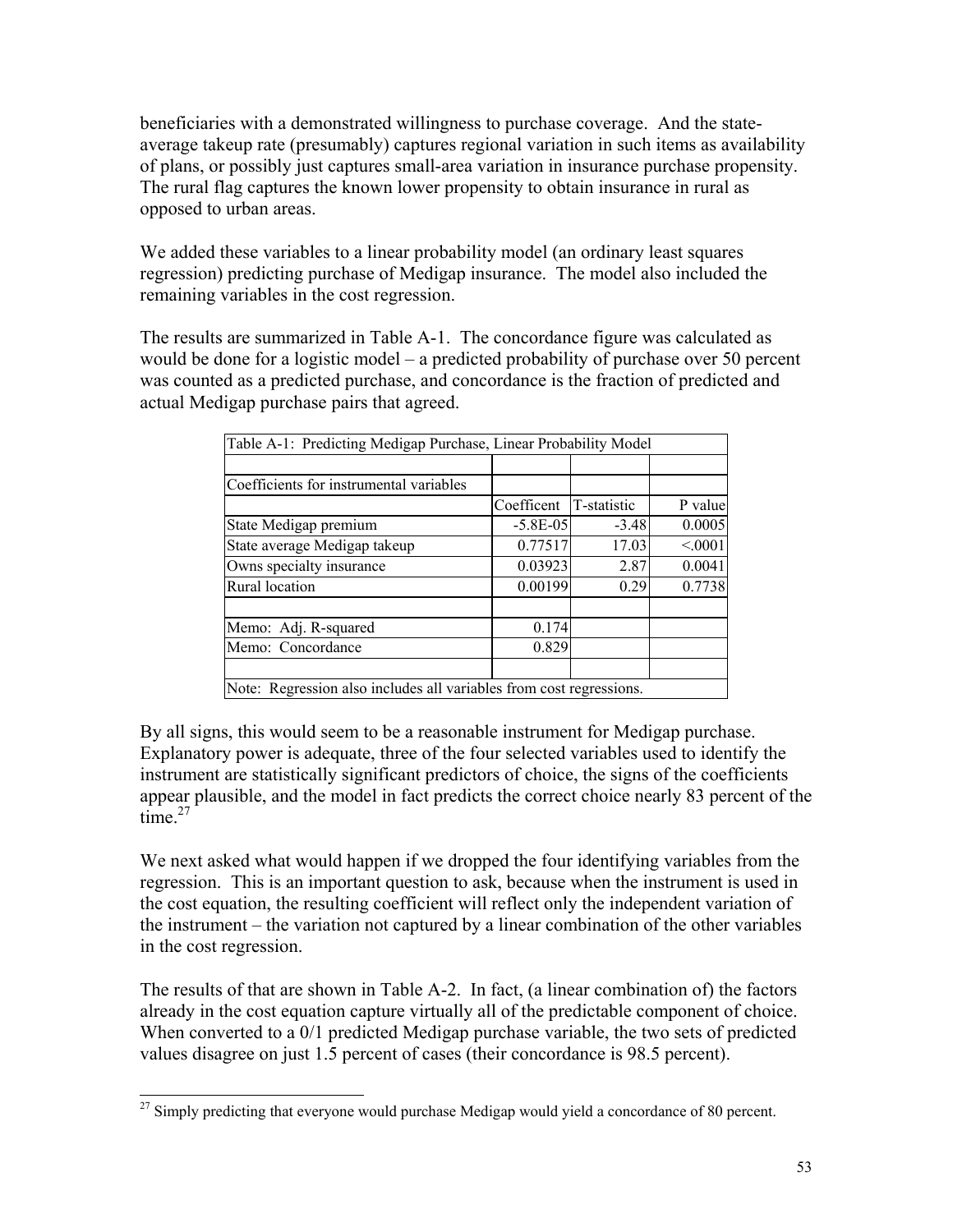| Table A-2: Predicting Medigap Purchase, Linear Probability Model                           |       |  |  |
|--------------------------------------------------------------------------------------------|-------|--|--|
| Using only the variables from the cost equation.                                           |       |  |  |
|                                                                                            |       |  |  |
| Memo: Adjusted R-squared                                                                   | 0.157 |  |  |
| Memo: Concordance                                                                          | 0.828 |  |  |
| Memo: Concordance between full instrument and instrument<br>without identifying variables. | 0.985 |  |  |

In effect, the predicted insurance choice appears nearly multicollinear with the remaining variables in the cost equation. In this situation (near-multicollinearity), we should expect the resulting coefficient in the cost regression to a) take on large values, b) have large standard errors, and c) be sensitive to changes in specification. And that is exactly what we observe.

Table A-3 shows three variations on the cost regression. Using actual Medigap ownership, the regression suggests that Medigap raises spending by about \$1200 per person, after accounting for all other factors in the regression. The coefficient is estimated with good precision (small standard deviation) and so is statistically significant at  $p \le 0.0001$ . Using the statistical instrument for choice, by contrast, the regression coefficient suggests Medigap ownership *reduces* Medicare costs by more than \$2000. The standard error is now 10 times larger than before, so this is not statistically significant. Finally, the instrument estimated without the market-average takeup rate suggest that Medigap *adds* more than \$7,000 to cost, but with such large standard errors that the result is not statistically significant.

The standard errors on both IV estimators are so large that we would have to observe a very large difference in spending in order for that difference to be judged statistically significant. This IV estimator is unable to detect spending differences that would be considered important from a policy perspective.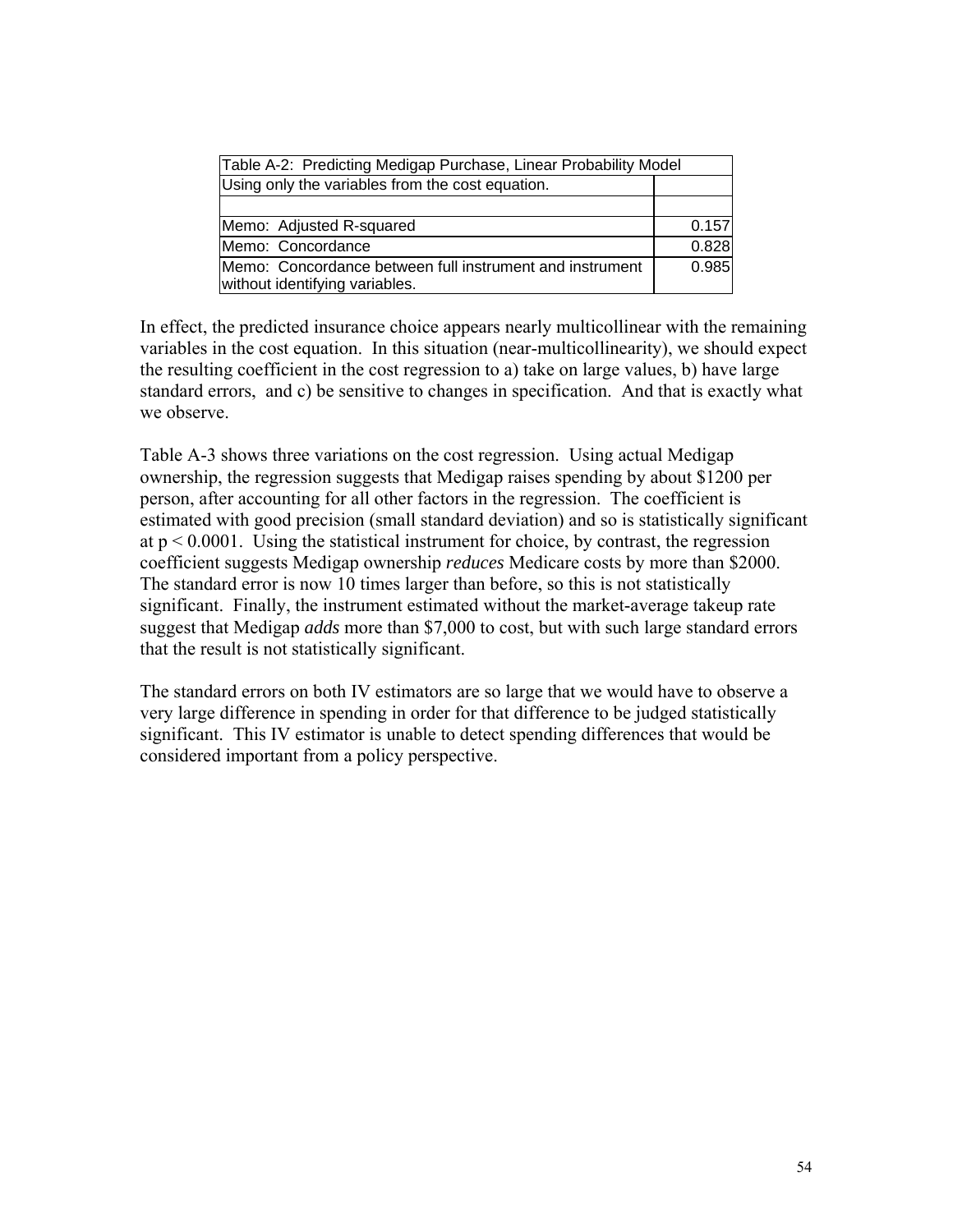| Choice                                                       |                    |                              |  |         |         |        |
|--------------------------------------------------------------|--------------------|------------------------------|--|---------|---------|--------|
|                                                              |                    |                              |  |         |         |        |
| Model                                                        |                    | Estimated<br><b>Standard</b> |  | t Value | p value |        |
|                                                              | Impact of<br>error |                              |  |         |         |        |
|                                                              | Insurance          |                              |  |         |         |        |
| Actual insurance purchase                                    |                    | 1.230                        |  | 221     | 5.56    | < 0001 |
| Statistical instrument as described                          | S                  | (2,467)                      |  | 2,074   | $-1.19$ | 0.2348 |
| Statistical instrument, exclude state average Medigap takeup |                    | 7,427                        |  | 7,530   | 0.99    | 0.3243 |
|                                                              |                    |                              |  |         |         |        |

Table A-3: Predicting Total (Part A plus Part B) Cost Using Actual Insurance Choice and Statistical Instrument for

In some sense, all we have proven is that *we* could not come up with a good statistical instrument for Medigap choice, and that *our* instrument is not robust. The variables were plausible – Medigap price, beneficiary propensity to purchase insurance, and small-area variation in Medigap takeup rates. The choice regression itself looked reasonable in isolation. But in the end, our instrument failed because it was nearly multicollinear with the pre-existing variables in the cost equation. It had too little independent variation, and the resulting coefficients had the expected large standard errors and extreme sensitivity to changes in specification.

In that narrow sense, this appendix explains why we did not use a two-stage statistical technique. That approach is superior in theory, but not in practice, in this case.

Based on our experience, we speculate that one puzzling aspect of the published literature on insurance coverage and cost may be an artifact of methodology. Single-stage estimates (such as those in the body of this report) almost uniformly show that insurance coverage increases health care spending. By contrast, two-stage estimates vary widely. One explanation for the lack of convergence of the two-stage studies is that the true effect of health insurance coverage actually does vary substantially from year to year or situation to situation. An alternative explanation is that there is an unrecognized lack of reliability of the instrumental variables method in this situation, and the reported variation in estimated impact of coverage is an artifact of methodology.

In summary, there is no one methodology that is theoretically superior in this case. The one-stage risk-adjusted regressions used here may or may not suffer from significant endogeneity bias. A two-stage instrumental variables approach may or may not suffer from the problems of near multicollinearity and the resulting high variance and lack of robustness. It comes down to a practical choice. Our best attempt at an IV estimator was incapable of detecting even very large impacts of insurance on cost. On net, we believe that the IV approach adds no useful information in this instance.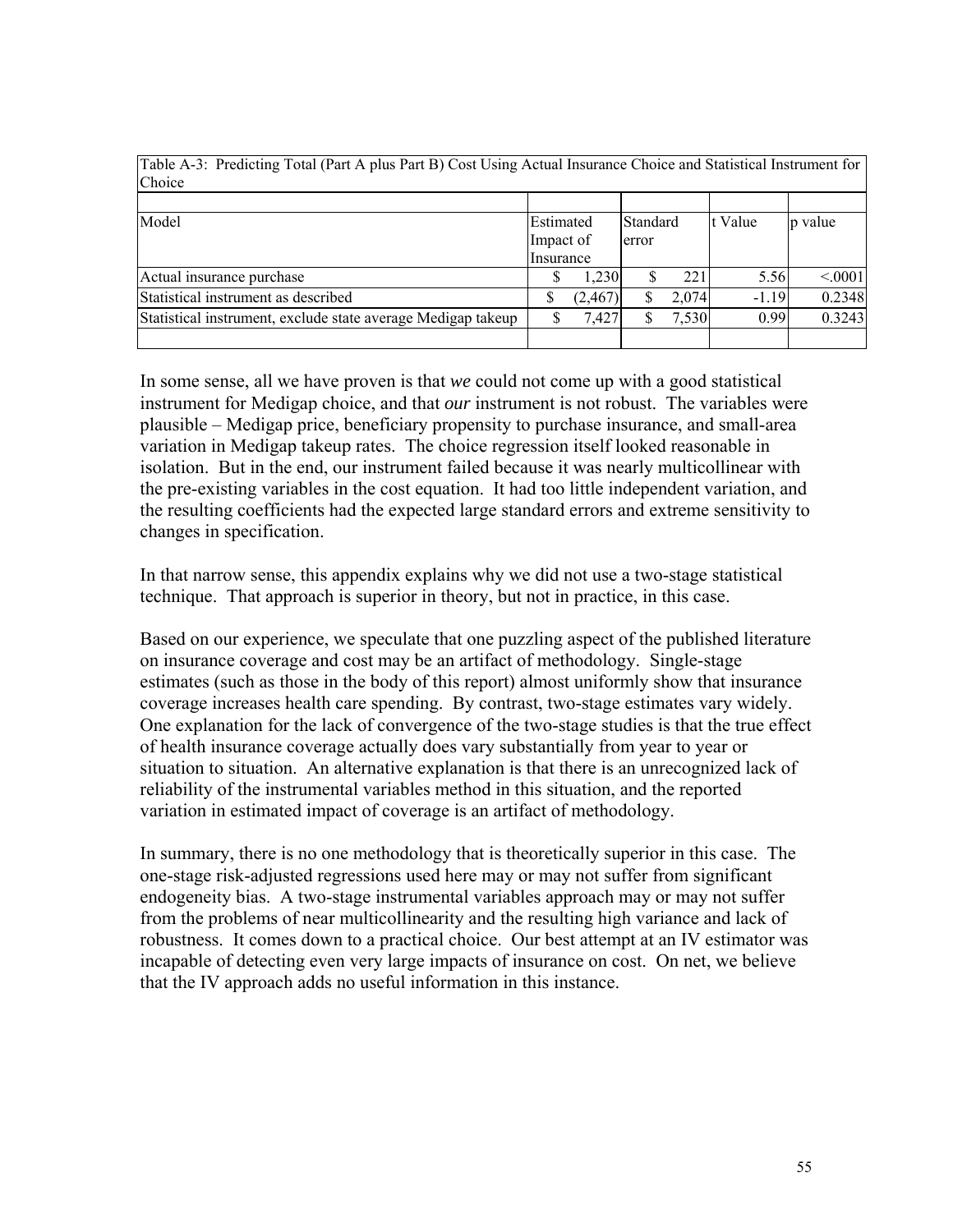#### **BIBLIOGRAPHY**

- Atherly, Adam. "The Effect of Medicare Supplemental Insurance on Medicare Expenditures." *International Journal of Health Care Finance and Economics* 2, no. 2 (June 2002): 137–162.
- Baker, David W, Joseph J Sudano, Ramon Durazo-Arvizu, Joseph Feinglass, Whitney P Witt, and Jason Thompson. "Health Insurance Coverage and the Risk of Decline in Overall Health and Death Among the Near Elderly, 1992-2002." *Medical Care* 44, no. 3 (March 2006): 277–282.
- Blustein, J. "Medicare Coverage, Supplemental Insurance, and the Use of Mammography by Older Women." *The New England Journal of Medicine* 332, no. 17 (April 27, 1995): 1138–1143.
- Carrasquillo, O, R A Lantigua, and S Shea. "Preventive Services Among Medicare Beneficiaries with Supplemental Coverage Versus HMO Enrollees, Medicaid Recipients, and Elders with No Additional Coverage." *Medical Care* 39, no. 6 (June 2001): 616–626.
- Christensen, S, and J Shinogle. "Effects of Supplemental Coverage on Use of Services by Medicare Enrollees." *Health Care Financing Review* 19, no. 2 (1997): suppl 5– 17; following 218.
- Cecil, William T, John Barnes, Terence Shea, and Steven L Coulter. "Relationship of the Use and Costs of Physician Office Visits and Prescription Drugs to Travel Distance and Increases in Member Cost Share." *Journal of Managed Care Pharmacy: JMCP* 12, no. 8 (October 2006): 665–676.
- Doescher, M P, P Franks, J S Banthin, and C M Clancy. "Supplemental Insurance and Mortality in Elderly Americans. Findings from a National Cohort." *Archives of Family Medicine* 9, no. 3 (March 2000): 251–257.
- Franks, P, C M Clancy, and M R Gold. "Health Insurance and Mortality. Evidence from a National Cohort." *JAMA: The Journal of the American Medical Association* 270, no. 6 (August 11, 1993): 737–741.
- Grana, J, and B Stuart. "The Impact of Insurance on Access to Physician Services for Elderly People with Arthritis." *Inquiry: a Journal of Medical Care Organization, Provision and Financing* 33, no. 4 (1997 Winter 1996): 326–338.
- Hogan, C. *Exploring the Effects of Secondary Coverage on Medicare Spending for the Elderly*, Contractor's Report , No. 09–2R (MedPAC, June 2009).
- Ho, P Michael, John S Rumsfeld, Ella Lyons, Nathan R Every, and David J Magid. "Lack of an Association Between Medicare Supplemental Insurance and Delay in Seeking Emergency Care for Patients with Myocardial Infarction." *Annals of Emergency Medicine* 40, no. 4 (October 2002): 381–387.
- Khandker, R K, and L A McCormack. "Medicare Spending by Beneficiaries with Various Types of Supplemental Insurance." *Medical Care Research and Review: MCRR* 56, no. 2 (June 1999): 137–155.
- Lemieux, Jeff, Teresa Chovan, and Karen Heath. "Medigap Coverage and Medicare Spending: a Second Look." *Health Affairs (Project Hope)* 27, no. 2 (April 2008): 469–477.